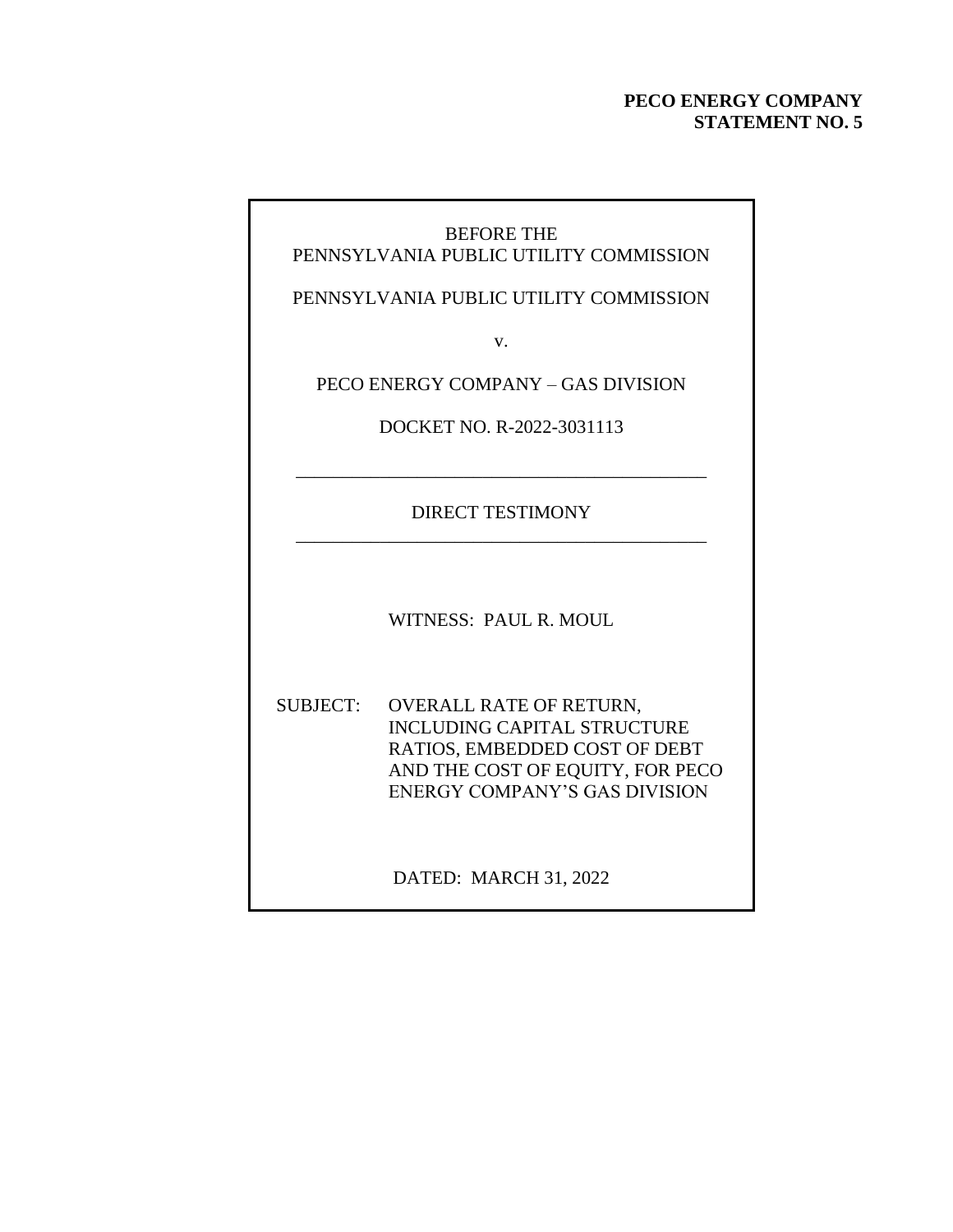### **TABLE OF CONTENTS**

### **Page No.**

| L.      |                                                                                       |
|---------|---------------------------------------------------------------------------------------|
| Π.      |                                                                                       |
| III.    |                                                                                       |
| IV.     |                                                                                       |
| V.      |                                                                                       |
| VI.     |                                                                                       |
| VII.    |                                                                                       |
| VIII.   |                                                                                       |
| IX.     |                                                                                       |
| $X_{-}$ |                                                                                       |
| XI.     |                                                                                       |
|         | APPENDIX A - EDUCATIONAL BACKGROUND, BUSINESS EXPERIENCE AND<br><b>QUALIFICATIONS</b> |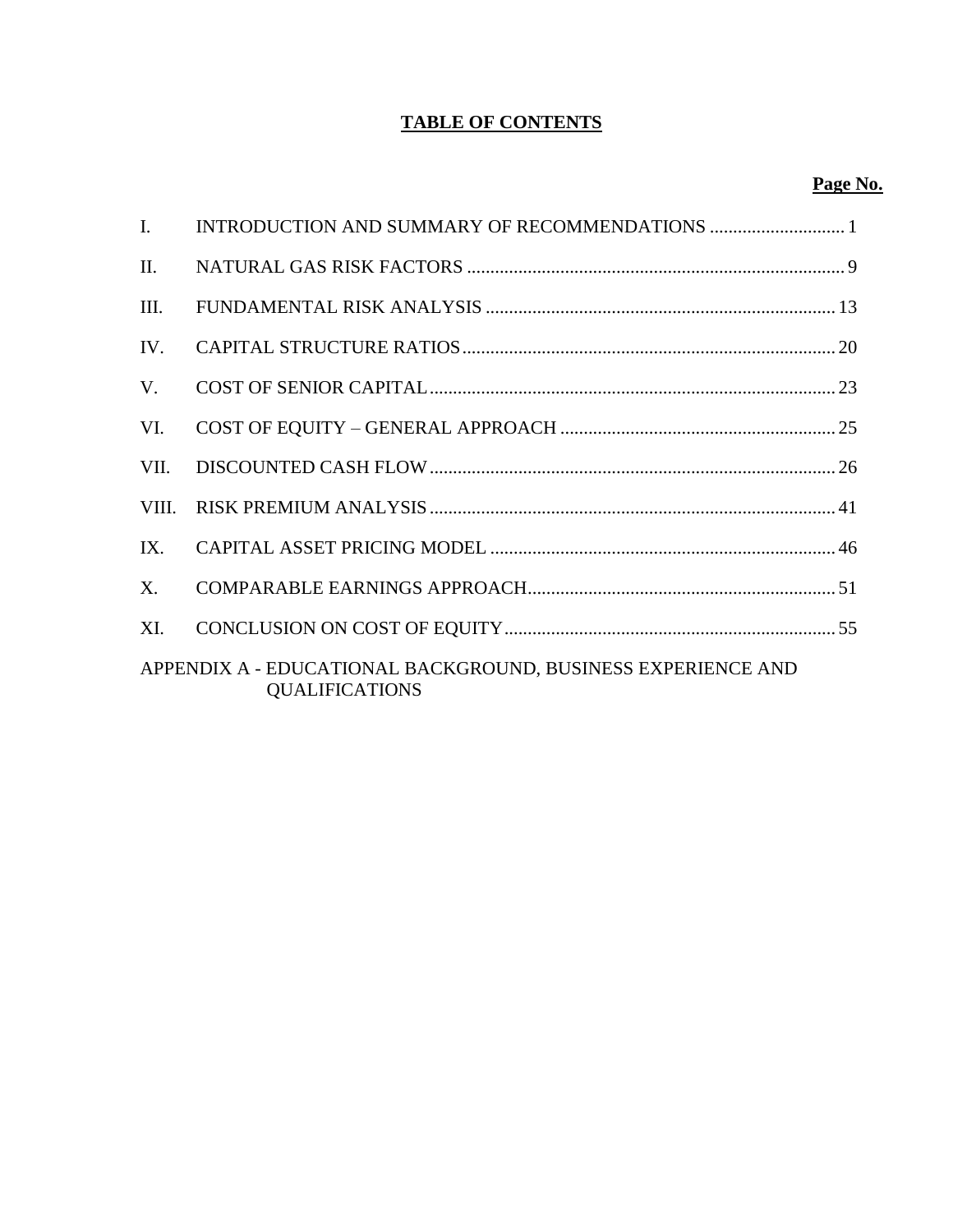| <b>ACRONYM</b><br><b>DEFINED TERM</b> |                                                                                                               |  |  |  |
|---------------------------------------|---------------------------------------------------------------------------------------------------------------|--|--|--|
| <b>AFUDC</b>                          | <b>Allowance for Funds Used During Construction</b>                                                           |  |  |  |
| β                                     | Beta                                                                                                          |  |  |  |
| b                                     | Represents the retention rate that consists of the fraction of<br>earnings that are not paid out as dividends |  |  |  |
| $b \times r$                          | Represents internal growth                                                                                    |  |  |  |
| <b>CAPM</b>                           | <b>Capital Asset Pricing Model</b>                                                                            |  |  |  |
| <b>CCR</b>                            | <b>Corporate Credit Rating</b>                                                                                |  |  |  |
| <b>CE</b>                             | <b>Comparable Earnings</b>                                                                                    |  |  |  |
| <b>DCF</b>                            | <b>Discounted Cash Flow</b>                                                                                   |  |  |  |
| Exelon                                | <b>Exelon Corporation</b>                                                                                     |  |  |  |
| <b>FERC</b>                           | <b>Federal Energy Regulatory Commission</b>                                                                   |  |  |  |
| <b>FOMC</b>                           | Federal Open Market Committee                                                                                 |  |  |  |
| g                                     | Growth rate                                                                                                   |  |  |  |
| <b>IGF</b>                            | <b>Internally Generated Funds</b>                                                                             |  |  |  |
| <b>IRPA</b>                           | <b>Interest Rate Protection Agreement</b>                                                                     |  |  |  |
| Lev                                   | Leverage modification                                                                                         |  |  |  |
| <b>LT</b>                             | Long Term                                                                                                     |  |  |  |
| Moody's                               | Moody's Investors Service                                                                                     |  |  |  |
| <b>OCI</b>                            | Other Comprehensive Income                                                                                    |  |  |  |
| $P-E$                                 | Price-earnings                                                                                                |  |  |  |
| Pandemic                              | <b>COVID-19 Pandemic</b>                                                                                      |  |  |  |
| <b>PECO</b>                           | <b>PECO Energy Company</b>                                                                                    |  |  |  |
| <b>PUC</b>                            | <b>Public Utility Commission</b>                                                                              |  |  |  |
| $\bf r$                               | represents the expected rate of return on common equity                                                       |  |  |  |
| Rf                                    | Risk-free rate of return                                                                                      |  |  |  |
| Rm                                    | Return on the market                                                                                          |  |  |  |
| <b>RP</b>                             | <b>Risk Premium</b>                                                                                           |  |  |  |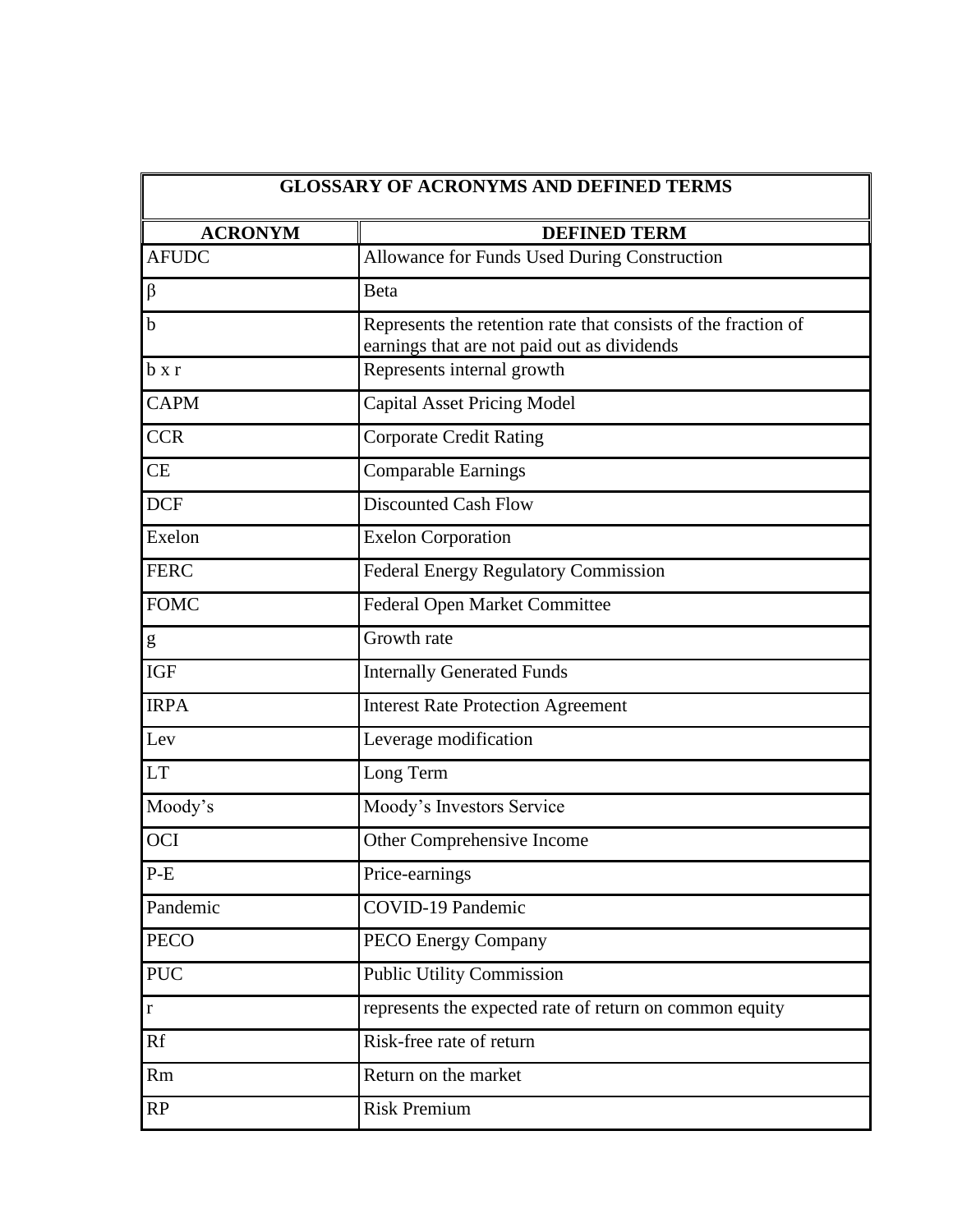## **DIRECT TESTIMONY OF PAUL R. MOUL**

|       | Represents the new common shares expected to be issued by a<br>firm                                              |
|-------|------------------------------------------------------------------------------------------------------------------|
| S X V | Represents external growth                                                                                       |
| S&P   | Standard & Poor's                                                                                                |
|       | Represents the value that accrues to existing shareholders from<br>selling stock at a price different from value |
| ytm   | Yield to maturity                                                                                                |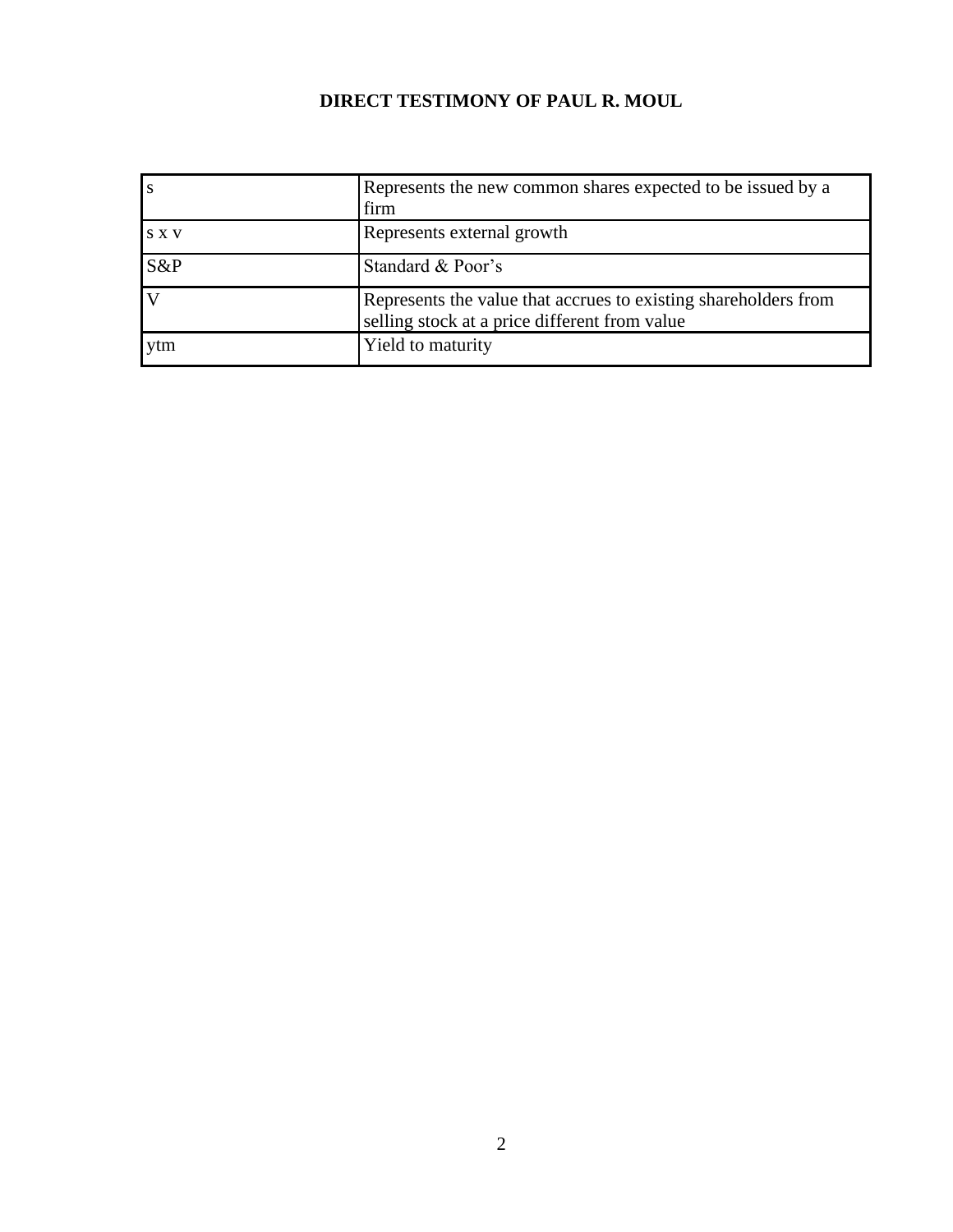<span id="page-4-0"></span>

| 1<br>2<br>3 |    |           | <b>DIRECT TESTIMONY</b><br>OF<br>PAUL R. MOUL                               |
|-------------|----|-----------|-----------------------------------------------------------------------------|
|             |    |           |                                                                             |
| 4           |    | I.        | <b>INTRODUCTION AND SUMMARY OF RECOMMENDATIONS</b>                          |
| 5           | 1. | Q.        | Please state your name, occupation and business address.                    |
| 6           |    | A.        | My name is Paul Ronald Moul. My business address is 251 Hopkins Road,       |
| 7           |    |           | Haddonfield, New Jersey 08033-3062. I am Managing Consultant at the firm    |
| 8           |    |           | P. Moul & Associates, an independent financial and regulatory consulting    |
| 9           |    |           | firm. My educational background, business experience and qualifications are |
| 10          |    |           | provided in Appendix A, which follows my direct testimony.                  |
| 11          | 2. | $Q_{\rm}$ | What is the purpose of your testimony?                                      |
| 12          |    | A.        | My testimony presents evidence, analysis, and a recommendation concerning   |
| 13          |    |           | the appropriate cost of common equity and overall rate of return that the   |
| 14          |    |           | Pennsylvania Public Utility Commission ("PUC" or the "Commission")          |
| 15          |    |           | should recognize in determining the revenues PECO Energy Company            |
| 16          |    |           | ("PECO Energy" or the "Company") will be authorized to realize at the       |
| 17          |    |           | conclusion of this proceeding for its Gas Division. My analysis and         |
| 18          |    |           | recommendation are supported by the detailed financial data contained in    |
| 19          |    |           | PECO Exhibit PRM-1, which is a multi-page document divided into fourteen    |
| 20          |    |           | schedules. My testimony is based upon my first-hand knowledge of PECO       |
| 21          |    |           | Energy, consisting of information obtained from meetings with the           |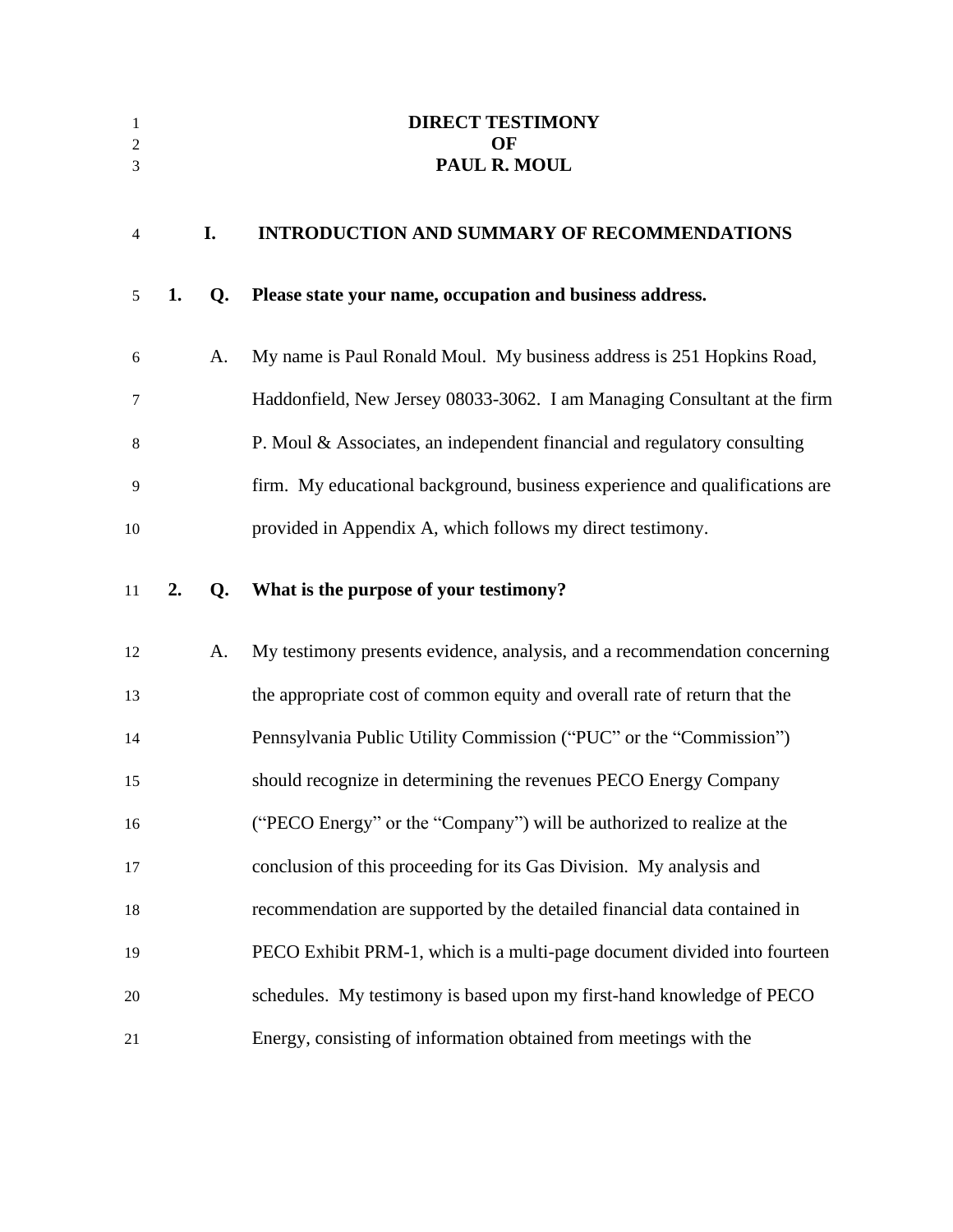| $\mathbf{1}$     |    |    | Company's management and Company-specific data that is widely                   |
|------------------|----|----|---------------------------------------------------------------------------------|
| $\mathbf{2}$     |    |    | disseminated within the financial community.                                    |
| 3                | 3. | Q. | Based upon your analysis, what is your conclusion concerning the                |
| $\overline{4}$   |    |    | appropriate rate of return for the Company?                                     |
| $\sqrt{5}$       |    | A. | My conclusion is that the Company should be afforded an opportunity to earn     |
| $\boldsymbol{6}$ |    |    | a 7.68% overall rate of return, which includes a 10.95% rate of return on       |
| $\boldsymbol{7}$ |    |    | common equity. My 10.95% rate of return on common equity includes               |
| $\,8\,$          |    |    | recognition of the exemplary performance of the Company's management and        |
| 9                |    |    | is established using capital market and financial data relied upon by investors |
| 10               |    |    | when assessing the relative risk, and hence the cost of capital for the         |
| 11               |    |    | Company. The 10.95% rate of return on common equity is composed of a            |
| 12               |    |    | 10.85% cost of equity determined from the results of my proxy group analysis    |
| 13               |    |    | and 0.10% in recognition of the exemplary performance of the Company's          |
| 14               |    |    | management. My analysis of the Company and its superior performance is          |
| 15               |    |    | based upon the direct testimony of Mr. Ronald A. Bradley, the Company's         |
| 16               |    |    | Vice President of Gas Operations, and the testimony of Robert J. Stefani, the   |
| 17               |    |    | Senior Vice President, Chief Financial Officer, and Treasurer of PECO           |
| 18               |    |    | Energy.                                                                         |
| 19               |    |    | My overall rate of return recommendation is determined by using the             |
| 20               |    |    | weighted average cost of capital approach. This approach provides a means to    |
| 21               |    |    | apportion the return to each class of investor. The calculation of the weighted |
| 22               |    |    | average cost of capital requires the selection of appropriate capital structure |
| 23               |    |    | ratios and a determination of the cost rate for each capital component. The     |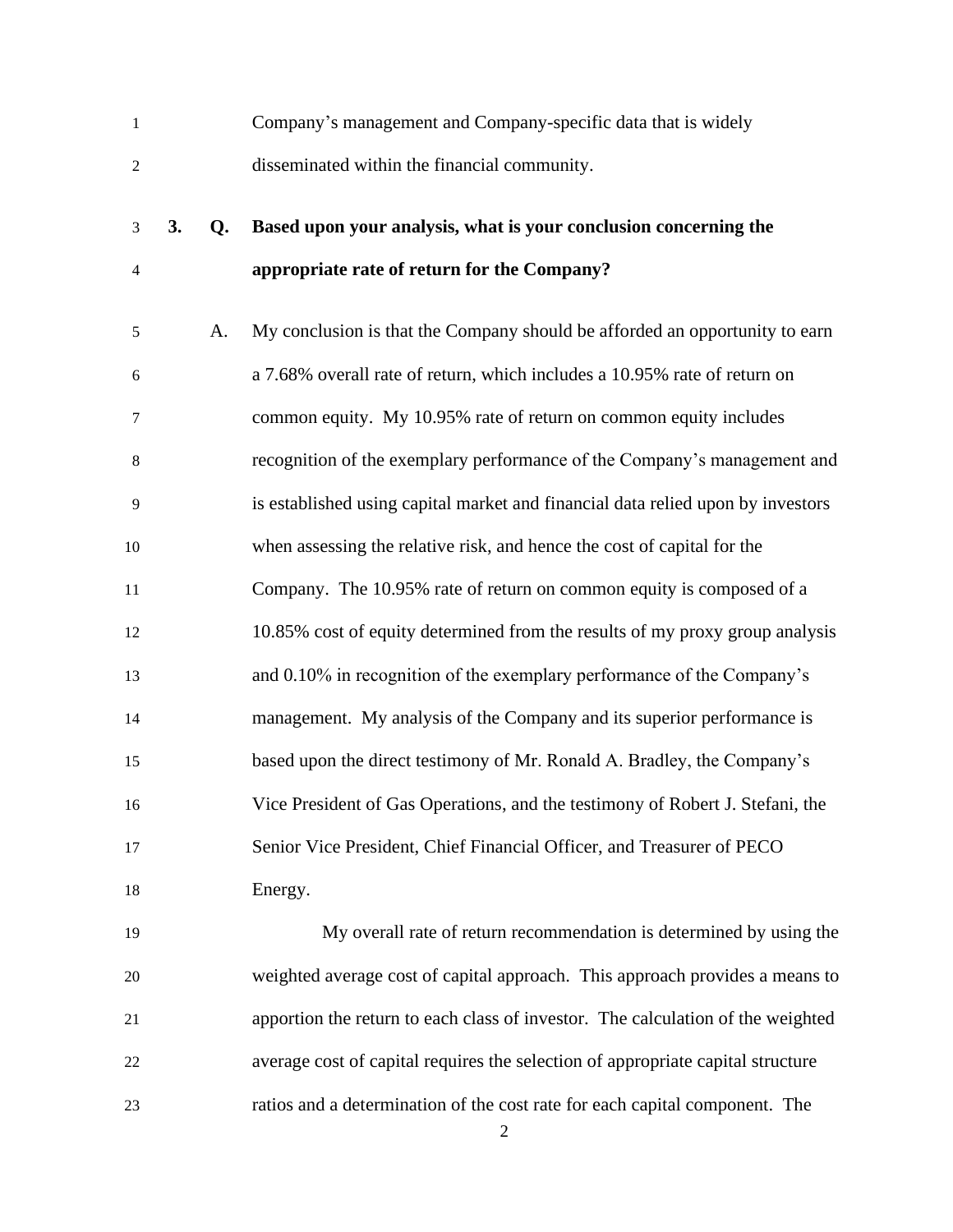resulting overall cost of capital when applied to the Company's rate base will provide a level of return that will compensate investors for the use of their capital. My overall cost of capital recommendation is set forth below and is shown on page 1 of Schedule 1.

| <b>Type of Capital</b>                 | <b>Ratios</b>    | Cost<br>Rate    | Weighted<br><b>Cost Rate</b> |
|----------------------------------------|------------------|-----------------|------------------------------|
| Long-term Debt<br><b>Common Equity</b> | 46.59%<br>53.41% | 3.92%<br>10.95% | 1.83%<br>5.85%               |
| Total                                  | 100.00%          |                 | 7.68%                        |

 This overall rate of return is applicable to the December 30, 2023 fully projected future test year ("FPFTY") and the initial period that the Company's proposed rates will be effective.

## **4. Q. Is the market impact of the COVID-19 Pandemic reflected in your analysis of the cost of equity for the Company?**

 A. Yes. My cost of equity analysis reflects the impact of the COVID-19 Pandemic ("Pandemic"). These events had a significant impact on the stock and bond markets beginning in the February-March 2020 time frame. During this period, we saw abrupt reaction to the Pandemic. These events led to the end of the record-setting, 128-month economic expansion. As we entered a recession in February 2020, extraordinary actions were taken by the Federal Open Market Committee ("FOMC") to address these disruptions. Renewed economic growth has produced higher inflation to levels not seen in four decades. Indeed, in February 2022, the rate of inflation spiked upward to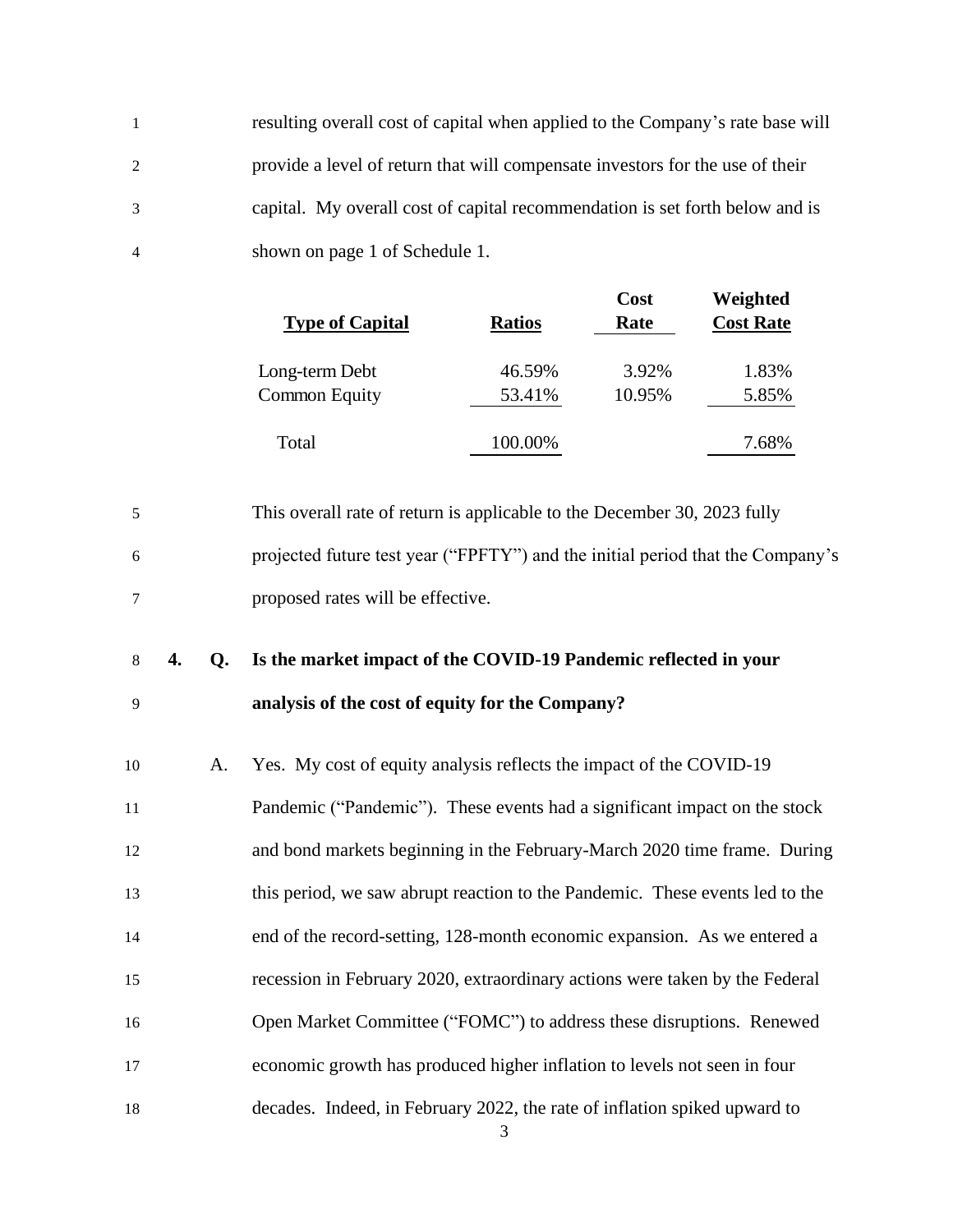| $\mathbf{1}$     |    |    | 7.9%, the highest in forty-years, due to pandemic-related supply side issues,     |
|------------------|----|----|-----------------------------------------------------------------------------------|
| $\overline{c}$   |    |    | strong consumer demand, and tight labor markets. Supply shortages have also       |
| $\mathfrak{Z}$   |    |    | significantly impacted the consumer sector of the economy. Energy prices          |
| $\overline{4}$   |    |    | have increased as well, with the commodity cost of natural gas moving up.         |
| $\sqrt{5}$       |    |    | While short-term interest rates remain at historically low levels, longer term    |
| $\boldsymbol{6}$ |    |    | interest rates began to rise in February 2021. At this point, short-term interest |
| $\tau$           |    |    | rates are poised to increase after the FOMC ends its bond buying program.         |
| $\,8\,$          |    |    | The FOMC has indicated that several increases in the Fed Funds rate will          |
| 9                |    |    | likely occur in 2022 and 2023. The first of these increases occurred on March     |
| 10               |    |    | 16, 2022, when the Fed Funds rate was increased by 0.25%. Recently, the           |
| $11\,$           |    |    | yield on ten-year Treasury notes reached 2.00% for the first time since mid-      |
| 12               |    |    | 2019. Over the course of the Pandemic, stock prices rebounded and reached         |
| 13               |    |    | new highs in reaction to renewed economic growth. There has been a                |
| 14               |    |    | pullback in overall market prices in early 2022, commonly known as a market       |
| 15               |    |    | correction. It followed a stellar market performance in 2021 i.e., a 26.89%       |
| 16               |    |    | annual price appreciation. I have considered these events as they impact the      |
| 17               |    |    | inputs that I used in the various models of the cost of equity.                   |
|                  | 5. |    |                                                                                   |
| 18               |    | Q. | What factors have you considered in the determination of the Company's            |
| 19               |    |    | cost of equity in this proceeding?                                                |
| 20               |    | A. | The Company is a wholly owned subsidiary of Exelon Corporation                    |
| 21               |    |    | ("Exelon"). The common stock of Exelon is traded on the Nasdaq Global             |

- 22 Select Market. Exelon is a component of the Standard & Poor's ("S&P's")
- 500 Composite Index. The Company provides natural gas distribution service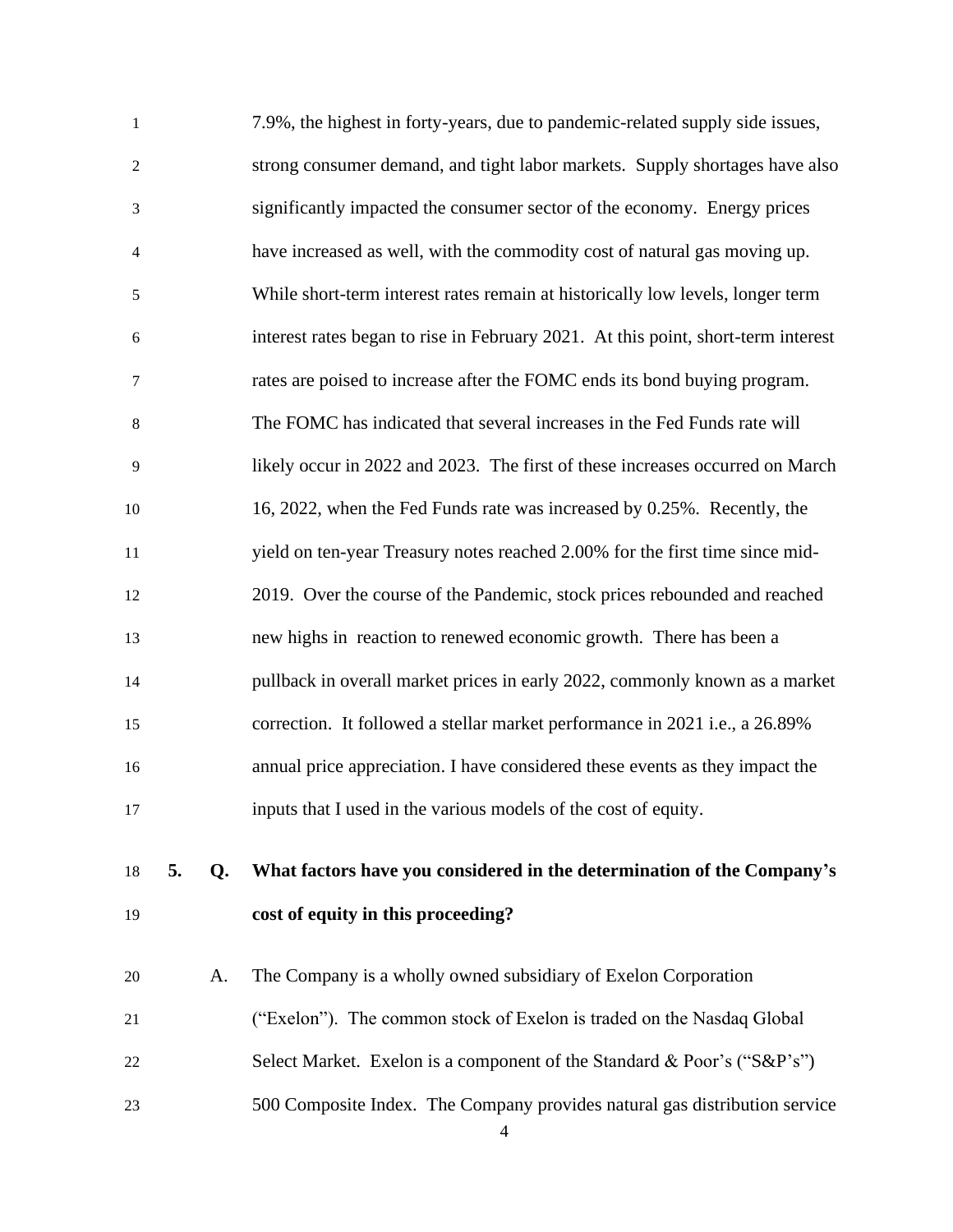| $\mathbf{1}$     |    |    | to approximately 543,000 customers located in the suburban counties              |
|------------------|----|----|----------------------------------------------------------------------------------|
| $\boldsymbol{2}$ |    |    | surrounding the City of Philadelphia. PECO Energy also provides electric         |
| $\mathfrak{Z}$   |    |    | delivery service to more than 1,600,000 electric customers in both the City of   |
| 4                |    |    | Philadelphia and the surrounding counties. Throughput to the Company's gas       |
| 5                |    |    | customers in 2020 was composed of approximately 47% to residential               |
| $\sqrt{6}$       |    |    | customers, approximately 26% to small commercial and industrial customers,       |
| 7                |    |    | and 27% to large commercial and industrial customers. Approximately 30%          |
| $8\,$            |    |    | of throughput goes to transportation customers. With approximately 670           |
| 9                |    |    | unique large commercial and industrial customers, the energy needs of a few      |
| 10               |    |    | customers can have a significant impact on the Company's operations. PECO        |
| 11               |    |    | Energy obtains its gas supplies from producers and marketers with                |
| 12               |    |    | transportation arrangements through interconnections with three interstate       |
| 13               |    |    | pipelines. The Company has storage arrangements with pipeline service            |
| 14               |    |    | providers and owns liquefied natural gas and propane facilities to supplement    |
| 15               |    |    | flowing gas. Since the restructuring of the gas utility industry in              |
| 16               |    |    | Pennsylvania, PECO Energy has been the supplier of last resort for customers     |
| 17               |    |    | that do not obtain their own supply.                                             |
| 18               | 6. | Q. | How have you determined the cost of common equity in this case?                  |
| 19               |    | A. | The cost of common equity is established using capital market and financial      |
| 20               |    |    | data relied upon by investors to assess the relative risk, and hence the cost of |
| 21               |    |    | equity for a natural gas utility such as PECO Energy. In this regard, I have     |

- considered four well-recognized models. These methods include the
- Discounted Cash Flow ("DCF") model, the Risk Premium ("RP") analysis,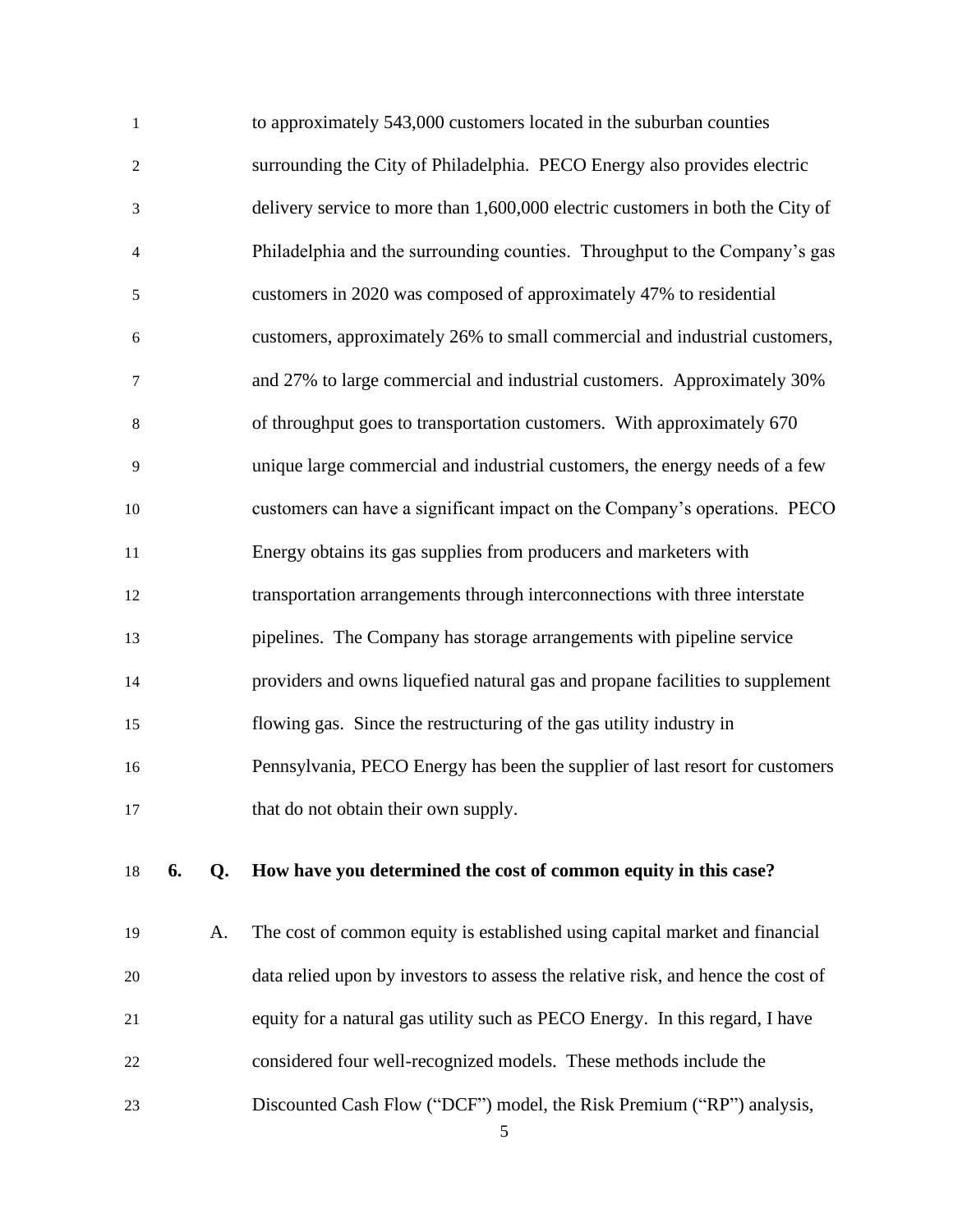| $\mathbf{1}$   |    |    | the Capital Asset Pricing Model ("CAPM"), and the Comparable Earnings                |
|----------------|----|----|--------------------------------------------------------------------------------------|
| 2              |    |    | ("CE") approach. The results of a variety of approaches indicate that the            |
| 3              |    |    | Company's rate of return on common equity is 10.95%, including 0.10% in              |
| $\overline{4}$ |    |    | recognition of the Company's exemplary management performance.                       |
| 5              | 7. | Q. | In your opinion, what factors should the Commission consider when                    |
| 6              |    |    | determining the Company's cost of capital in this proceeding?                        |
| 7              |    | A. | The Commission's rate of return allowance must be set to cover the                   |
| 8              |    |    | Company's interest and dividend payments, provide a reasonable level of              |
| 9              |    |    | earnings retention, produce an adequate level of internally generated funds to       |
| 10             |    |    | meet capital requirements, be commensurate with the risk to which the                |
| 11             |    |    | Company's capital is exposed, assure confidence in the financial integrity of        |
| 12             |    |    | the Company, support reasonable credit quality, and allow the Company to             |
| 13             |    |    | raise capital on reasonable terms. The return that I propose fulfills these          |
| 14             |    |    | established standards of a fair rate of return set forth by the landmark             |
| 15             |    |    | Bluefield and Hope cases. <sup>1</sup> That is to say, my proposed rate of return is |
| 16             |    |    | commensurate with returns available on investments having corresponding              |
| 17             |    |    | risks.                                                                               |
|                |    |    |                                                                                      |

### **8. Q. How have you measured the cost of equity in this case?**

 A. The models that I used to measure the cost of common equity for the Company were applied with market and financial data developed from a

<sup>&</sup>lt;sup>1</sup> Bluefield Water Works & Improvement Co. v. P.S.C. of W. Va., 262 U.S. 679 (1923) and F.P.C. v. Hope Nat. Gas Co., 320 U.S. 591 (1944).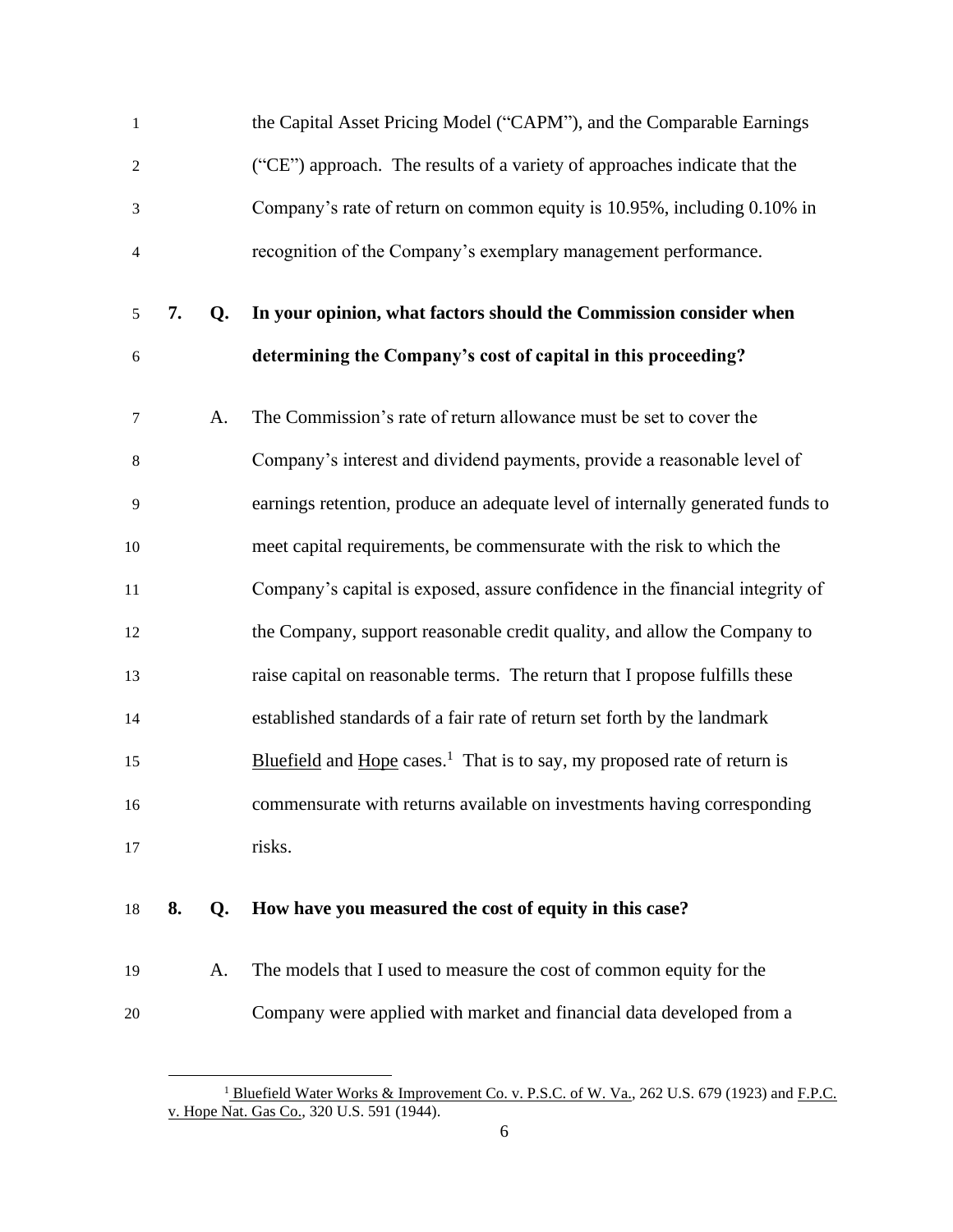| -1             | group of companies engaged in the distribution of natural gas. I will refer to |
|----------------|--------------------------------------------------------------------------------|
| $\overline{2}$ | these companies as the "Gas Group" throughout my testimony. I began with       |
| 3              | all of the gas utilities contained in The Value Line Investment Survey, which  |
| $\overline{4}$ | consists of ten companies. Value Line is an investment advisory service that   |
| 5              | is a widely used source in public utility rate cases. I eliminated two         |
| 6              | companies from the Value Line group. UGI Corporation was removed due to        |
| 7              | its diversified businesses consisting of six reportable segments, including    |
| 8              | propane, two international LPG segments, natural gas utility, energy services, |
| 9              | and electric generation. I also removed South Jersey Industries from the Gas   |
| 10             | Group because it entered into an agreement to be acquired by a private equity  |
| 11             | investor. The remaining eight companies in the Gas Group are identified on     |
| 12             | page 2 of Schedule 3. Aside from South Jersey Industries, these are the same   |
| 13             | companies that were used to apply the cost of equity models in the recent      |
| 14             | Quarterly Earnings Report approved by the Commission on January 13, 2022       |
| 15             | (Docket No. M-2021-3030045).                                                   |
|                |                                                                                |

# **9. Q. How have you performed your cost of equity analysis with the market data for the Gas Group?**

 A. I have applied the methods/models for estimating the cost of equity using the average data for the Gas Group. I have not measured separately the cost of equity for the individual companies within the Gas Group, because the determination of the cost of equity for an individual company can be problematic. The use of group average data will reduce the effect of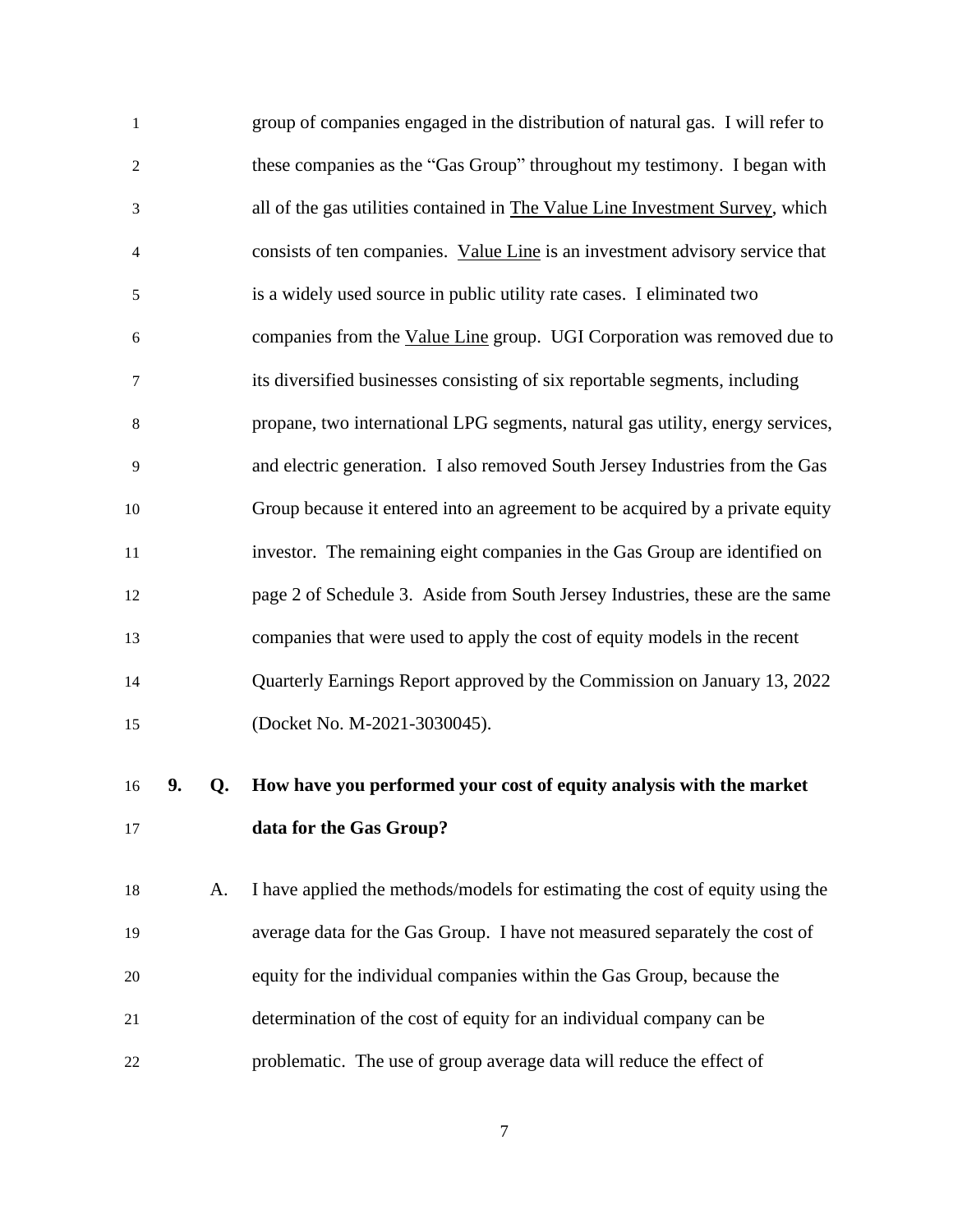| potentially anomalous results for an individual company if a company-by- |
|--------------------------------------------------------------------------|
| company approach were utilized.                                          |

## **10. Q. Please summarize your cost of equity analysis.**

| $\overline{4}$ | А. | My cost of equity determination was derived from the results of the           |
|----------------|----|-------------------------------------------------------------------------------|
| 5              |    | methods/models identified above. In general, the use of more than one         |
| 6              |    | method provides a superior foundation to arrive at the cost of equity. At any |
|                |    | point in time, a single method can provide an incomplete measure of the cost  |
| 8              |    | of equity. The specific application of these methods/models will be described |
| -9             |    | later in my testimony. The following table provides a summary of the          |
| 10             |    | indicated costs of equity using each of these approaches.                     |

| <b>DCF</b>                 | 11.65% |
|----------------------------|--------|
| Risk Premium               | 10.75% |
| <b>CAPM</b>                | 14.37% |
| <b>Comparable Earnings</b> | 12.05% |

| 11 | From these measures, I recommend a cost of equity of 10.95%, which              |
|----|---------------------------------------------------------------------------------|
| 12 | includes recognition of the Company's exemplary management performance.         |
| 13 | I believe this recommendation is particularly reasonable, as it is in the lower |
| 14 | end of the range of the methods and models I have considered. Furthermore,      |
| 15 | my recommendation is on the conservative side for PECO Energy because, as       |
| 16 | discussed below, it is based on the Gas Group which employs weather             |
| 17 | normalization features in their tariffs, while PECO Energy does not. My         |
| 18 | determination of the cost of equity focuses on the DCF and Risk Premium         |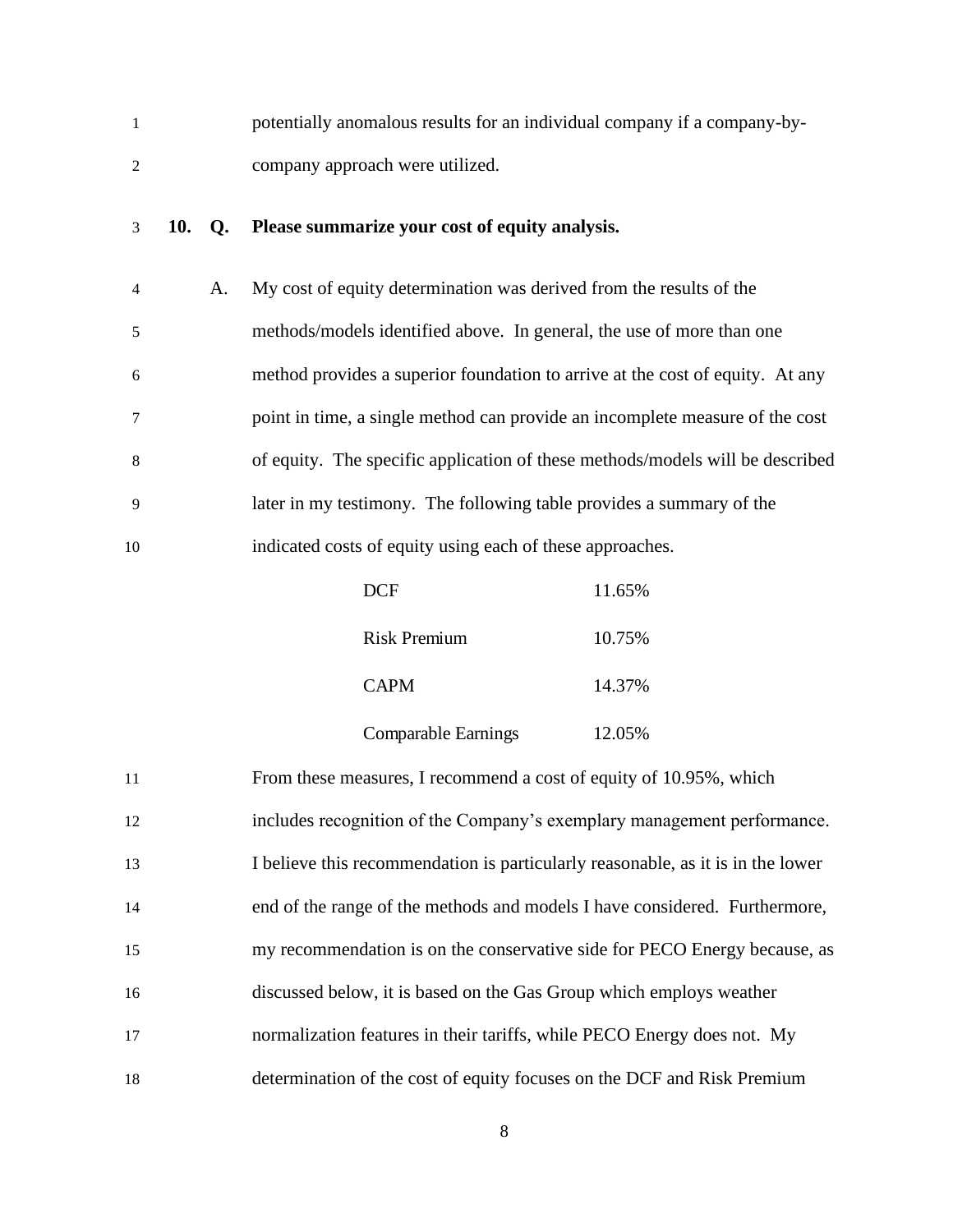| 16             | II.<br><b>NATURAL GAS RISK FACTORS</b>                                            |
|----------------|-----------------------------------------------------------------------------------|
| 15             | equity.                                                                           |
| 14             | should be granted an opportunity to earn a 10.95% rate of return on common        |
| 13             | performance in the short run. In recognition of its performance, the Company      |
| 12             | are large by historical standards, that will put a strain on financial            |
| 11             | lines, the Company is spending considerable amounts of new capital, which         |
| 10             | equity must be high enough to satisfy investors' requirements. Along these        |
| 9              | construction program and retain existing capital, the rate of return on common    |
| 8              | management effectiveness. To obtain new capital to support an expanded            |
| 7              | No. 1 demonstrates that the Company's superior customer service and               |
| 6              | 11.20% indicated above. Mr. Bradley's testimony in PECO Energy Statement          |
| 5              | of the Company's management and falls within the range of 10.75% to               |
| $\overline{4}$ | includes 10 basis points or 0.10% recognition for the exemplary performance       |
| 3              | Premium and DCF results. My 10.95% cost of equity recommendation                  |
| $\overline{2}$ | $11.65\% = 22.40\% \div 2$ . Averaging the results gives equal weight to the Risk |
| $\mathbf{1}$   | approaches that, when averaged, indicate a return of $11.20\%$ (10.75% +          |

### <span id="page-12-0"></span>**11. Q. What factors currently affect the business risk of natural gas utilities?**

 A. Gas utilities face risks arising from competition from other energy sources, the purveyors of those sources and natural gas, economic regulation, the business cycle, and customer usage patterns. Natural gas utilities have focused increased attention on safety and reliability issues and on conservation. In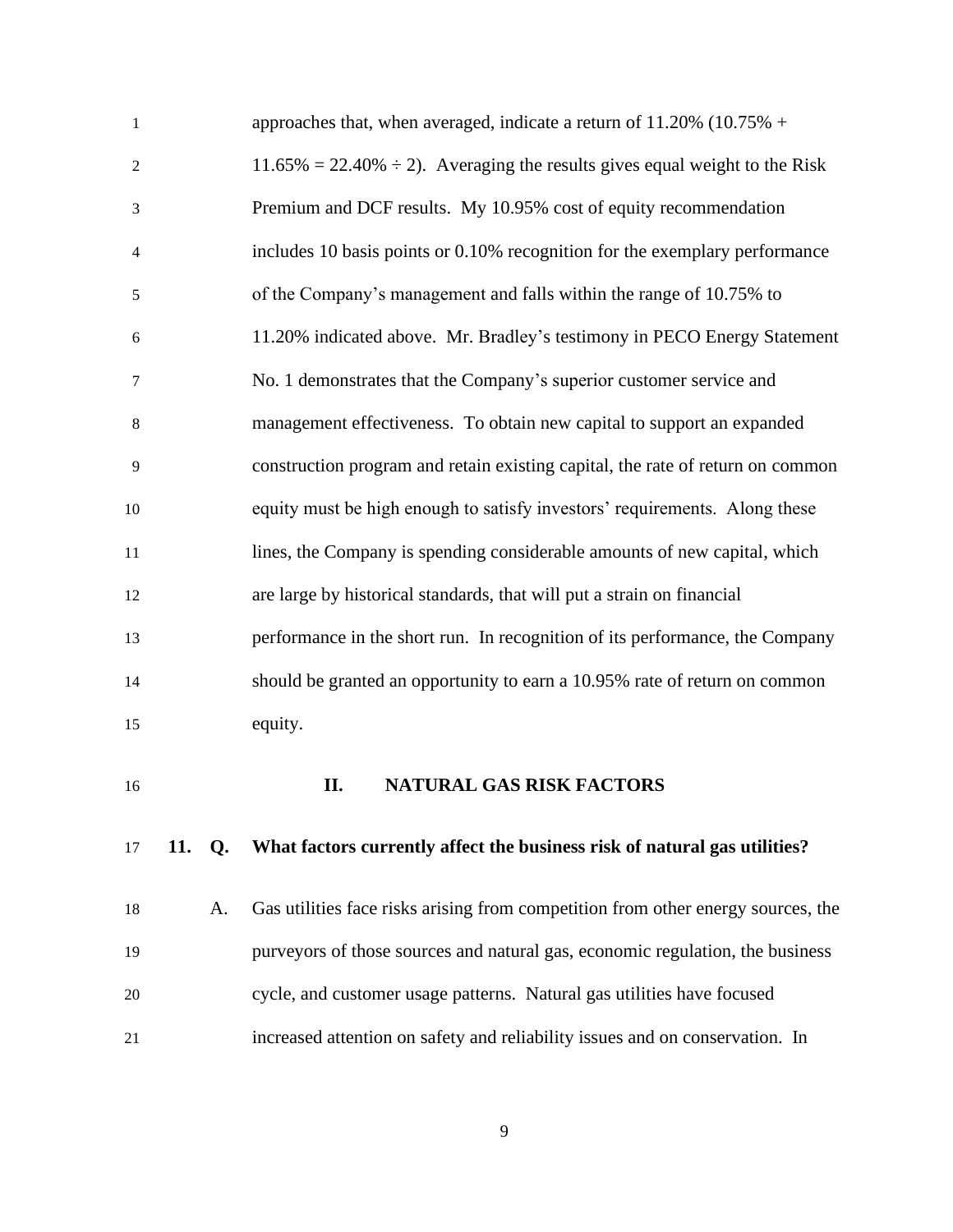order to address these issues, natural gas companies are now allocating more of their resources to addressing aging infrastructure issues.

## **12. Q. Are there other features of the Company's business that should be considered when assessing the Company's risk?**

 A. Yes. Most of the Company's residential customers use natural gas for space heating purposes. Indeed, 89% of residential throughput is to customers with natural gas space heating. This indicates that the energy requirements of a large proportion of the Company's residential customers are significantly influenced by temperature conditions over which the Company has absolutely no control. It is noteworthy that all of the companies that comprise the Gas Group have some form of weather normalization feature in their tariffs. If weather patterns in the future do not align with rate case test period data, a weather normalization feature enables a company to adjust its revenue 14 collections to account for those variations. As PECO Energy has no such provision in its gas tariff, the Company is exposed to more risk than the Gas Group. With more risk, its return on equity should be higher than that indicated for the Gas Group because investors' return expectations for the Gas Group companies reflect the risk mitigation attributes of weather normalization. In addition, PECO Energy's ten largest volume customers, which account for 10.9 million cubic feet of throughput, are engaged in the manufacturing,

pharmaceuticals, food processing, health care, and electric generation

(including cogeneration) businesses. Changes in the business environment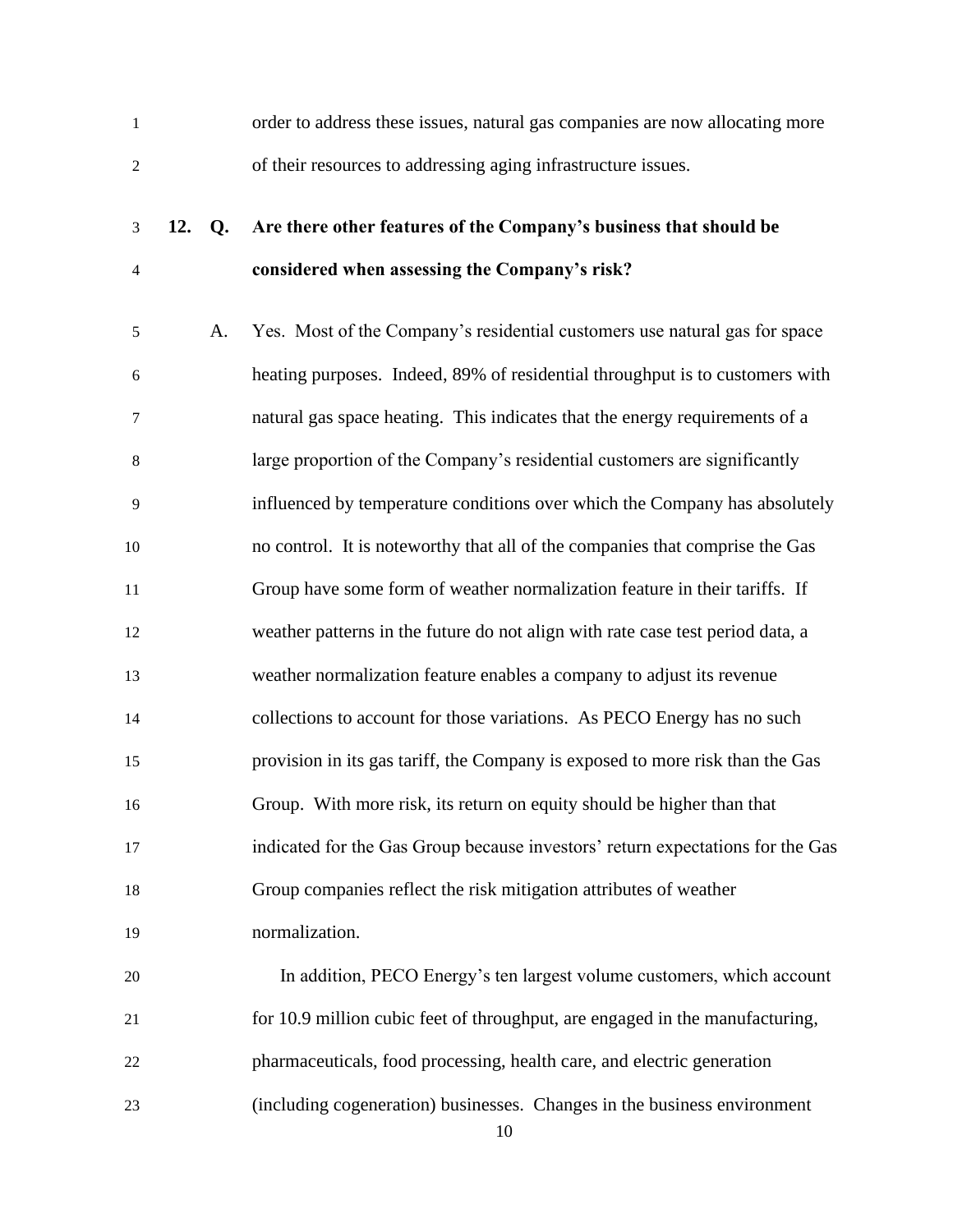| $\mathbf{1}$   | can negatively affect these companies, and, in that way, cause material           |
|----------------|-----------------------------------------------------------------------------------|
| 2              | reductions in throughput on PECO Energy's distribution system. This risk is       |
| 3              | especially apparent in this time of economic uncertainty attributed to inflation, |
| $\overline{4}$ | supply-side issues, and global geopolitical situations. Additionally, large       |
| 5              | volume users, which predominantly use transportation service, may be located      |
| 6              | close enough to interstate pipelines to take gas directly from those sources and  |
| 7              | bypass the local distribution company ("LDC") entirely. The Company has           |
| 8              | identified customers with combined annual throughput of approximately 8.4         |
| 9              | million cubic feet ("MCF") of gas that have the potential to bypass the           |
| 10             | Company's distribution system. Because a large part of PECO Energy's              |
| 11             | distribution revenue recovers fixed costs, which the Company continues to         |
| 12             | bear even if a customer leaves the system, the loss of 8.4 million MCF of         |
| 13             | throughput would impose a significant amount of uncompensated fixed costs         |
| 14             | that PECO Energy would not have the opportunity to recover until it could         |
| 15             | complete another base rate case.                                                  |
|                |                                                                                   |

### **13. Q. Can the Company's construction program affect its risk profile?**

 A. Yes. The Company must undertake substantial investments to maintain and upgrade existing facilities in its service territory to ensure safe and reliable service to its customers. In particular, the rehabilitation of the Company's infrastructure requires it to invest capital without adding any new customers and without increasing sales to existing customers. In short, infrastructure rehabilitation increases fixed costs without an attendant increase in revenues. Moreover, the Company is confronting significant levels of infrastructure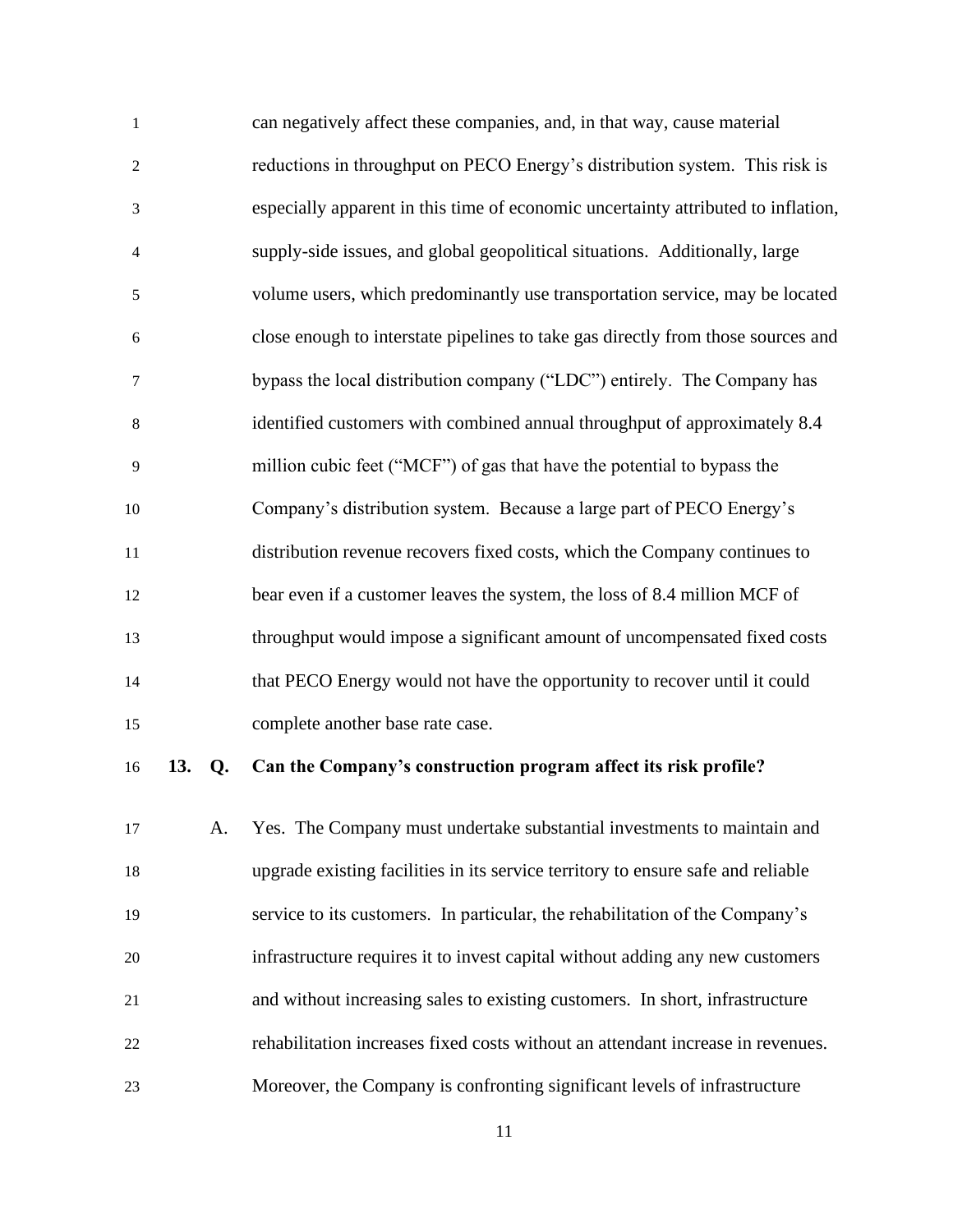| $\mathbf{1}$   |        | investment. For example, at year-end 2020, 879 miles (or approximately                |
|----------------|--------|---------------------------------------------------------------------------------------|
| $\overline{c}$ |        | 13%) of the Company's distribution system consisted of cast iron and ductile          |
| $\mathfrak{Z}$ |        | iron pipe and steel pipe that is not cathodically protected and is, therefore,        |
| $\overline{4}$ |        | susceptible to corrosion. These are all considered vulnerable materials that          |
| 5              |        | will need to be replaced. Also, 16,731 (or approximately 4%) of the                   |
| 6              |        | Company's services were constructed of unprotected steel. The Company                 |
| $\tau$         |        | projects that its construction expenditures will approximate \$7,457 million          |
| 8              |        | during the period 2022-2026, which represents approximately 67% (\$7,457              |
| 9              |        | million $\div$ \$11,117 million) of its net utility plant as of December 31, 2021. Of |
| 10             |        | these amounts, construction expenditures for the gas division are expected to         |
| 11             |        | be $$1,757$ million during the period 2022-2026.                                      |
| 12             | 14. Q. | How should the Commission respond to the issues facing natural gas                    |
| 13             |        | utilities in general and PECO Energy in particular?                                   |
| 14             | A.     | The Commission should recognize and take into account the high-risk profile           |
| 15             |        | of PECO Energy's Gas Division and its future capital requirements in                  |
| 16             |        | determining the cost of equity for the Company. A fair rate of return is key to       |
| 17             |        | PECO Energy maintaining a financial profile that will provide it with the             |
| 18             |        | ability to raise the capital necessary to meet its capital needs on reasonable        |
| 19             |        | terms.                                                                                |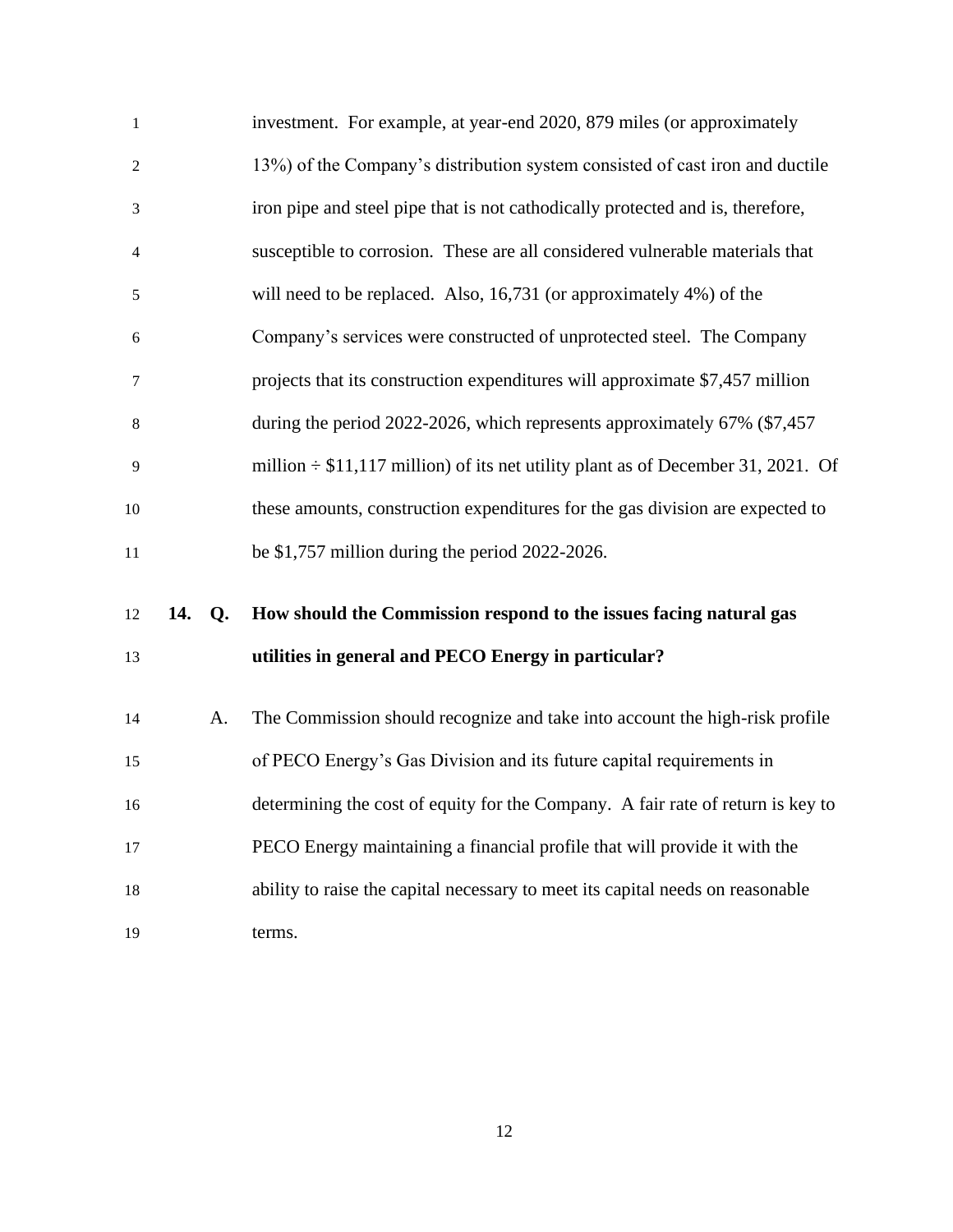<span id="page-16-0"></span>

## **III. FUNDAMENTAL RISK ANALYSIS**

| 2      | 15. | Q <sub>r</sub> | Is it necessary to conduct a fundamental risk analysis to provide a                |
|--------|-----|----------------|------------------------------------------------------------------------------------|
| 3      |     |                | framework for a determination of a utility's cost of equity?                       |
| 4      |     | A.             | Yes, it is. It is necessary to establish a company's relative risk position within |
| 5      |     |                | its industry through a fundamental analysis of various quantitative and            |
| 6      |     |                | qualitative factors that bear upon investors' assessment of overall risk. The      |
| $\tau$ |     |                | qualitative factors that bear upon Company risk have already been discussed.       |
| 8      |     |                | The quantitative risk analysis follows. The items that influence investors'        |
| 9      |     |                | evaluation of risk and their required returns were described above. For this       |
| 10     |     |                | purpose, I compared the Company to the S&P Public Utilities, an industry-          |
| 11     |     |                | wide proxy consisting of various regulated businesses, and to the Gas Group.       |
|        |     |                |                                                                                    |
| 12     | 16. | $Q_{\rm}$      | What are the components of the S&P Public Utilities?                               |
| 13     |     | A.             | The S&P Public Utilities is a widely recognized index that is comprised of         |
| 14     |     |                | electric power and natural gas companies. These companies are identified on        |
| 15     |     |                | page 3 of Schedule 4.                                                              |
| 16     | 17. | Q.             | What companies comprise the Gas Group?                                             |
| 17     |     | A.             | My Gas Group consists of the following companies: Atmos Energy Corp.,              |
| 18     |     |                | Chesapeake Utilities Corporation, New Jersey Resources Corp., NiSource,            |
| 19     |     |                | Inc., Northwest Natural Holding Co., ONE Gas, Inc., Southwest Gas                  |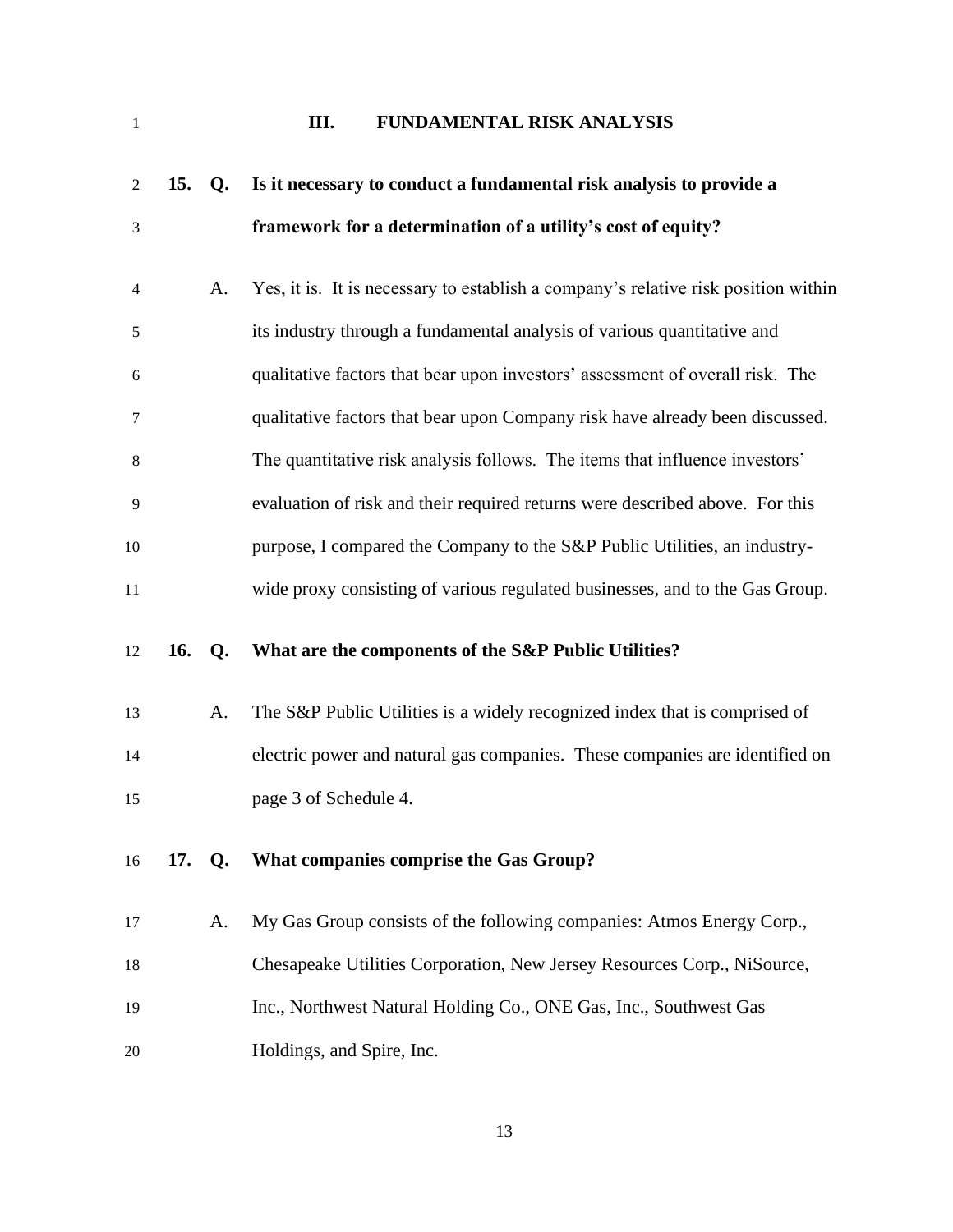**18. Q. Is knowledge of a utility's bond rating an important factor in assessing its risk and cost of capital?**

 A. Yes. Knowledge of a company's credit quality rating is important because the cost of each type of capital is directly related to the associated risk of the firm. So, while a company's credit quality risk is shown directly by the rating and yield on its bonds, these relative risk assessments also bear upon the cost of equity. This is because a firm's cost of equity is represented by its borrowing cost, plus compensation, to recognize the higher risk of an equity investment compared to debt.

# **19. Q. How do the credit quality ratings compare for the Company, the Gas Group, and the S&P Public Utilities?**

| 12 | А. | Presently, the Company's Long Term ("LT") issuer credit quality rating is A2 |
|----|----|------------------------------------------------------------------------------|
| 13 |    | from Moody's Investors Service ("Moody's") and the corporate credit rating   |
| 14 |    | ("CCR") is BBB+ from S&P. The ratings represent the LT issuer rating by      |
| 15 |    | Moody's and CCR from S&P, which focuses upon the credit quality of the       |
| 16 |    | issuer of the debt rather than upon the debt obligation itself. For the Gas  |
| 17 |    | Group, the average LT issuer rating is A3 by Moody's and A- by S&P, as       |
| 18 |    | displayed on page 2 of Schedule 3. For the S&P Public Utilities, the average |
| 19 |    | credit quality rating is A3 by Moody's and BBB+ by S&P, as displayed on      |
| 20 |    | page 3 of Schedule 4. Many of the financial indicators that I will           |
| 21 |    | subsequently discuss are considered during the rating process.               |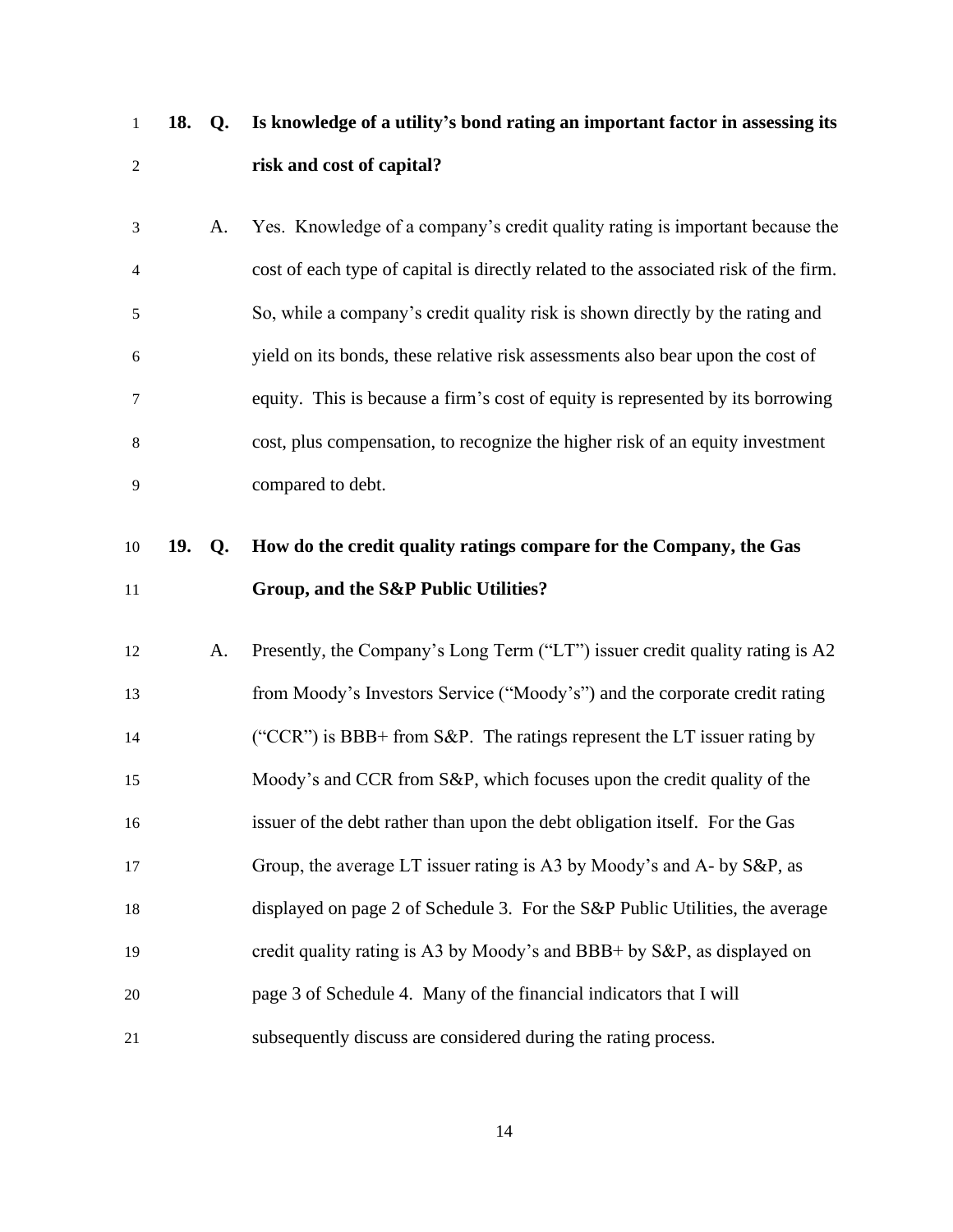## **20. Q. How do the financial data compare for the Company, the Gas Group, and the S&P Public Utilities?**

 A. The broad categories of financial data that I will discuss are shown on Schedules 2, 3, and 4. The data cover the five-year period from 2016-2020. I obtained financial data for PECO Energy from the S&P Utility Compustat data base, which, in turn, was based on the financial statements in PECO Energy's SEC Forms 10-K. Those data include the results of operations of the Company's natural gas distribution, electric distribution and transmission businesses. While it is possible to analyze the operations of the Gas Division for items "above the line" (i.e., net operating income), most of the financial data that I considered involved ratios that include interest expense, investor- provided capitalization, and cash-flow components that are not separately reported for the Gas Division. Hence, my fundamental analysis is based on PECO Energy's combined operations. The important categories of relative risk may be summarized as follows:

 Size. In terms of capitalization, the Company is larger than the average size of the Gas Group, and much smaller than the average size of the S&P Public Utilities. All other things being equal, a smaller company is riskier than a larger company because a given change in revenue and expense has a proportionately greater impact on a small firm. As I will demonstrate later, the size of a firm can impact its cost of equity. This is the case for PECO Energy and the Gas Group as compared to the S&P Public Utilities.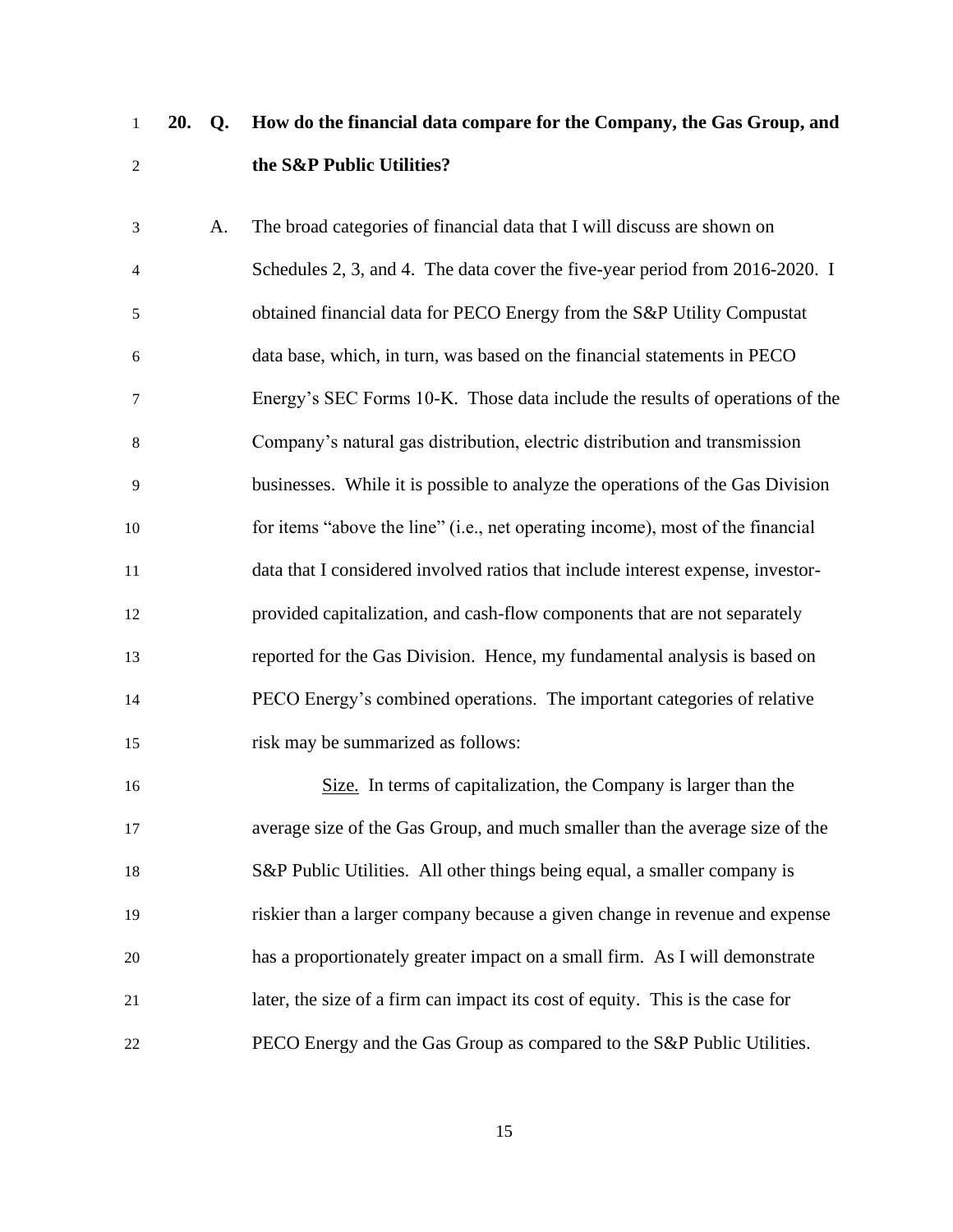| $\mathbf{1}$   | Market Ratios. Market-based financial ratios, such as earnings/price                |
|----------------|-------------------------------------------------------------------------------------|
| $\overline{c}$ | ratios and dividend yields, provide a partial measure of the investor-required      |
| 3              | cost of equity. If all other factors are equal, investors will require a higher     |
| $\overline{4}$ | rate of return for companies that exhibit greater risk. That is to say, a firm that |
| 5              | investors perceive to have higher risks will experience a lower price per share     |
| 6              | in relation to expected earnings. <sup>2</sup>                                      |
| 7              | There are no market ratios available for the Company because its                    |
| 8              | stock is owned by Exelon. The five-year average price-earnings ("P-E")              |
| 9              | multiple was somewhat higher for the Gas Group as compared to the S&P               |
| 10             | Public Utilities. The five-year average dividend yield was lower for the Gas        |
| 11             | Group as compared to the S&P Public Utilities. The five-year average                |
| 12             | market-to-book ratio was fairly similar for the Gas Group and the S&P Public        |
| 13             | Utilities.                                                                          |
| 14             | Common Equity Ratio. The level of financial risk is measured by                     |
| 15             | the proportion of long-term debt and other senior capital that is contained in a    |
| 16             | company's capitalization. Financial risk is also analyzed by comparing              |
| 17             | common equity ratios (the complement of the ratio of debt and other senior          |
| 18             | capital). A firm with a higher common equity ratio has lower financial risk,        |
| 19             | while a firm with a lower common equity ratio has higher financial risk. The        |
| 20             | five-year average common equity ratios, based on permanent capital, were            |
| 21             | 54.0% for PECO Energy, 52.6% for the Gas Group, and 41.3% for the S&P               |

 For example, two otherwise similarly situated firms each reporting \$1.00 in earnings per share would have different market prices at varying levels of risk (i.e., the firm with a higher level of risk will have a lower share value, while the firm with a lower risk profile will have a higher share value).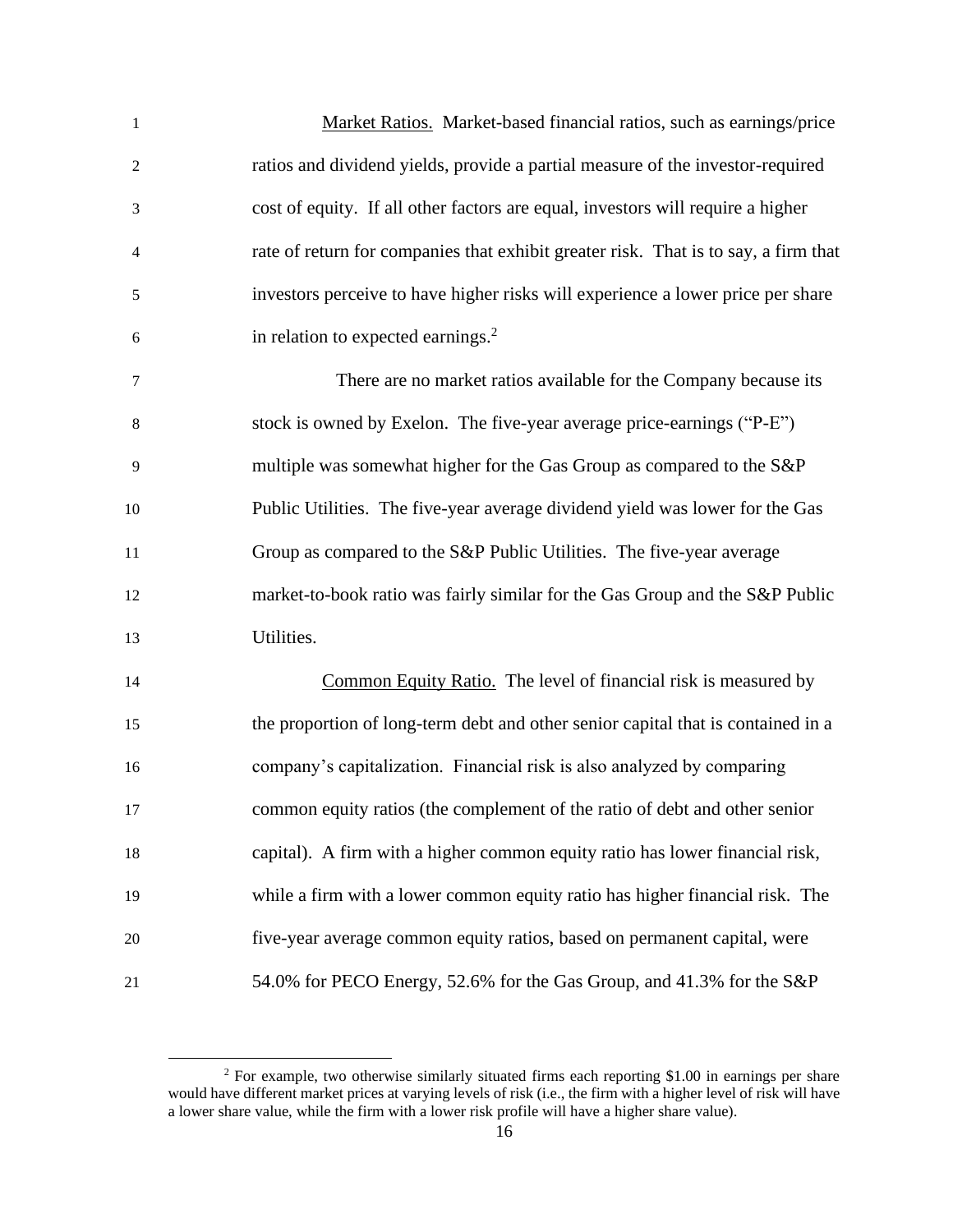| $\mathbf{1}$             | Public Utilities. The Company's common equity ratio was higher than the                     |
|--------------------------|---------------------------------------------------------------------------------------------|
| $\overline{c}$           | Gas Group, thereby indicating somewhat lower financial risk. However, for                   |
| 3                        | the purpose of this case, the Company's common equity ratio is within the                   |
| $\overline{\mathcal{A}}$ | range of other gas distribution utilities.                                                  |
| 5                        | Return on Book Equity. Greater variability (i.e., uncertainty) of a                         |
| 6                        | firm's earned returns signifies relatively greater levels of risk, as shown by the          |
| $\tau$                   | coefficient of variation (standard deviation $\div$ mean) of the rate of return on          |
| $8\,$                    | book common equity. The higher the coefficients of variation, the greater                   |
| 9                        | degree of variability. For the five-year period, the coefficients of variation              |
| 10                       | were 0.098 (1.2% $\div$ 12.3%) for the Company, 0.105 (1.0% $\div$ 9.5%) for the            |
| 11                       | Gas Group, and 0.039 (0.4% $\div$ 10.3%) for the S&P Public Utilities. The                  |
| 12                       | variability of the Company's rates of return was fairly similar to the Gas                  |
| 13                       | Group and higher than the S&P Public Utilities. High variability signifies                  |
| 14                       | higher risk.                                                                                |
| 15                       | <b>Operating Ratios.</b> I have also compared operating ratios (the                         |
| 16                       | percentage of revenues consumed by operating expense, depreciation, and                     |
| 17                       | taxes other than income). <sup>3</sup> The five-year average operating ratios were $78.6\%$ |
| 18                       | for the Company, 83.2% for the Gas Group, and 78.8% for the S&P Public                      |
| 19                       | Utilities. The Company's operating ratios were somewhat lower than the Gas                  |
| 20                       | Group, thereby indicating slightly lower risk. The operating ratios were                    |
| 21                       | similar for PECO Energy and the S&P Public Utilities.                                       |

<sup>&</sup>lt;sup>3</sup> The complement of the operating ratio is the operating margin that provides a measure of profitability. The higher the operating ratio, the lower the operating margin.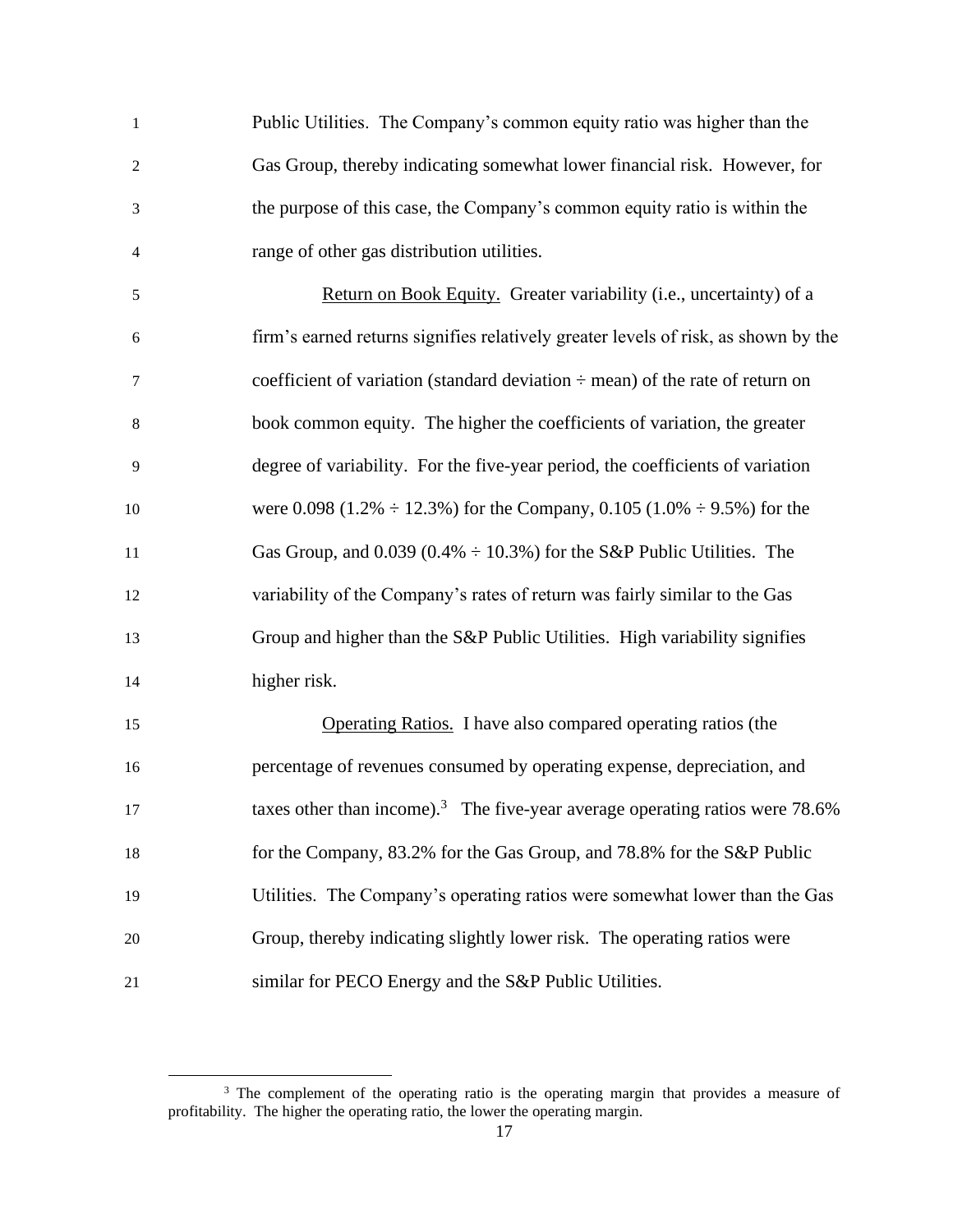| $\mathbf{1}$ | Coverage. The level of fixed charge coverage (i.e., the multiple by             |
|--------------|---------------------------------------------------------------------------------|
| $\sqrt{2}$   | which available earnings cover fixed charges, such as interest expense)         |
| 3            | provides an indication of the earnings protection for creditors. Higher levels  |
| 4            | of coverage, and hence earnings protection for fixed charges, are usually       |
| 5            | associated with superior grades of creditworthiness. Excluding Allowance for    |
| 6            | Funds Used During Construction ("AFUDC"), the five-year average pre-tax         |
| 7            | interest coverage was 4.79 times for the Company, 4.28 times for the Gas        |
| $\,8$        | Group, and 3.02 times for the S&P Public Utilities. The interest coverages      |
| 9            | were higher for the Company as compared to the Gas Group, thereby               |
| 10           | indicating lower credit risk for lenders.                                       |
| 11           | Quality of Earnings. Measures of earnings quality usually are                   |
| 12           | revealed by the percentage of AFUDC related to income available for             |
| 13           | common equity, the effective income tax rate, and other cost deferrals. These   |
| 14           | measures of earnings quality usually influence a firm's internally generated    |
| 15           | funds because poor quality of earnings would not generate high levels of cash   |
| 16           | flow. During the Pandemic, there was further pressure on cash flows due to      |
| 17           | the suspension of collection activities and the moratorium against shut off     |
| 18           | service due to nonpayment. Quality of earnings has not been a significant       |
| 19           | concern for the Company, the Gas Group, and the S&P Public Utilities.           |
| 20           | Internally Generated Funds. Internally generated funds ("IGF")                  |
| 21           | provide an important source of new investment capital for a utility and         |
| 22           | represent a key measure of credit strength. Historically, the five-year average |
| 23           | percentage of IGF to capital expenditures was 62.2% for the Company, 59.2%      |
| 24           | for the Gas Group, and 69.5% for the S&P Public Utilities. The Company's<br>18  |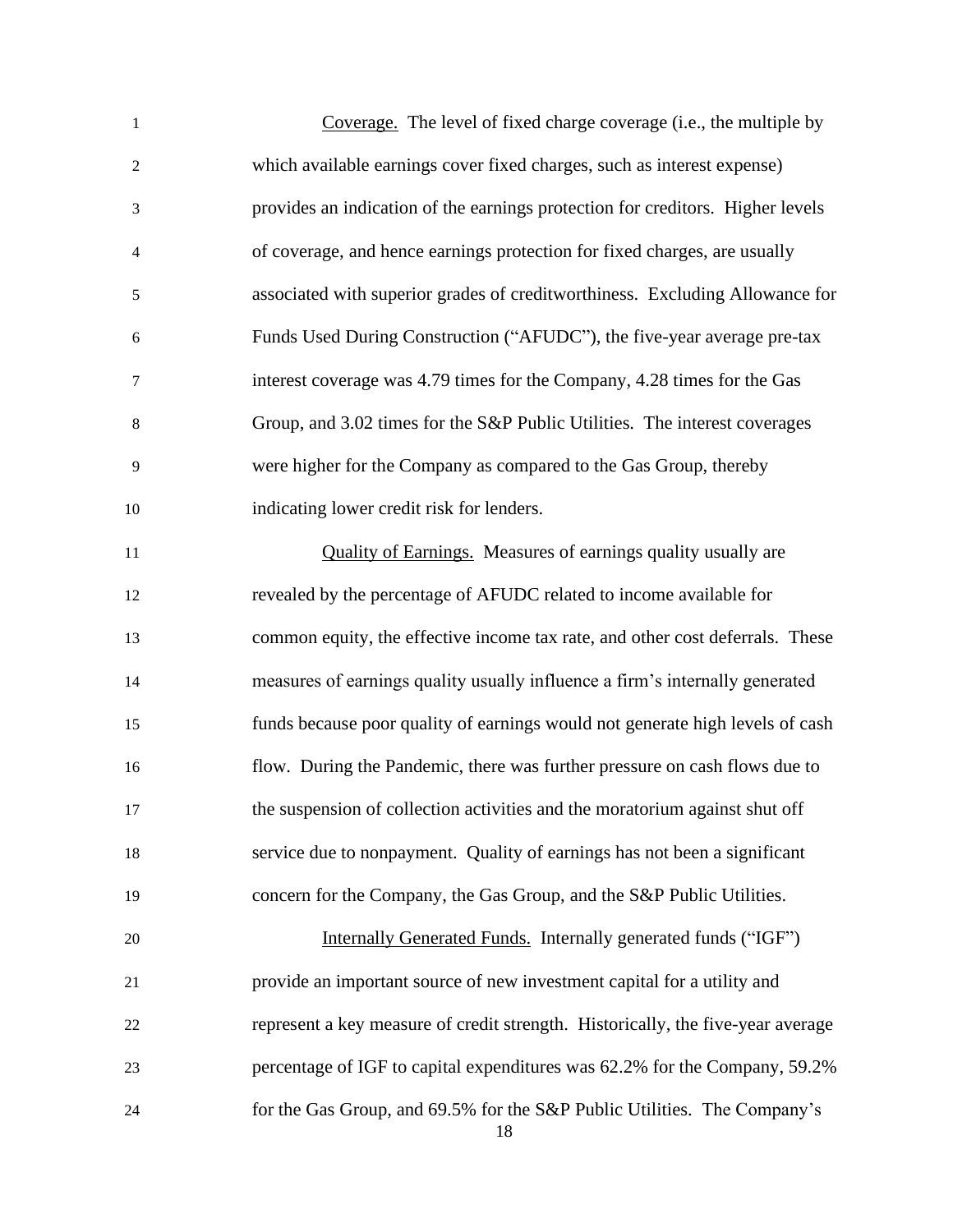| $\mathbf{1}$   |     |    | IGF to construction expenditures dropped in 2020 after the reduction in the        |
|----------------|-----|----|------------------------------------------------------------------------------------|
| 2              |     |    | provision for deferred taxes due to the elimination of bonus depreciation.         |
| $\mathfrak{Z}$ |     |    | Betas. The financial data that I have been discussing relate primarily             |
| 4              |     |    | to company-specific risks. Market risk for firms with publicly-traded stock is     |
| 5              |     |    | measured by beta coefficients. Beta coefficients attempt to identify               |
| $\sqrt{6}$     |     |    | systematic risk, i.e., the risk associated with changes in the overall market for  |
| 7              |     |    | common equities. <sup>4</sup> Value Line publishes such a statistical measure of a |
| 8              |     |    | stock's relative historical volatility to the rest of the market. A comparison of  |
| 9              |     |    | market risk is shown by the Value Line beta of 0.86 as the average for the Gas     |
| 10             |     |    | Group (see page 2 of Schedule 3) and 0.90 as the average for the S&P Public        |
| 11             |     |    | Utilities (see page 3 of Schedule 4). The systematic risk for the Gas Group as     |
| 12             |     |    | measured by the Value Line beta is fairly similar to the S&P Public Utilities.     |
| 13             | 21. | Q. | Please summarize your risk evaluation.                                             |
| 14             |     | A. | The investment risk of PECO Energy parallels that of the Gas Group in              |
| 15             |     |    | certain respects. PECO Energy has lower risk as shown by its historic higher       |
| 16             |     |    | common equity ratio, its lower operating ratio, and higher interest coverages.     |
| 17             |     |    | Similar risk factors for PECO Energy and the Gas Group are the variability of      |
| 18             |     |    | earnings, quality of earnings, and internally generated funds.                     |

<sup>&</sup>lt;sup>4</sup> Beta is a relative measure of the historical sensitivity of the stock's price to overall fluctuations in the New York Stock Exchange Composite Index. The ''Beta coefficient'' is derived from a regression analysis of the relationship between weekly percentage changes in the price of a stock and weekly percentage changes in the NYSE Index over a period of five years. The betas are adjusted for their long-term tendency to converge toward 1.00. A common stock that has a beta less than 1.0 is considered to have less systematic risk than the market as a whole and would be expected to rise and fall more slowly than the rest of the market. A stock with a beta above 1.0 would have more systematic risk.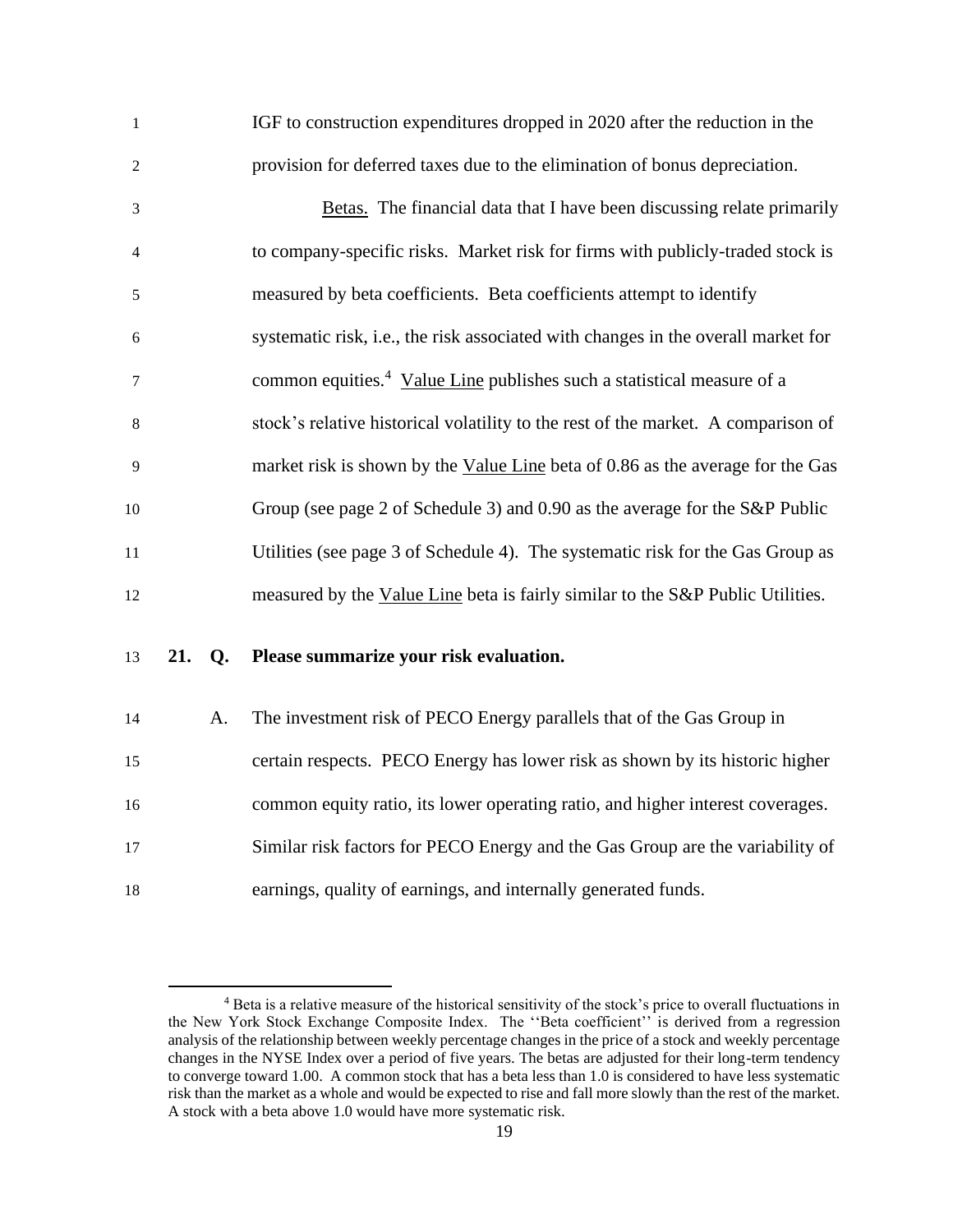<span id="page-23-0"></span>

| $\mathbf{1}$   | 22. | Q <sub>r</sub> | Based on your analysis, does the Gas Group provide a reasonable basis to           |
|----------------|-----|----------------|------------------------------------------------------------------------------------|
| $\overline{c}$ |     |                | measure the Company's cost of equity for this case?                                |
| 3              |     | A.             | Yes. On balance, the risk factors average out, indicating that the cost of         |
| 4              |     |                | equity for the Gas Group provides a reasonable basis for measuring the             |
| 5              |     |                | Company's cost of equity.                                                          |
| 6              |     |                | <b>CAPITAL STRUCTURE RATIOS</b><br>IV.                                             |
| $\tau$         | 23. | Q <sub>r</sub> | Please explain the selection of capital structure ratios for PECO Energy           |
| $\,8$          |     |                | in this case.                                                                      |
| 9              |     | A.             | The capital structure ratios of PECO Energy should be employed for rate of         |
| 10             |     |                | return purposes. If the operating public utility raises its own debt directly in   |
| 11             |     |                | the capital markets, as PECO Energy does, the operating public utility's own       |
| 12             |     |                | capital structure ratios should be used to determine its overall rate of return.   |
| 13             |     |                | Additionally, if the Company's actual capital structure ratios are used, as they   |
| 14             |     |                | should be, then consistency requires that the embedded cost rates associated       |
| 15             |     |                | with the senior securities reflected in those capital structure ratios should also |
| 16             |     |                | be employed.                                                                       |
| 17             | 24. | $Q_{\rm}$      | Does Schedule 5 provide the Company's capitalization and capital                   |
| 18             |     |                | structure ratios?                                                                  |
| 19             |     | A.             | Yes. The capitalization and capital structure ratios at December 31, 2021,         |
| 20             |     |                | 2022 and 2023 correspond with the end of the historic test year ("HTY"),           |
| 21             |     |                | future test year ("FTY"), and FPFTY in this case. The capitalization and           |
|                |     |                | 20                                                                                 |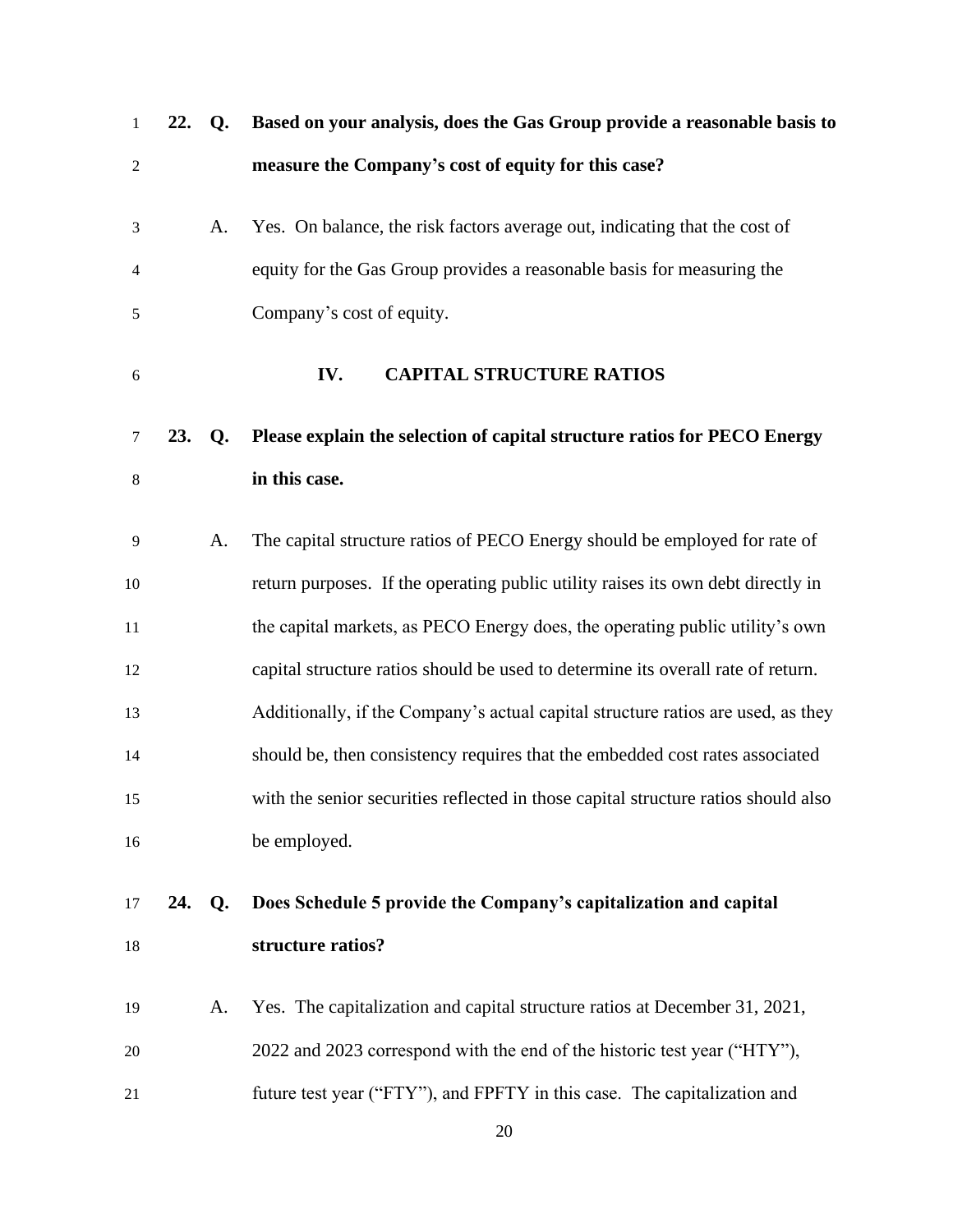| $\mathbf{1}$         |     |                | capital structure ratios for the FTY and FPFTY reflect the Company's plan to      |
|----------------------|-----|----------------|-----------------------------------------------------------------------------------|
| $\overline{c}$       |     |                | issue \$725 million of new long-term debt in the third quarter of 2022 and        |
| $\mathfrak{Z}$       |     |                | \$475 million in the third quarter of 2023. A \$350 million debt maturity will    |
| 4                    |     |                | occur in the third quarter of 2022 and a \$50 million debt maturity will occur in |
| 5                    |     |                | the second quarter of 2023. Future equity financings include \$231.184            |
| 6                    |     |                | million in the FTY and \$314.855 million in the FPFTY. The build-up of            |
| 7                    |     |                | retained earnings is also reflected. In presenting the Company's capital          |
| 8                    |     |                | structure on Schedule 5, I have removed the call premiums on the early            |
| 9                    |     |                | redemption of high-cost long-term debt and preferred stock.                       |
|                      |     |                |                                                                                   |
| 10                   | 25. | Q <sub>r</sub> | Please describe the adjustment for the call premiums paid to redeem               |
| 11                   |     |                | high-cost debt and preferred stock.                                               |
| 12                   |     | A.             | I have adjusted the principal amounts of long-term debt to exclude the            |
|                      |     |                |                                                                                   |
| 13                   |     |                | amounts used to finance premiums paid for the early redemption of long-term       |
| 14                   |     |                | debt and preferred stock previously redeemed. To do otherwise would deny          |
|                      |     |                | PECO Energy the opportunity to recover the costs (i.e., a return on and of the    |
|                      |     |                | money used to fund the call premiums) that PECO incurred solely to redeem         |
|                      |     |                | high-cost capital. The additional debt that PECO issued to finance the call       |
| 18                   |     |                | premiums does not increase the Company's rate base. That is to say, no            |
| 19                   |     |                | additional rate base was created as a consequence of issuing additional debt      |
| 15<br>16<br>17<br>20 |     |                | and preferred stock to finance the redemptions. Therefore, an adjustment to       |
| 21                   |     |                | the capitalization is required to provide the return necessary to service the     |
| 22                   |     |                | additional capital PECO Energy issued to fund the call premiums. Thus,            |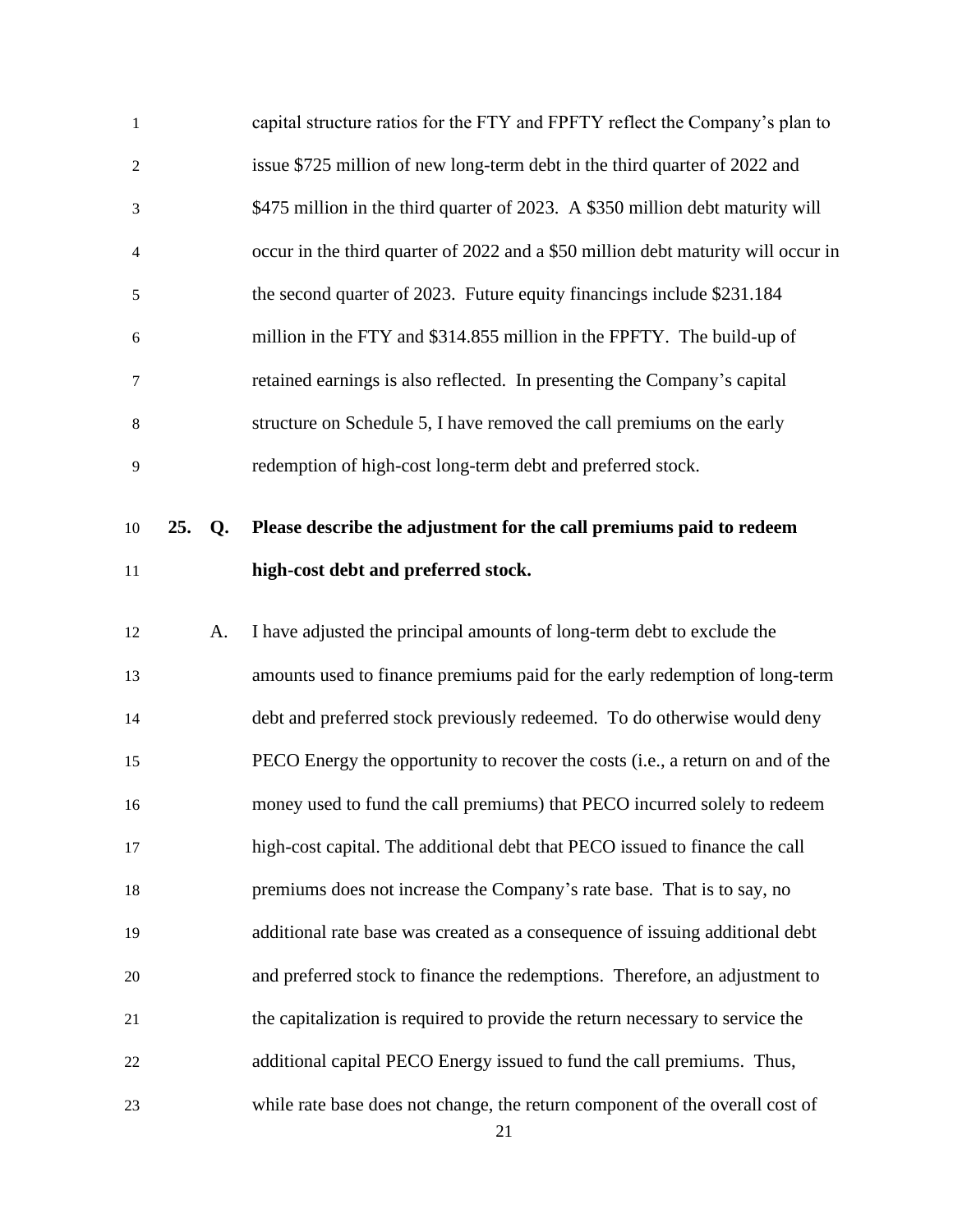capital reflects an adjustment that, when applied to the rate base, furnishes the return necessary to pay the cost of the incremental capitalization that supported the call premiums paid by PECO Energy. The adjustment for call premiums is appropriate because customers receive all of the cost savings, in the form of a lower overall rate of return, produced by refinancing higher-cost debt and preferred stock, while PECO Energy is simply made whole by recovering the actual costs it incurred to provide these benefits to its customers. In order to produce the savings that resulted from redeeming higher-cost debt and preferred stock, the Company paid to the holders of that debt and preferred stock a premium to surrender their securities prior to maturity. Those premiums represented an investment made by PECO Energy to reduce its overall cost of capital. Because the reduced interest costs and preferred stock dividends are reflected in the lower cost of capital to customers, it is proper that the Company recover the costs incurred to produce these savings, which consist of a return of and a return on the unamortized premiums. Adjusting the principal amounts in the capital structure provides for the appropriate cost recovery by providing a return on the funds used to pay the premiums, which is reflected as an increment

- included in the embedded cost rates of PECO's total capital.
- **26. Q. Should short-term debt be included in the capital structure for rate of return purposes?**

 A. There is no need to consider short-term debt in the capital structure because the amount of short-term debt is well below the construction work in progress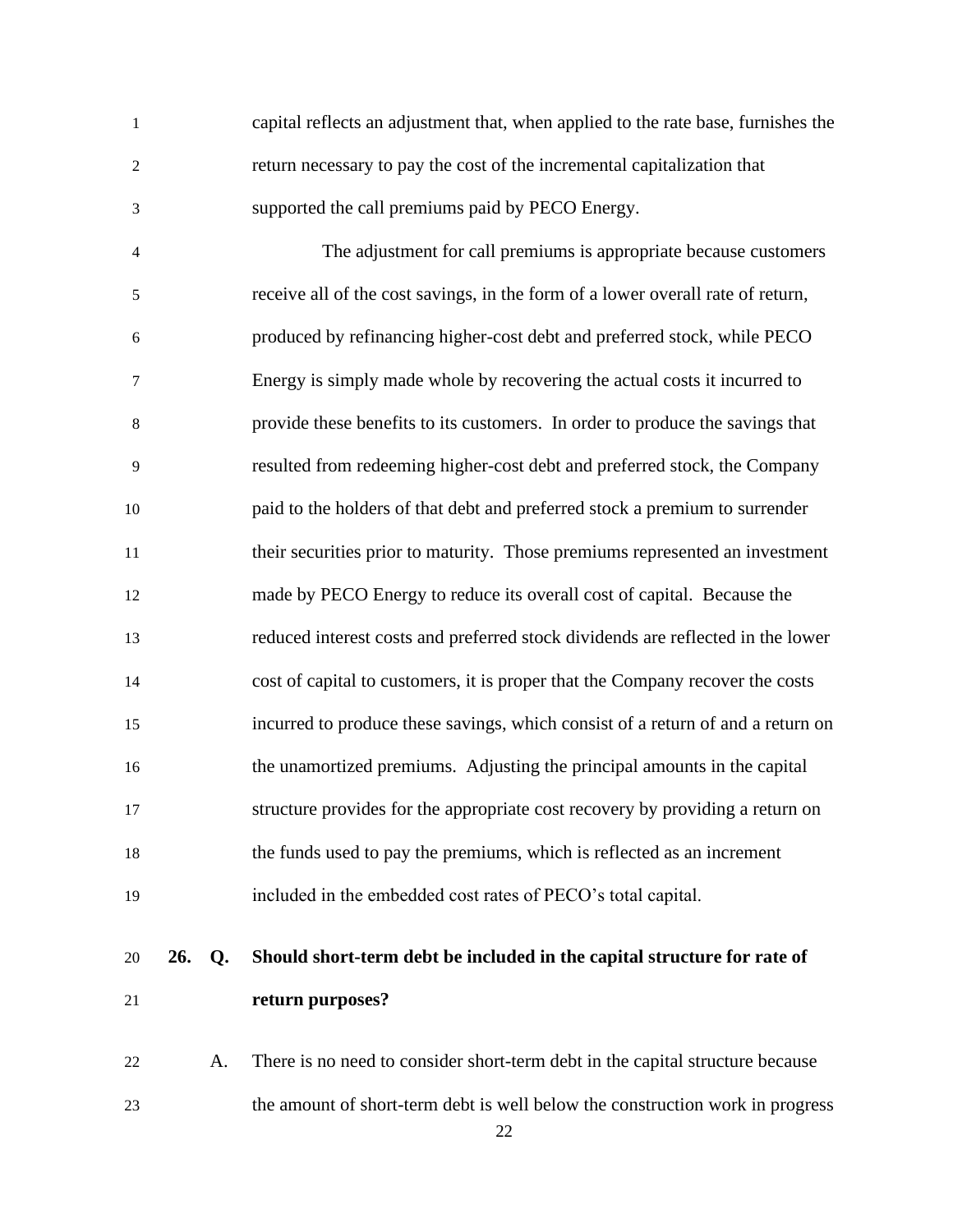<span id="page-26-0"></span>

| $\mathbf{1}$         |     |    | ("CWIP") at the end of the FTY and the FPFTY. Exclusion of short-term           |
|----------------------|-----|----|---------------------------------------------------------------------------------|
| $\overline{c}$       |     |    | debt is required because it finances CWIP, and hence the cost of short-term     |
| 3                    |     |    | debt is reflected in the AFUDC rate. To avoid double-counting, short-term       |
| $\overline{4}$       |     |    | debt must be excluded from the capital structure ratios when setting base       |
| 5                    |     |    | rates.                                                                          |
| 6                    | 27. | Q. | What capital structure ratios do you recommend for determining PECO             |
| 7                    |     |    | Energy's overall cost of capital in this proceeding?                            |
| 8                    |     | A. | Because rate-setting is prospective, the rate of return should, at a minimum,   |
| 9                    |     |    | reflect known or reasonably foreseeable changes that will occur during the      |
| 10                   |     |    | course of the test year. As a result, I will adopt the Company's FPFTY capital- |
| 11                   |     |    | structure ratios of 46.59% long-term debt and 53.41% common equity.             |
|                      |     |    |                                                                                 |
| 12                   |     |    | <b>COST OF SENIOR CAPITAL</b><br>V.                                             |
| 13                   | 28. | Q. | What cost rate have you assigned to the debt portion of PECO Energy's           |
| 14                   |     |    | capital structure?                                                              |
| 15                   |     | A. | The determination of the long-term debt cost rate is essentially an arithmetic  |
|                      |     |    | exercise. This is because the Company has contracted for the use of this        |
|                      |     |    | capital for a specific period at a specified cost rate. As shown on Schedule 6, |
|                      |     |    | pages 1, 2 and 3, I have computed the weighted average embedded cost rates      |
| 16<br>17<br>18<br>19 |     |    | of long-term debt as of the end of the HTY, FTY and FPFTY, respectively.        |
| 20                   |     |    | For the planned new issues of debt, the Company has budgeted 3.45% as the       |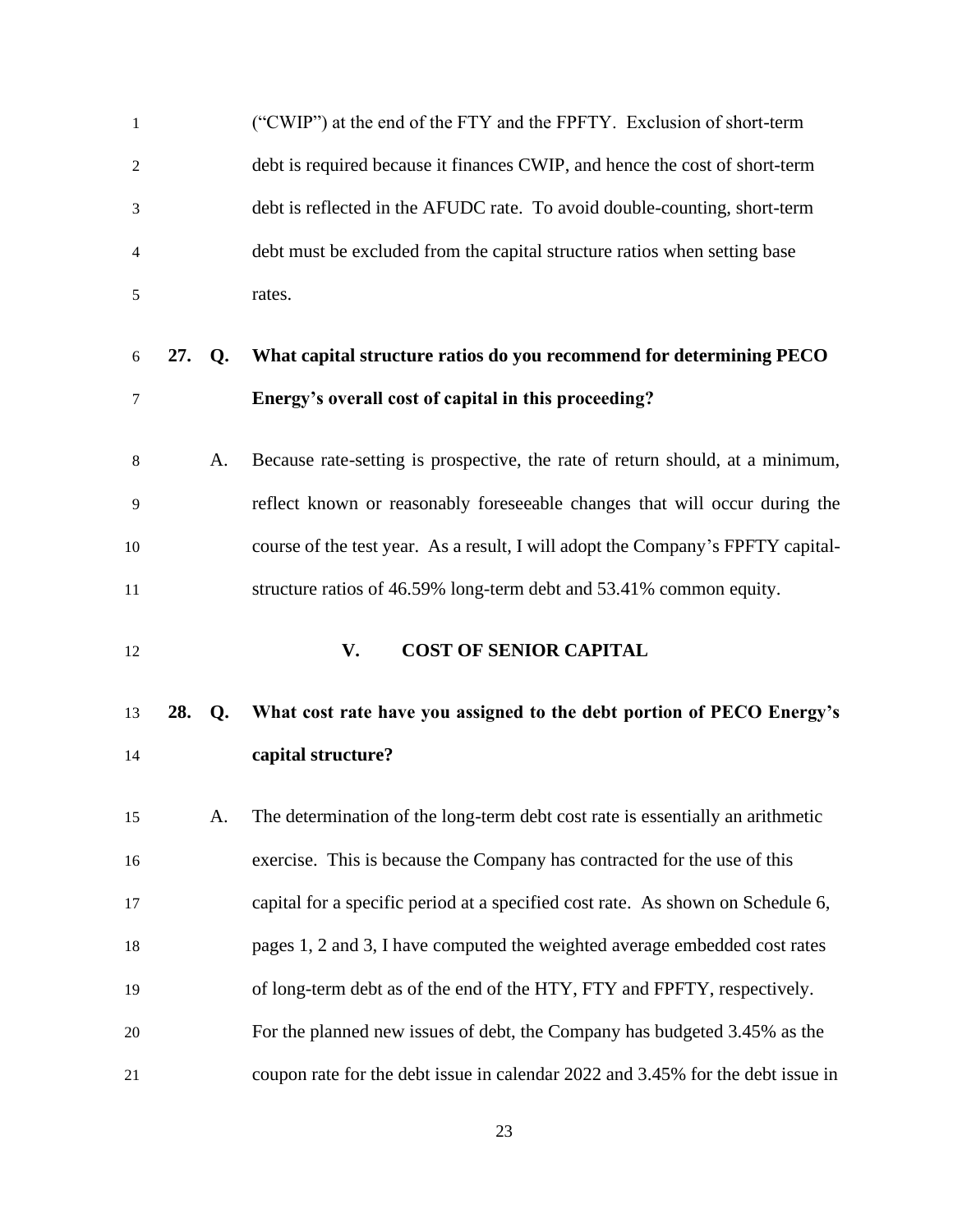| $\mathbf{1}$   | 2023. The development of the individual effective cost rates for each series of |
|----------------|---------------------------------------------------------------------------------|
| 2              | long-term debt, using the cost rate to maturity technique, is shown on          |
| 3              | Schedule 6, page 4. The cost rate, or yield to maturity ("ytm"), is the rate of |
| $\overline{4}$ | discount that equates the present value of all future interest and principal    |
| 5              | payments with the net proceeds of the bond. In my calculation of the            |
| 6              | embedded cost of long-term debt, I have recognized the costs associated with    |
| $\overline{7}$ | the Company's early redemption of high cost debt. As previously explained,      |
| 8              | it is necessary to compensate PECO Energy for the costs incurred to lower the   |
| 9              | embedded debt cost rate, which reduces the cost of capital charged to           |
| 10             | customers.                                                                      |

## **29. Q. What cost rate have you determined for the Company's long-term debt?**

 A. I will adopt the 3.92% embedded cost of long-term debt as of December 31, 2023, as shown on Schedule 6, page 3. This rate is related to the amount of long-term debt shown in the last three columns of Schedule 5, which provides the basis for the 46.59% long-term debt ratio.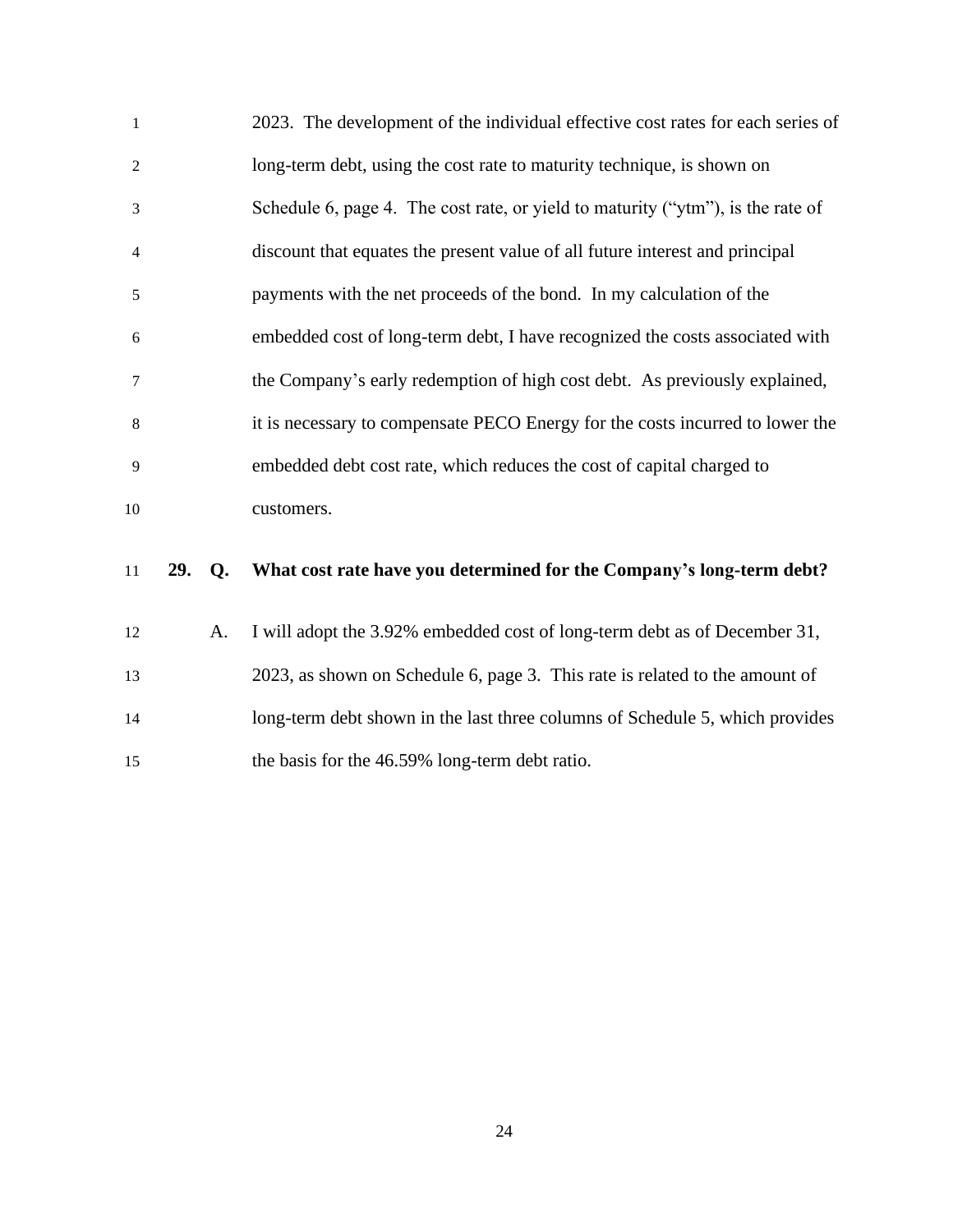<span id="page-28-0"></span>

**VI. COST OF EQUITY – GENERAL APPROACH**

| 2  | 30. | Q <sub>r</sub> | Please describe how you determined the cost of equity for the Company.             |
|----|-----|----------------|------------------------------------------------------------------------------------|
| 3  |     | A.             | Although my fundamental financial analysis provides the required framework         |
| 4  |     |                | to establish the risk relationships among PECO, the Gas Group, and the S&P         |
| 5  |     |                | Public Utilities, the cost of equity must be measured by standard financial        |
| 6  |     |                | models that I identified above. Differences in risk traits, such as size, business |
| 7  |     |                | diversification, geographical diversity, regulatory policy, financial leverage,    |
| 8  |     |                | and bond ratings must be considered when analyzing the cost of equity.             |
|    |     |                |                                                                                    |
| 9  |     |                | It is also important to reiterate that no one method or model of the               |
| 10 |     |                | cost of equity can be applied in an isolated manner. Rather, informed              |
| 11 |     |                | judgment must be used to take into consideration the relative risk traits of the   |
| 12 |     |                | firm. It is for this reason that I have used more than one method to measure       |
| 13 |     |                | the Company's cost of equity. As I describe below, each of the methods used        |
| 14 |     |                | to measure the cost of equity contains certain incomplete and/or overly            |
| 15 |     |                | restrictive assumptions and constraints that are not optimal. Therefore, I favor   |
| 16 |     |                | considering the results from a variety of methods. In this regard, I applied       |
| 17 |     |                | each of the methods with data taken from the Gas Group and arrived at a cost       |
| 18 |     |                | of equity of 10.95% for PECO, which includes an increment for exemplary            |
| 19 |     |                | management performance.                                                            |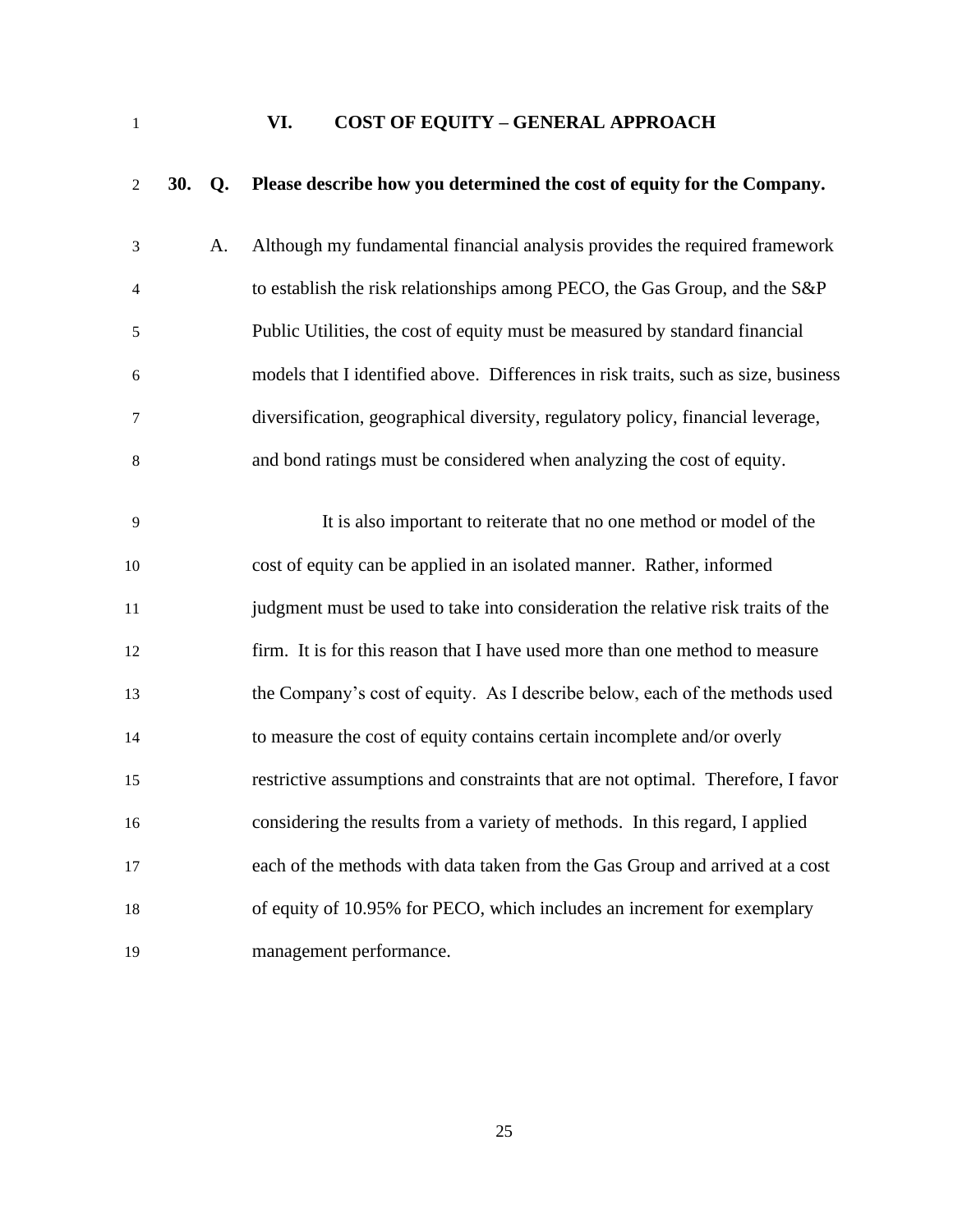### <span id="page-29-0"></span>**VII. DISCOUNTED CASH FLOW**

## **31. Q. Please describe the DCF model.**

| 3              | A. | The DCF model seeks to explain the value of an asset as the present value of       |
|----------------|----|------------------------------------------------------------------------------------|
| $\overline{4}$ |    | future expected cash flows discounted at the appropriate risk-adjusted rate of     |
| 5              |    | return. In its simplest form, the DCF-determined return on common stock            |
| 6              |    | consists of a current cash (dividend) yield and future price appreciation          |
| 7              |    | (growth) of the investment. The dividend discount equation is the familiar         |
| 8              |    | DCF valuation model, which assumes that future dividends are systematically        |
| 9              |    | related to one another by a constant growth rate. The DCF formula is derived       |
| 10             |    | from the standard valuation model: $P = D/(k-g)$ , where $P = \text{price}, D =$   |
| 11             |    | dividend, $k =$ the cost of equity, and $g =$ growth in cash flows. By rearranging |
| 12             |    | the terms, we obtain the familiar DCF equation: $k = D/P + g$ . All of the terms   |
| 13             |    | in the DCF equation represent investors' assessment of expected future cash        |
| 14             |    | flows that they will receive in relation to the value that they set for a share of |
| 15             |    | stock (P). The DCF equation is sometimes referred to as the "Gordon"               |
| 16             |    | model. <sup>5</sup> My DCF results are provided on Schedule 1, page 2, for the Gas |
| 17             |    | Group. The DCF return is 11.65% with the leverage adjustment and 10.20%            |
| 18             |    | without the leverage adjustment for the Gas Group. The leverage adjustment         |
| 19             |    | is discussed more fully below.                                                     |

 Although the popular application of the DCF model is often attributed to the work of Myron J. Gordon in the mid-1950s, J.B. Williams exposited the DCF model in its present form nearly two decades earlier.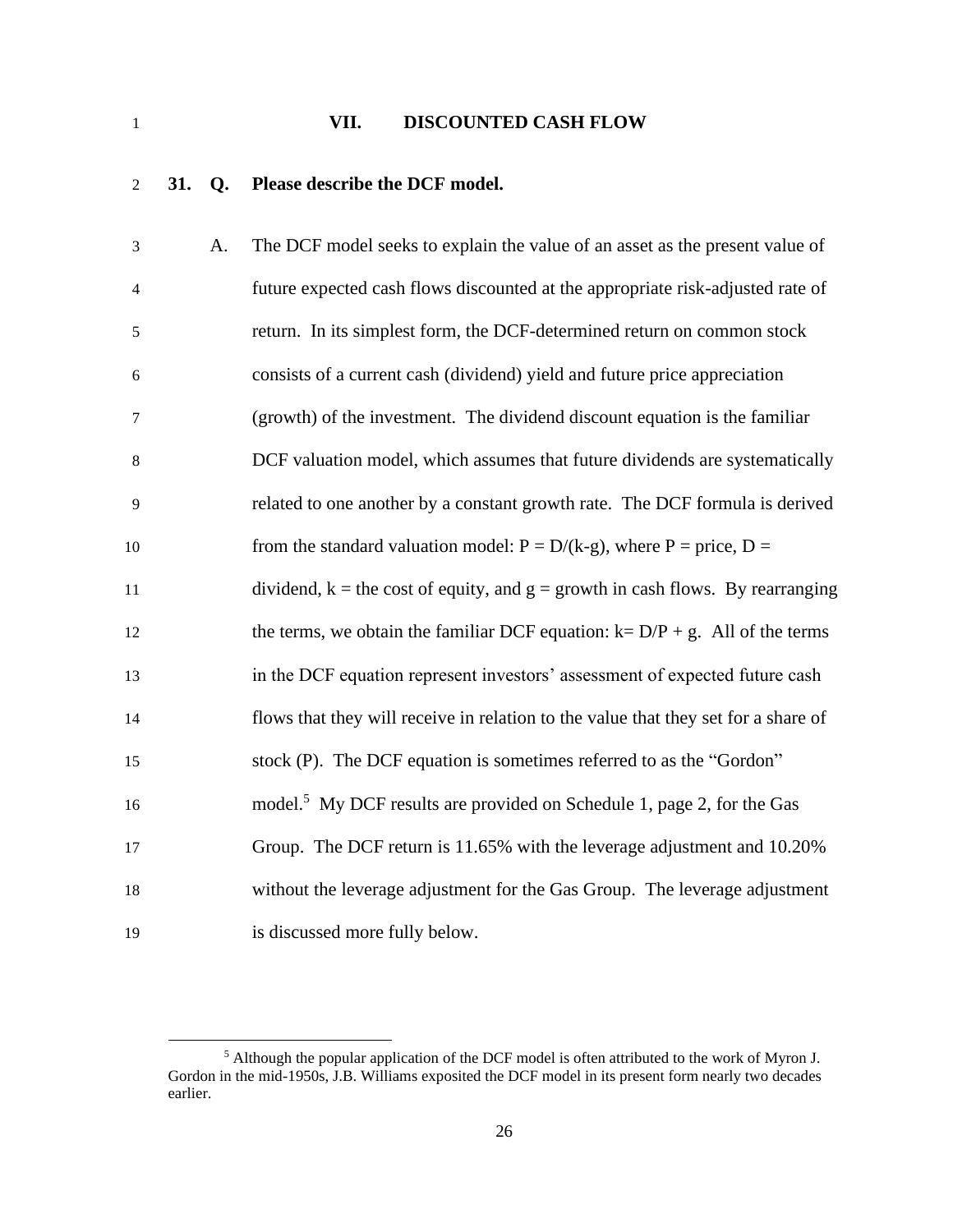| $\mathbf{1}$     |     |                | Among the limitations of the model, there is a certain element of                  |
|------------------|-----|----------------|------------------------------------------------------------------------------------|
| $\sqrt{2}$       |     |                | circularity in the DCF method when applied in rate cases. This is because          |
| $\mathfrak{Z}$   |     |                | investors' expectations for the future depend upon regulatory decisions. In        |
| $\overline{4}$   |     |                | turn, when regulators depend upon the DCF model to set the cost of equity,         |
| $\sqrt{5}$       |     |                | they rely upon investor expectations that include an assessment of how             |
| $\boldsymbol{6}$ |     |                | regulators will decide rate cases. Due to this circularity, the DCF model may      |
| $\boldsymbol{7}$ |     |                | not fully reflect the true risk of a utility. Other limitations of the DCF include |
| $\,8\,$          |     |                | the constant P-E multiple assertion that does not conform with actual stock        |
| 9                |     |                | market performance. And, indeed, the FERC has moved to using multiple              |
| 10               |     |                | methods for measuring the cost of equity due to the limitations of the DCF.        |
| 11               | 32. | Q <sub>r</sub> | What is the dividend yield component of a DCF analysis?                            |
|                  |     |                |                                                                                    |
|                  |     |                |                                                                                    |
| 12               |     | A.             | The dividend yield reveals the portion of investors' cash flow that is generated   |
| 13               |     |                | by the return provided by the dividends an investor receives. It is measured       |
| 14               |     |                | by the dividends per share relative to the price per share. The DCF                |
| 15               |     |                | methodology requires the use of an expected dividend yield to establish the        |
| 16               |     |                | investor-required cost of equity. For the twelve months ended February 2022,       |
| 17               |     |                | the monthly dividend yields are shown on Schedule 7. The month-end prices          |
| 18               |     |                | were adjusted to reflect the buildup of the dividend in the price that has         |
| 19               |     |                | occurred since the last ex-dividend date (i.e., the date by which a shareholder    |
| 20               |     |                | must own the shares to be entitled to the dividend payment – usually about         |
| 21               |     |                | two to three weeks prior to the actual payment).                                   |
| 22               |     |                | For the twelve months ended February 2022, the average dividend                    |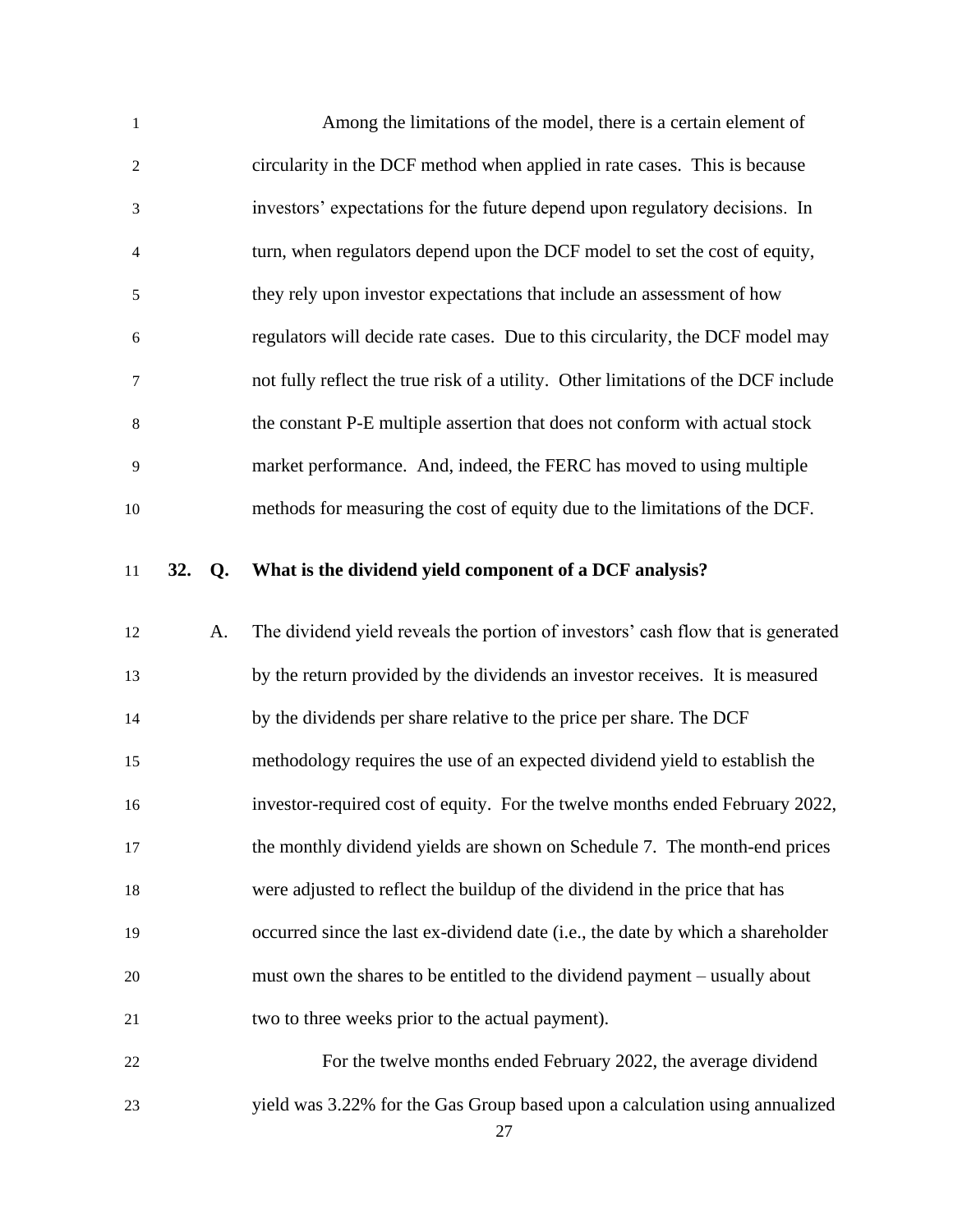| $\mathbf{1}$   | dividend payments and adjusted month-end stock prices. The dividend yields            |
|----------------|---------------------------------------------------------------------------------------|
| $\overline{2}$ | for the more recent six-month and three-month periods were 3.33% and                  |
| 3              | 3.16%, respectively. For applying the DCF model, I have used the six-month            |
| $\overline{4}$ | average dividend yield of 3.33% for the Gas Group. The use of this dividend           |
| 5              | yield will reflect current capital costs while avoiding spot yields. For the          |
| 6              | purpose of a DCF calculation, the average dividend yield must be adjusted to          |
| $\tau$         | reflect the prospective nature of the dividend payments, i.e., the higher             |
| 8              | expected dividends for the future. Recall that the DCF is an expectational            |
| 9              | model that must reflect investors' anticipated cash flows. I have adjusted the        |
| 10             | six-month average dividend yield in three different but generally accepted            |
| 11             | manners and used the average of the three adjusted values as calculated in the        |
| 12             | lower panel of data presented on Schedule 7. <sup>6</sup> This adjustment adds twelve |
| 13             | basis points to the six-month average historical yield, thus producing the            |
| 14             | 3.45% adjusted dividend yield for the Gas Group.                                      |

#### **33. Q. What factors influence investors' growth expectations?**

A. As noted previously, investors are interested principally in the dividend yield

and future growth of their investment (i.e., the price per share of the stock).

 These adjustments are the  $1/2$  growth approach, the discrete approach, and the quarterly approach. Under the 1/2 approach, the procedure to adjust the average dividend yield for the expectation of a dividend increase during the initial investment period will be at a rate of one-half the growth component, which assumes that half of the dividend payments will be at the expected higher rate during the initial investment period. Under the discrete approach, the "*g*" in the DCF model reflects the discrete growth in the quarterly dividend, which is required for the periodic form of the DCF to properly recognize that dividends are expected to grow on a discrete basis. The quarterly approach takes into account that investors have the opportunity to reinvest quarterly dividend receipts. Recognizing the compounding of the periodic quarterly dividend payments *(D0)* results in this third DCF formulation. This DCF equation provides no further recognition of growth in the quarterly dividend. A compounding of the quarterly dividend yield recognizes the necessity for an adjusted dividend yield.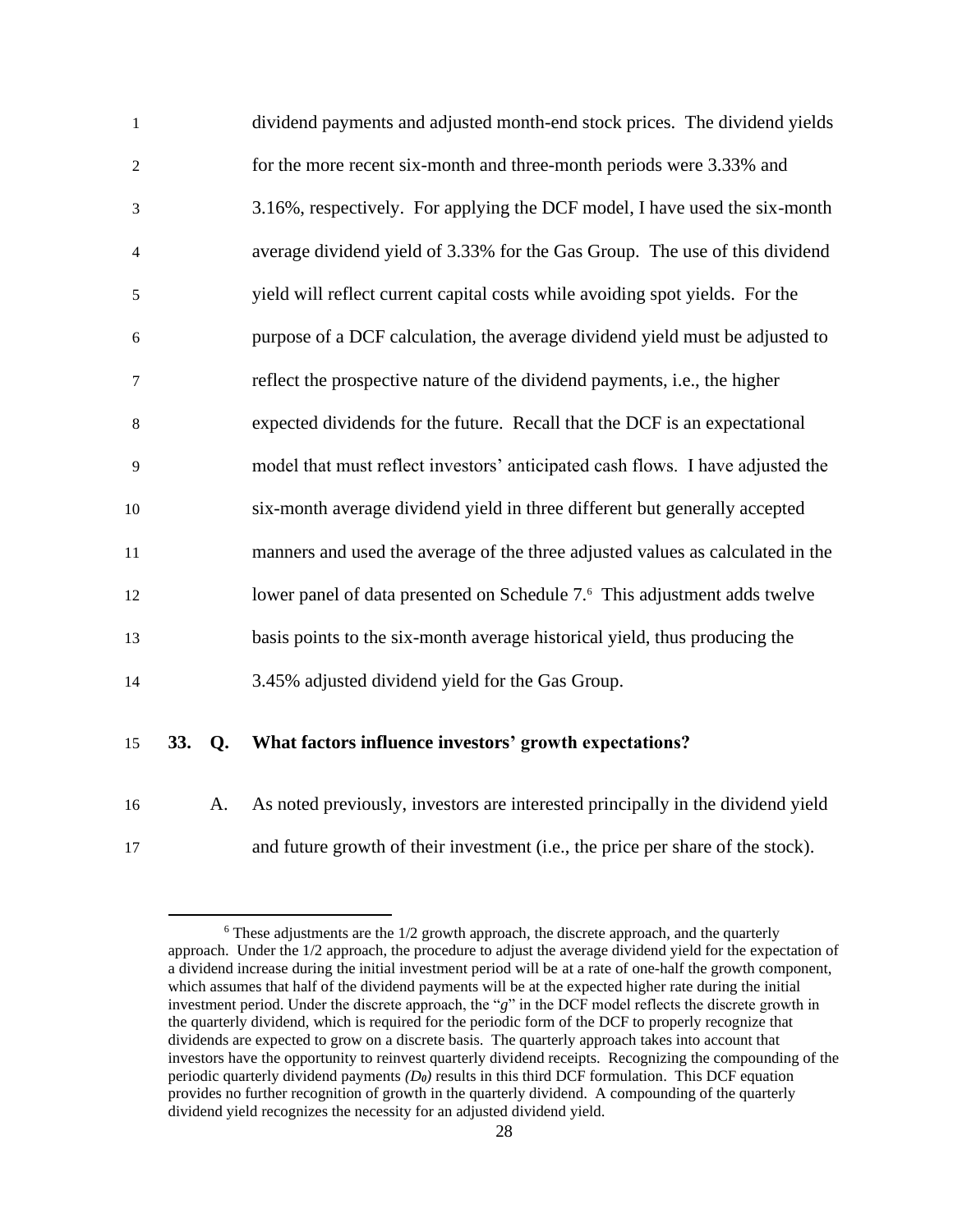| $\mathbf{1}$     | Future growth in earnings per share is the DCF model's primary focus             |
|------------------|----------------------------------------------------------------------------------|
| $\overline{2}$   | because, under the model's assumption that the P-E multiple remains constant,    |
| 3                | the price per share of stock will grow at the same rate as earnings per share. A |
| $\overline{4}$   | growth rate analysis considers a variety of variables to reach a consensus of    |
| 5                | prospective growth, including historical data and widely available analysts'     |
| $\boldsymbol{6}$ | forecasts of earnings, dividends, book value, and cash flow (all stated on a     |
| 7                | per-share basis). A fundamental growth rate analysis is frequently based upon    |
| $8\,$            | internal growth ("b x r"), where "r" is the expected rate of return on common    |
| 9                | equity and "b" is the retention rate (a fraction representing the proportion of  |
| 10               | earnings not paid out as dividends). To be complete, the internal growth rate    |
| 11               | should be modified to account for sales of new common stock (external            |
| 12               | growth), which is represented by the formula s x v, where "s" is the number of   |
| 13               | new common shares that the firm expects to issue and "v" is the value that       |
| 14               | accrues to existing shareholders from selling stock at a price above book        |
| 15               | value. Fundamental growth, which combines internal and external growth,          |
| 16               | encompasses the factors that cause book value per share to grow over time.       |
| 17               | Growth also can be expressed in multiple stages. This expression of              |
| 18               | growth consists of an initial "growth" stage during which a firm enjoys          |
| 19               | rapidly expanding markets, high profit margins, and abnormally high growth       |
| 20               | in earnings per share. Thereafter, a firm enters a "transition" stage during     |
| 21               | which fewer technological advances and increased product saturation begin to     |
| 22               | reduce the growth rate and profit margins come under pressure. During the        |
| 23               | "transition" stage, investment opportunities begin to mature, capital            |
| 24               | requirements decline, and a firm begins to pay out a larger percentage of<br>29  |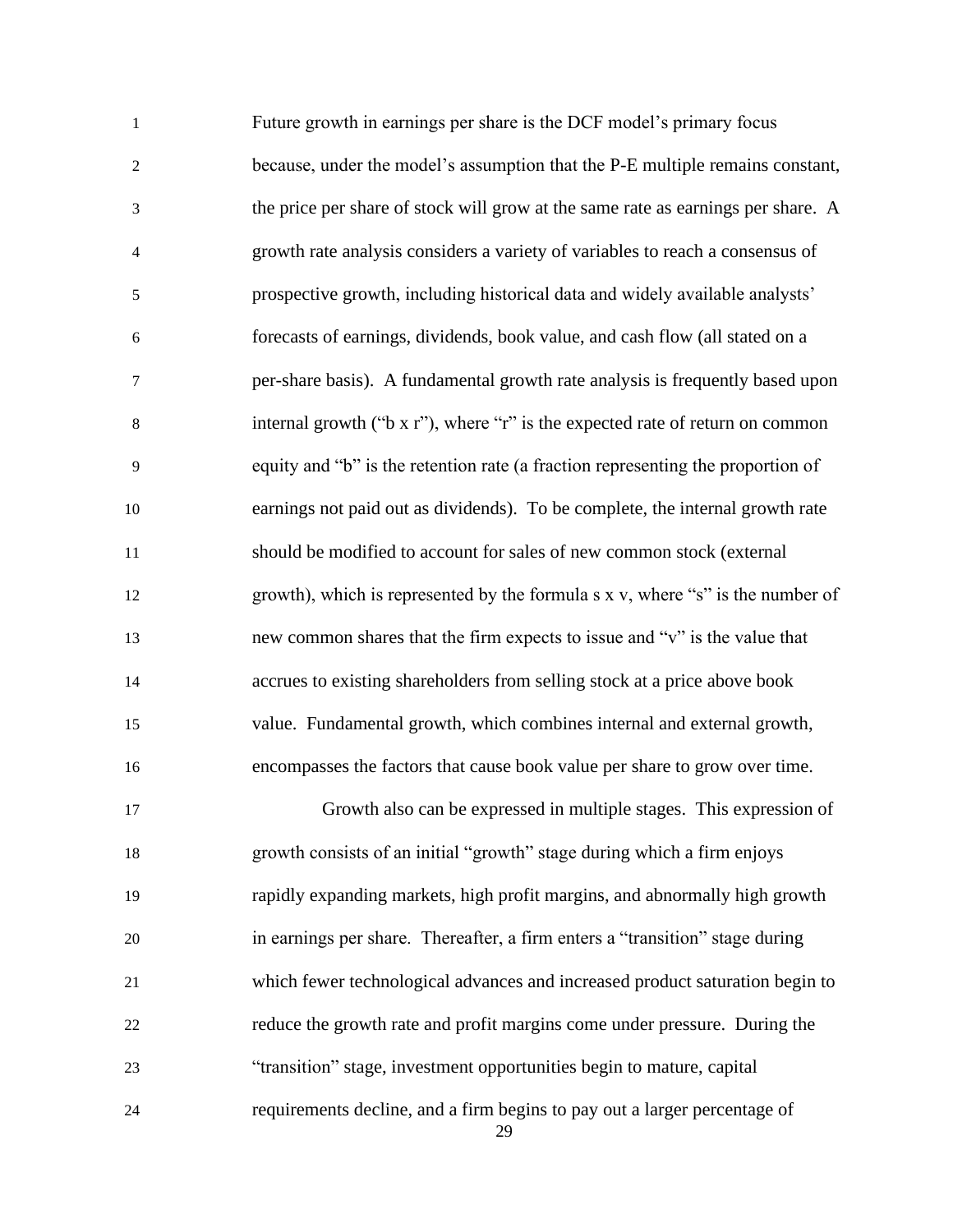earnings to shareholders. Finally, the mature or "steady-state" stage is reached when a firm's earnings growth, payout ratio, and return on equity stabilize at levels where they remain for the life of a firm. The three stages of growth assume a step-down of high initial growth to lower sustainable growth. Even if these three stages of growth can be envisioned for a firm, the third "steady-state" growth stage, which is assumed to remain fixed in perpetuity, represents an unrealistic expectation because the three stages of growth can be repeated. That is to say, the stages can be repeated where growth for a firm ramps up and ramps down in cycles over time. For these reasons, there is no need to analyze growth rates individually for each cycle, but rather to rely upon analysts' growth forecasts that are used by investors when pricing common stocks.

#### **34. Q. How did you determine an appropriate growth rate?**

| 14 | A. | The growth rate used in a DCF calculation should measure investor            |
|----|----|------------------------------------------------------------------------------|
| 15 |    | expectations. Investors consider both company-specific variables and overall |
| 16 |    | market sentiment (i.e., level of inflation rates, interest rates, economic   |
| 17 |    | conditions, etc.) when balancing their capital gains expectations with their |
| 18 |    | dividend yield requirements. Investors are not influenced solely by a single |
| 19 |    | set of company-specific variables weighted in a formulaic manner. Therefore, |
| 20 |    | all relevant growth rate indicators should be evaluated using a variety of   |
| 21 |    | techniques when formulating a judgment of investor-expected growth.          |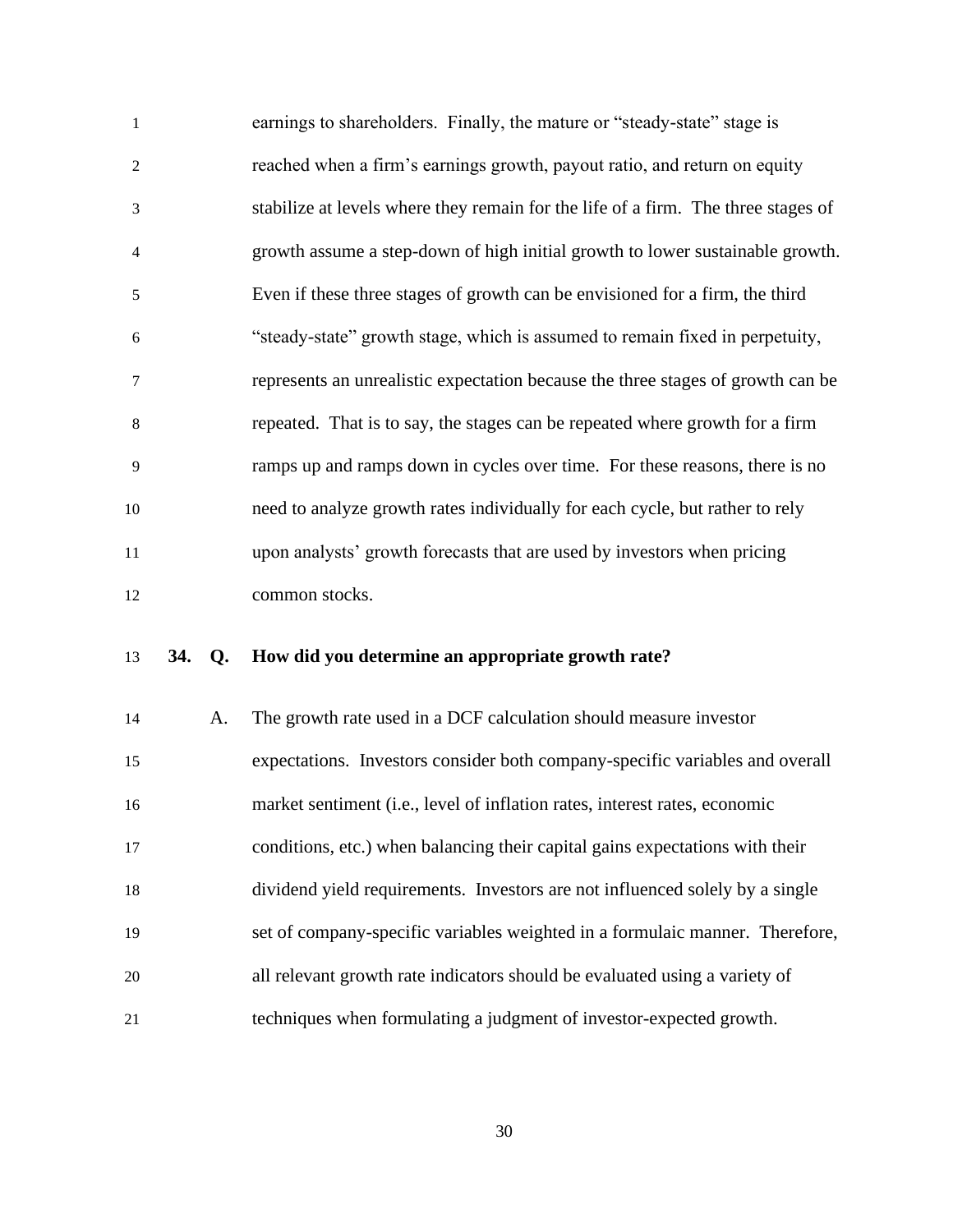# **35. Q. What data for the Gas Group have you considered in your growth rate analysis?**

| $\mathfrak{Z}$   | A. | I considered the growth in the financial variables shown on Schedules 8 and 9,    |
|------------------|----|-----------------------------------------------------------------------------------|
| $\overline{4}$   |    | which reflect historical (Schedule 8) and projected (Schedule 9) rates of         |
| 5                |    | growth in earnings per share, dividends per share, book value per share, and      |
| $\sqrt{6}$       |    | cash flow per share for the Gas Group. While analysts will review all             |
| $\boldsymbol{7}$ |    | measures of growth, as I have done, earnings per share growth directly            |
| $\,8$            |    | influences the expectations of investors for the future performance of utility    |
| 9                |    | stocks. Forecasts of earnings growth are required because the DCF model is        |
| 10               |    | forward-looking, and, with the constant P-E multiple and constant payout ratio    |
| 11               |    | that the DCF model assumes, all other measures of growth will mirror              |
| 12               |    | earnings growth. The historical growth rates were obtained from the Value         |
| 13               |    | Line publication that provides this data. While historical data cannot be         |
| 14               |    | ignored, they are much less significant when applying the DCF model than          |
| 15               |    | projections of future growth. Investors cannot purchase the past earnings of a    |
| 16               |    | utility. To the contrary they are only entitled to future earnings, which are the |
| 17               |    | focus of growth projections. Furthermore, if significant weight is assigned to    |
| 18               |    | historical performance, the historical data are double-counted because they are   |
| 19               |    | already factored into analysts' forecasts of earnings growth.                     |

# **36. Q. Is a five-year investment horizon associated with the analysts' forecasts consistent with the traditional DCF model?**

A. Yes, it is. Although the constant form of the DCF model assumes an infinite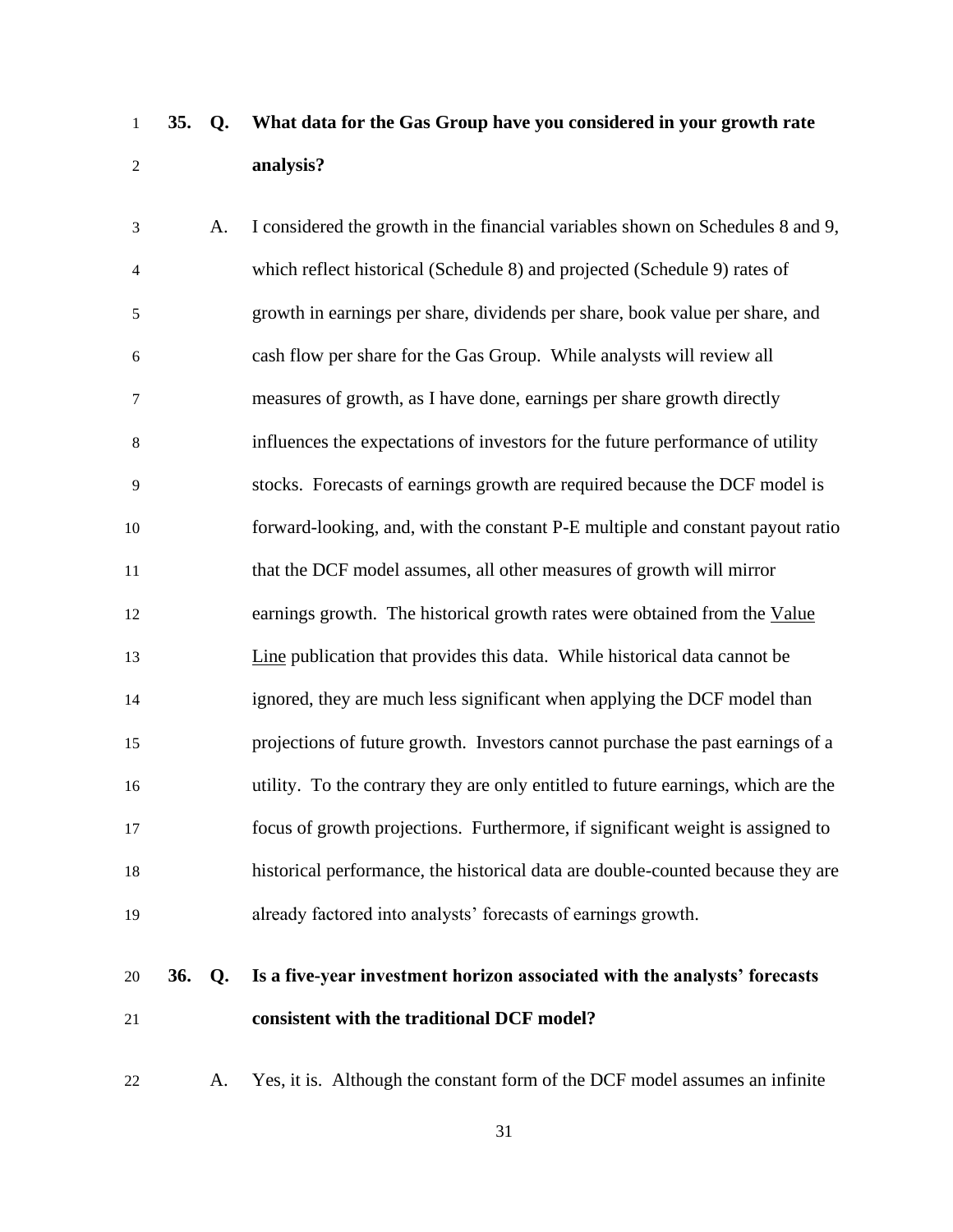stream of cash flows, investors do not expect to hold an investment indefinitely. Rather than viewing the DCF in the context of an endless stream of growing dividends (e.g., a century of cash flows), the growth in the share value (i.e., capital appreciation, or capital gains yield) is most relevant to investors' total return expectations. Hence, the sale price of a stock can be viewed as a liquidating dividend that can be discounted along with the annual dividend receipts during the investment-holding period to arrive at the investors' expected return. The growth in the price per share will equal the growth in earnings per share if, as the DCF model assumes, there is no change in the P-E multiple. As such, my company-specific growth analysis, which focuses principally upon five-year forecasts of earnings per share growth, conforms with the type of analysis that influences investors' expectations of their actual total return. Moreover, academic research also focuses on five- year growth rates specifically because market outcomes occurring over that investment horizon are what influence stock prices. Indeed, if investors required forecasts beyond five years in order to properly value common stocks, then it would be reasonable to expect that some investment advisory service would begin publishing that information for individual stocks in order to meet the demands of the marketplace. The absence of such a publication suggests that there is no market for this information because investors do not require forecasts for an infinite series of future data points in order to make informed decisions to purchase and sell stocks.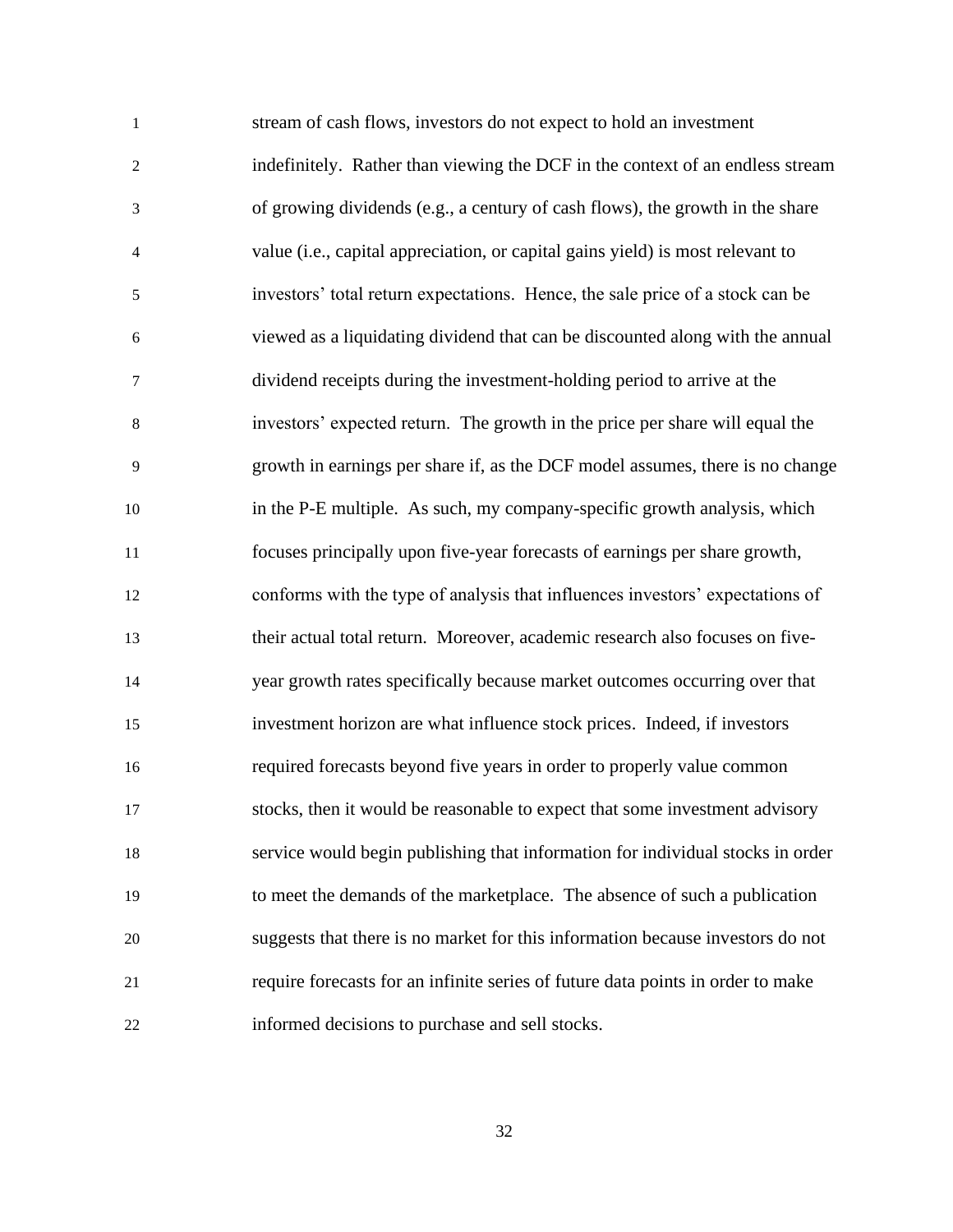**37. Q. What are the analysts' forecasts of future growth that you considered?**

| $\mathbf{2}$ | A.        | Schedule 9 provides projected earnings per share growth rates taken from        |
|--------------|-----------|---------------------------------------------------------------------------------|
| 3            |           | analysts' five-year forecasts compiled by IBES/First Call, Zacks, and Value     |
| 4            |           | Line. These are all reliable authorities of projected growth that investors use |
| 5            |           | to make buy, sell, and hold decisions. The IBES/First Call and Zacks            |
| 6            |           | estimates are obtained from the Internet and are widely available to investors. |
| 7            |           | The growth rates reported by IBES/First Call and Zacks are consensus            |
| 8            |           | forecasts taken from a survey of analysts that make growth projections for      |
| 9            |           | these companies. Notably, First Call's earnings forecasts are frequently        |
| 10           |           | quoted in the financial press. The Value Line forecasts also are widely         |
| 11           |           | available to investors and can be obtained by subscription or free of charge at |
| 12           |           | most public and collegiate libraries. The IBES/First Call and Zacks forecasts   |
| 13           |           | are limited to earnings per share growth, while Value Line makes projections    |
| 14           |           | of other financial variables. The Value Line forecasts of dividends per share,  |
| 15           |           | book value per share, and cash flow per share for the Gas Group are also        |
| 16           |           | included on Schedule 9.                                                         |
| 17           | 38.<br>Q. | What are the projected growth rates published by the sources you                |
| 18           |           | discussed?                                                                      |
|              |           |                                                                                 |

 A. Schedule 9 shows the prospective five-year earnings per share growth rates projected for the Gas Group by IBES/First Call (4.83%), Zacks (6.00%), and 21 Value Line (7.44%).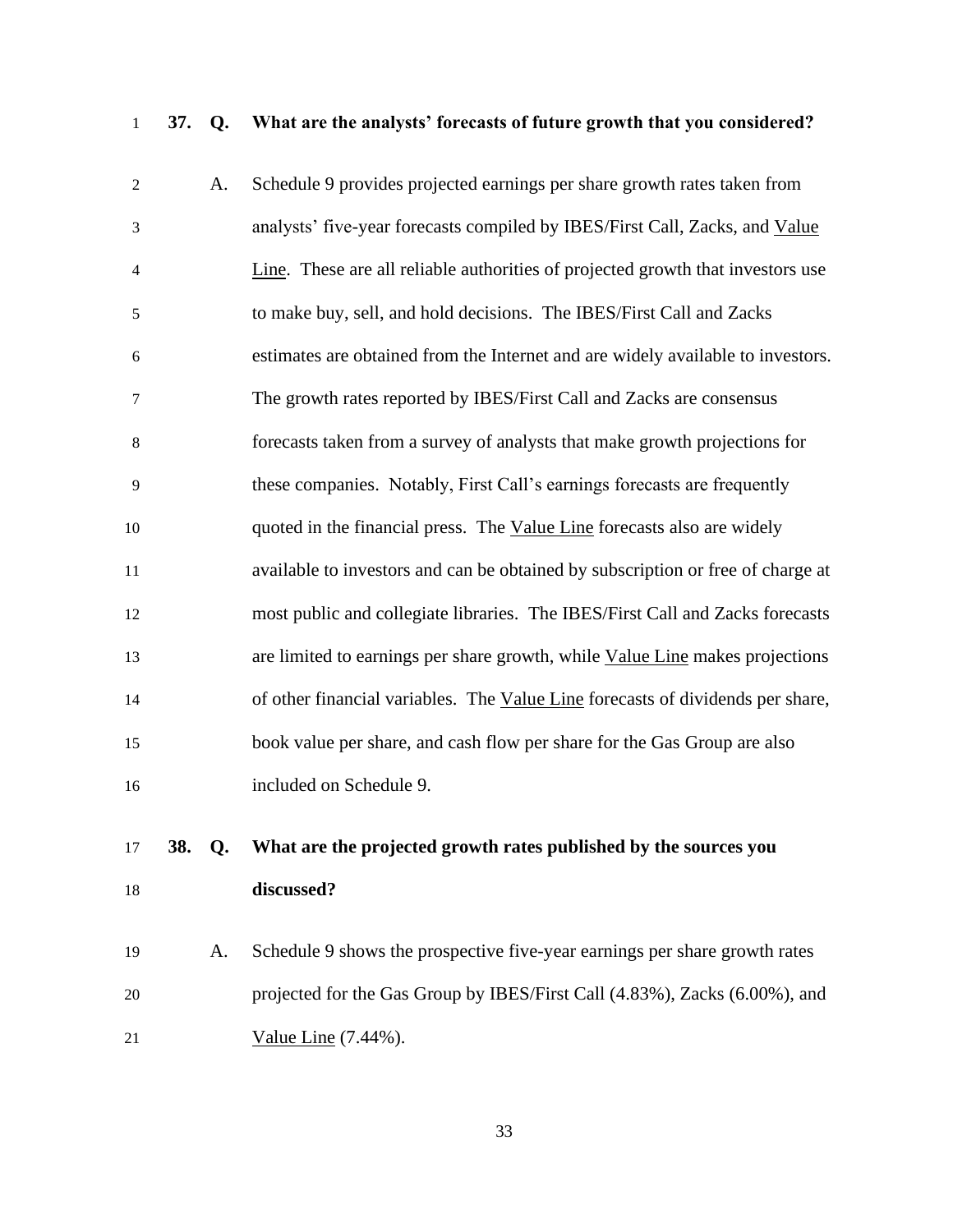**39. Q. Are certain growth rate forecasts entitled to greater weight in developing a growth rate for use in the DCF model?**

 A. Yes. While a variety of factors should be examined to reach a reasonable conclusion on the DCF growth rate, growth in earnings per share should receive the greatest emphasis. Growth in earnings per share is the primary determinant of investors' expectations of the total returns they will obtain from stocks because the capital gains yield (i.e., price appreciation) will track earnings growth if the P-E multiple remains constant, as the DCF model assumes. Moreover, earnings per share (derived from net income) are the source of dividend payments and are the primary driver of retention growth and its surrogate, i.e., book value per share growth. As such, under these circumstances, greater emphasis must be placed upon projected earnings per share growth. In fact, Professor Gordon, the foremost proponent of the use of the DCF model in setting utility rates, concluded that the best measure of 15 separate growth for use in the DCF model is a forecast of earnings per-share growth.<sup>7</sup> Consistent with Professor Gordon's findings, projections of earnings per share growth, such as those published by IBES/First Call, Zacks, and Value Line, provide the best indication of investor expectations.

<sup>&</sup>lt;sup>7</sup> Gordon, Gordon & Gould, "Choice Among Methods of Estimating Share Yield," The Journal of Portfolio Management (Spring 1989).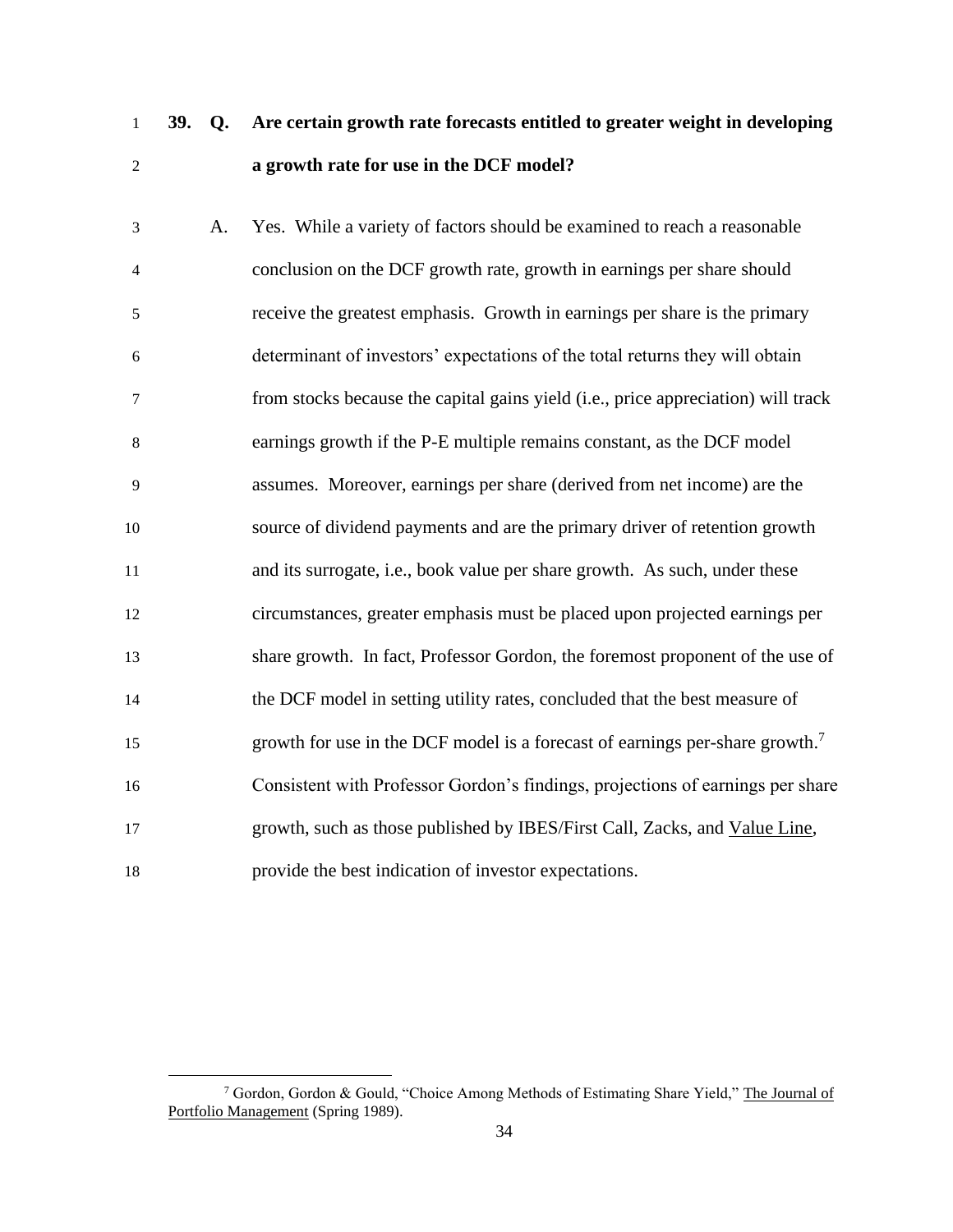## **40. Q. What growth rate do you use in your DCF model?**

| $\mathfrak{2}$ |        | A. | The forecasts shown on Schedule 9 for the Gas Group exhibit a range of                                                                                     |
|----------------|--------|----|------------------------------------------------------------------------------------------------------------------------------------------------------------|
| 3              |        |    | average earnings per share growth rates from 4.83% to 7.44%. DCF growth                                                                                    |
| $\overline{4}$ |        |    | rates should not be established by mathematical formulation, and I have not                                                                                |
| 5              |        |    | done so. In my opinion, a growth rate of 6.75% is a reasonable estimate of                                                                                 |
| 6              |        |    | investor-expected growth for the Gas Group. This value is within the array of                                                                              |
| 7              |        |    | analysts' forecasts of five-year earnings per share growth rates. The                                                                                      |
| 8              |        |    | reasonableness of this growth rate is also supported by the expected                                                                                       |
| 9              |        |    | continuation of gas utility infrastructure spending.                                                                                                       |
| 10             | 41. Q. |    | Are the dividend yield and growth components of the DCF adequate to                                                                                        |
|                |        |    |                                                                                                                                                            |
|                |        |    | accurately depict the rate of return on common equity when it is used to                                                                                   |
| 11             |        |    |                                                                                                                                                            |
| 12             |        |    | calculate a utility's weighted average overall cost of capital?                                                                                            |
| 13             |        | A. |                                                                                                                                                            |
| 14             |        |    | The components of the DCF model are adequate for that purpose only if the<br>capital structure ratios are measured by the market value of debt and equity. |
| 15             |        |    | In the case of the Gas Group, average capital structure ratios are 40.89% long-                                                                            |
| 16             |        |    | term debt, 0.45% preferred stock, and 58.66% common equity, as shown on                                                                                    |
|                |        |    | Schedule 10. If book values are used to compute the capital structure ratios,                                                                              |
| 17<br>18       |        |    | then a leverage adjustment is required.                                                                                                                    |

 A. If a firm's capitalization, as measured by its stock price, diverges from its capitalization, measured at book value, the potential exists for a financial risk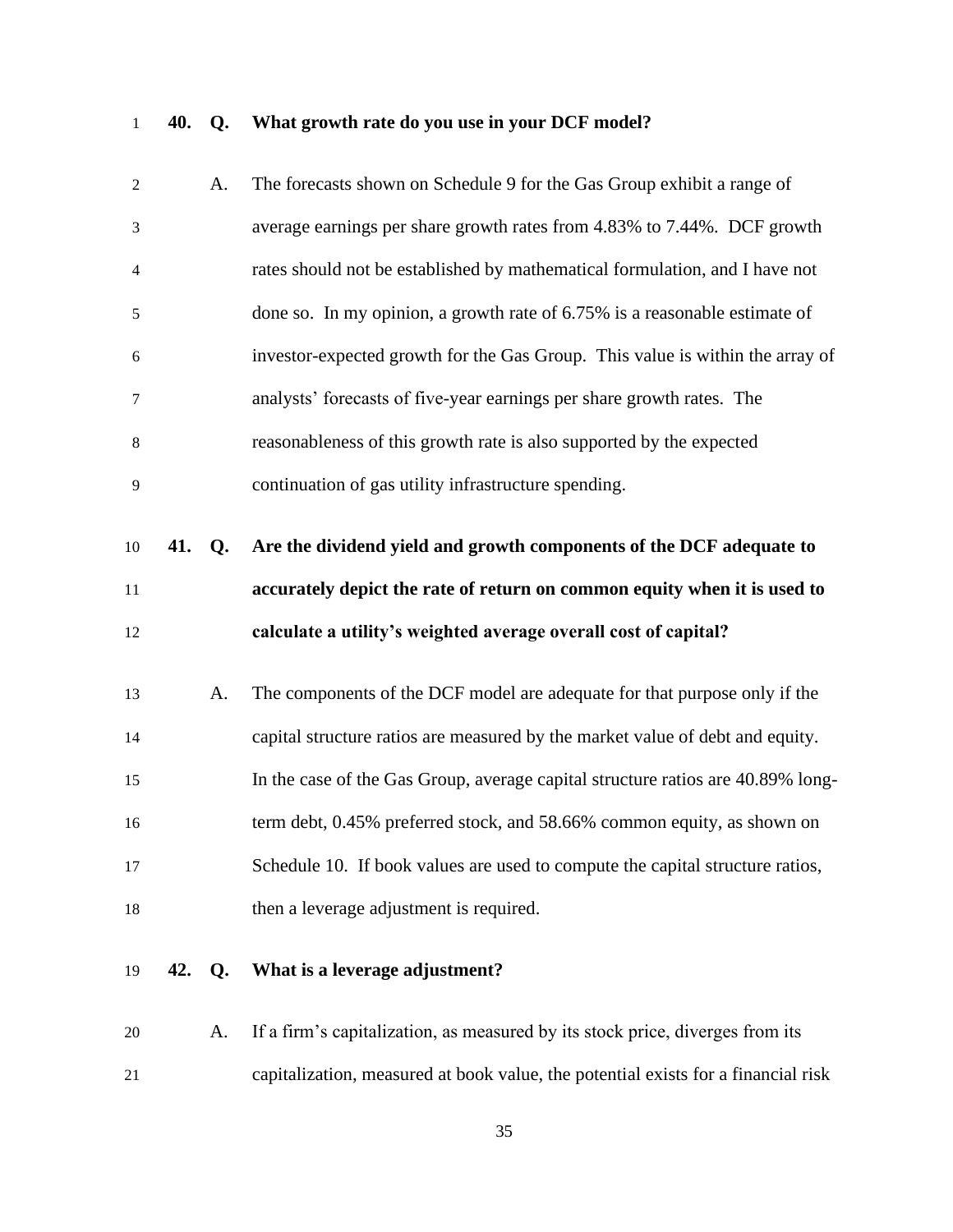difference. Such a risk difference arises because a market-valued capitalization contains more equity and less debt than a book-value capitalization and, therefore, has less risk than the book-value capitalization. A leverage adjustment properly accounts for the risk differential between market-value and book-value capital structures.

#### **43. Q. Why is a leverage adjustment necessary?**

 A. In order to make the DCF results relevant to the capitalization measured at book value (as is done for rate setting purposes), the market-derived cost rate must be adjusted to account for this difference in financial risk. The only perspective that is important to investors is the return that they can realize on 11 the market value of their investment. As I have measured the DCF, the simple yield (D/P) plus growth (g) provides a return applicable strictly to the price (P) that an investor is willing to pay for a share of stock. The need for the leverage adjustment arises when the results of the DCF model (k) are to be applied to a capital structure that is different from the capital structure indicated by the market price (P). From the market perspective, the financial risk of the Gas Group is accurately measured by the capital structure ratios calculated from the market-valued capitalization of a firm. If the ratemaking process utilized the market capitalization ratios, then no additional analysis or adjustment would be required, and the simple yield (D/P) plus growth (g) components of the DCF would satisfy the financial risk associated with the market value of the equity capitalization. Because the ratemaking process uses ratios calculated from a firm's book value capitalization, further analysis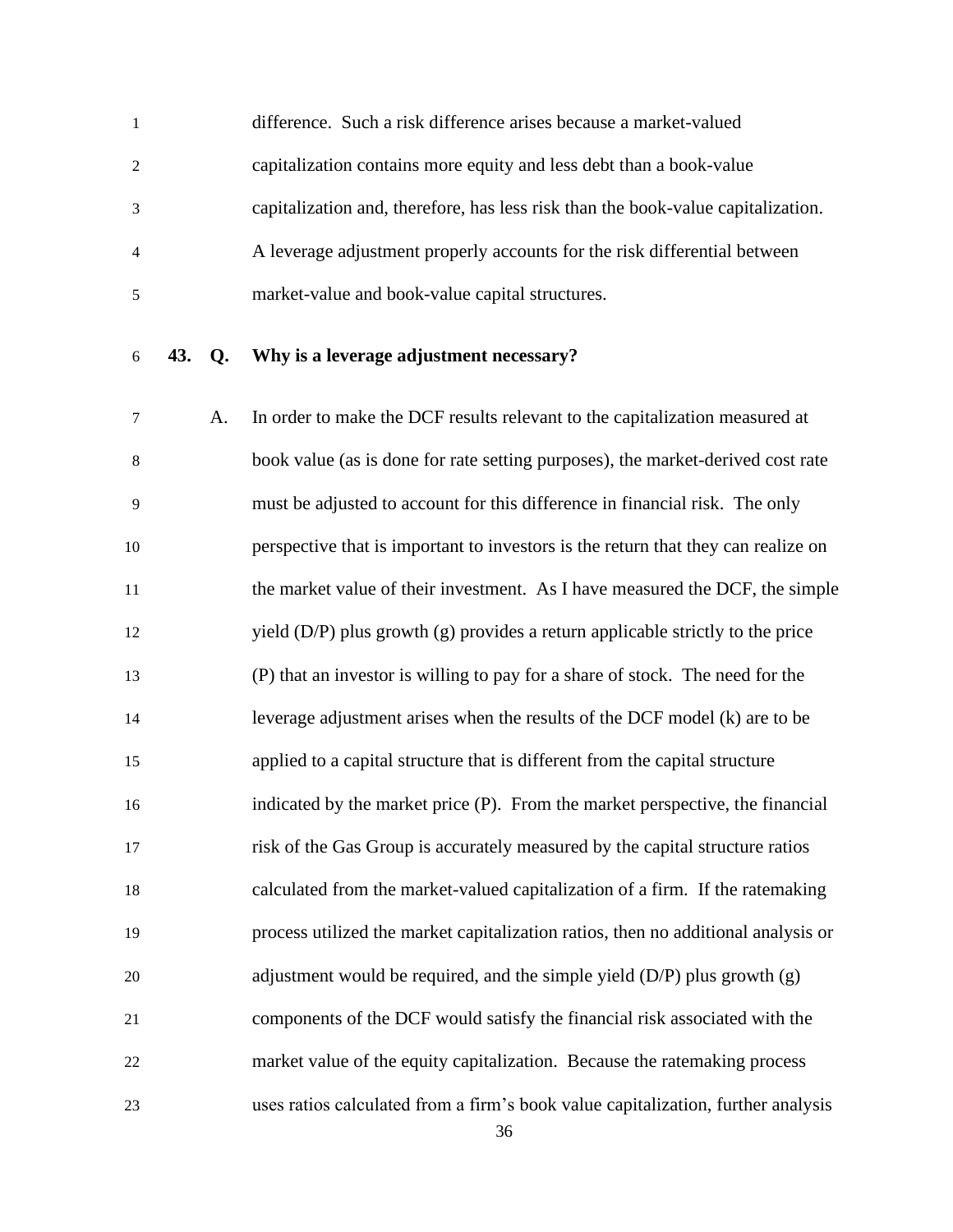| $\mathbf{1}$     |        | is required to synchronize the financial risk of the book capitalization with the |
|------------------|--------|-----------------------------------------------------------------------------------|
| $\overline{c}$   |        | required return on the book value of the firm's equity. This adjustment is        |
| $\mathfrak{Z}$   |        | developed through precise mathematical calculations, using well-recognized        |
| $\overline{4}$   |        | analytical procedures that are widely accepted in the financial literature. To    |
| 5                |        | arrive at that return, the rate of return on common equity is the unleveraged     |
| $\boldsymbol{6}$ |        | cost of capital (or equity return at 100% equity) plus one or more terms          |
| $\tau$           |        | reflecting the increase in financial risk resulting from the use of leverage in   |
| 8                |        | the capital structure. The calculations presented in the lower panel of data      |
| 9                |        | shown on Schedule 10, under the heading "M&M," <sup>8</sup> provide a return of   |
| $10\,$           |        | 7.70% when applicable to a capital structure with 100% common equity.             |
|                  |        |                                                                                   |
| 11               | 44. Q. | Are there specific factors that influence market-to-book ratios that              |
|                  |        | determine whether the leverage adjustment should be made?                         |
|                  | A.     | No. The leverage adjustment is not intended, nor was it designed, to address      |
| 12<br>13<br>14   |        | the reasons that stock prices vary from book value. Hence, any observations       |
| 15               |        | concerning market prices relative to book value are not on point. The             |
| 16               |        | leverage adjustment deals with the issue of financial risk and does not           |
| 17               |        | transform the DCF result to a book value return through a market-to-book          |
| 18               |        | adjustment. Again, the leverage adjustment that I propose is based on the         |
| 19               |        | fundamental financial precept that the cost of equity is equal to the rate of     |

 Franco Modigliani and Merton H. Miller, "The Cost of Capital, Corporation Finance, and the Theory of Investments," American Economic Review, June 1958, at 261-97. Franco Modigliani and Merton H. Miller, "Taxes and the Cost of Capital: A Correction," American Economic Review, June 1963, at 433-43.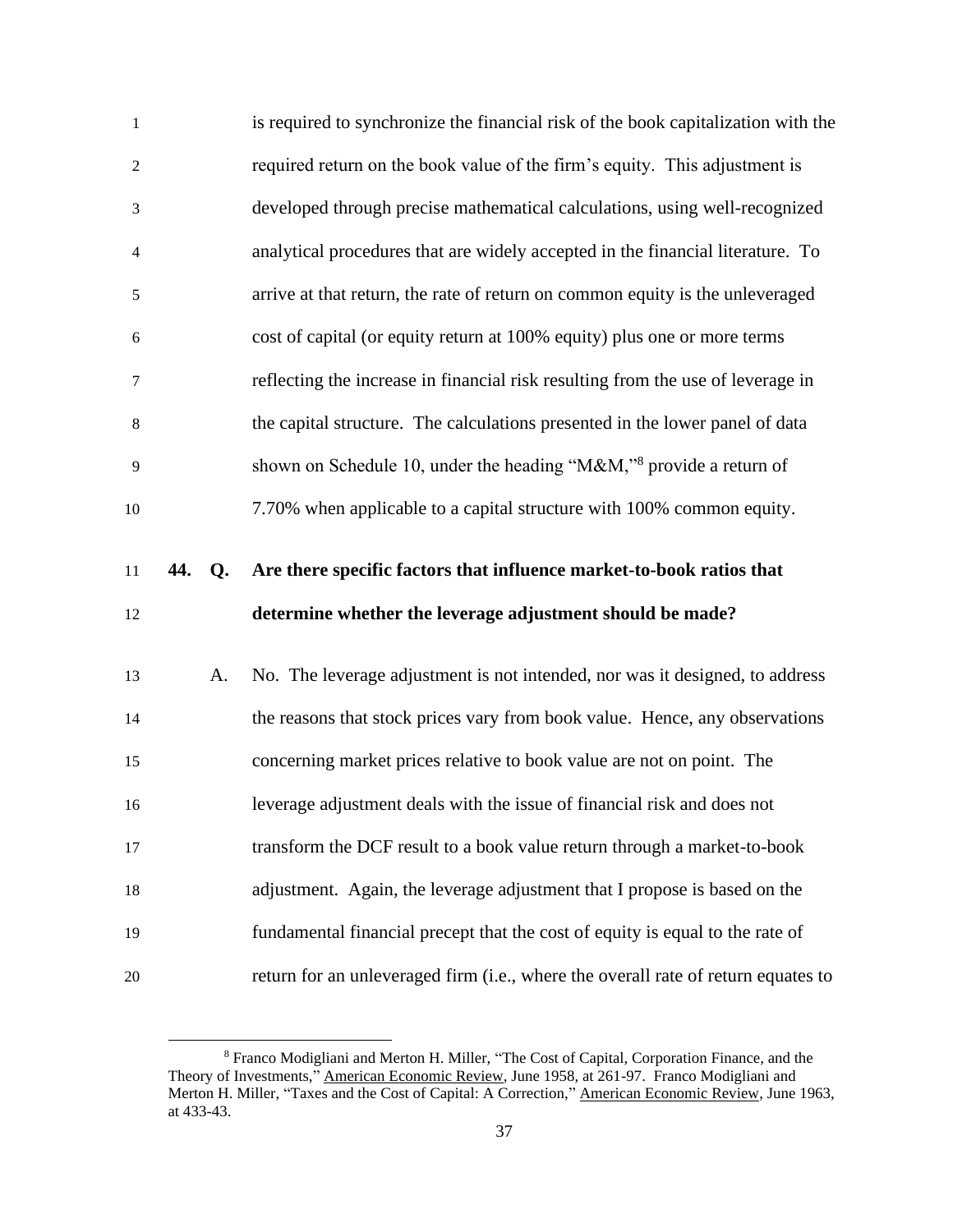the cost of equity with a capital structure that contains 100% equity) plus the additional return required for introducing debt and/or preferred stock leverage into the capital structure.

 Further, as noted previously, the relatively high market prices of utility stocks cannot be attributed solely to the notion that these companies are expected to earn a return on the book value of equity that differs from their cost of equity determined from stock market prices. Stock prices above book value are common for utility stocks, and indeed the stock prices of non- regulated companies exceed book values by even greater margins. It is difficult to accept that the vast majority of all firms operating in our economy are generating returns far in excess of their cost of capital. Certainly, in our free-market economy, competition should contain such "excesses" if they actually exist.

 Finally, the leverage adjustment adds stability to the final DCF cost rate. That is to say, as the market capitalization increases relative to its book 16 value, the leverage adjustment increases while the simple yield (D/P) plus growth (g) result declines. The reverse is also true: when the market capitalization declines, the leverage adjustment also declines as the simple 19 yield (D/P) plus growth (g) result increases.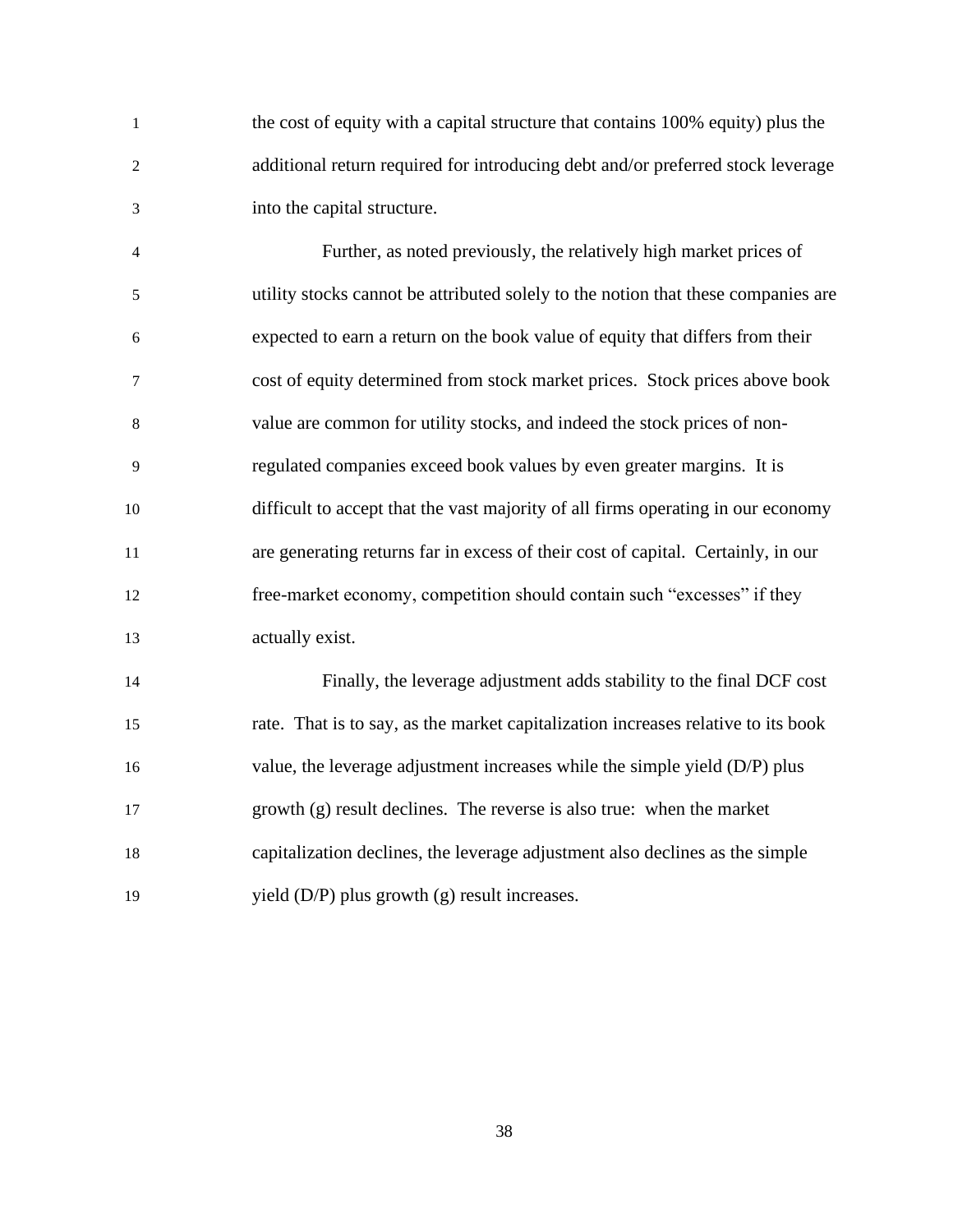- **45. Q. Is the leverage adjustment that you propose designed to transform the market return into one that is designed to produce a particular market-to-book ratio?**
- A. No, it is not. What I label a "leverage adjustment" is merely a convenient way of showing the amount that must be added to (or subtracted from) the result of 6 the simple DCF model (i.e.,  $D/P + g$ ) when the DCF return applies to a capital structure used for ratemaking that is computed with book-value weighting rather than market-value weighting. Although I specify a separate factor, which I call the leverage adjustment, there is no need to do so other than to identify this factor. If I were to express my return solely in the context of the book value weighting that we use to calculate the weighted average cost of 12 capital and ignore the familiar  $D/P + g$  expression entirely, then a separate element in the DCF cost of equity determination would not be needed to reflect the differential in financial leverage between a market-value and book- value capitalization. As shown in the bottom panel of data on Schedule 10, the equity return applicable to the book value common equity ratio is equal to 7.70%, which is the return for the Gas Group appropriate for a capital structure with no debt (i.e., a 100% equity ratio) plus 3.88% to compensate investors for the risk of a 51.27% debt ratio and 0.07% for a 1.73% preferred stock ratio. These are the book-value ratios that differ markedly from the market-value based ratios I discussed previously. Under this approach, the 22 parts add up to  $11.65\%$  (7.70% + 3.88% + 0.07%), and there is no need to 23 even address the cost of equity in terms of  $D/P + g$ . To express this same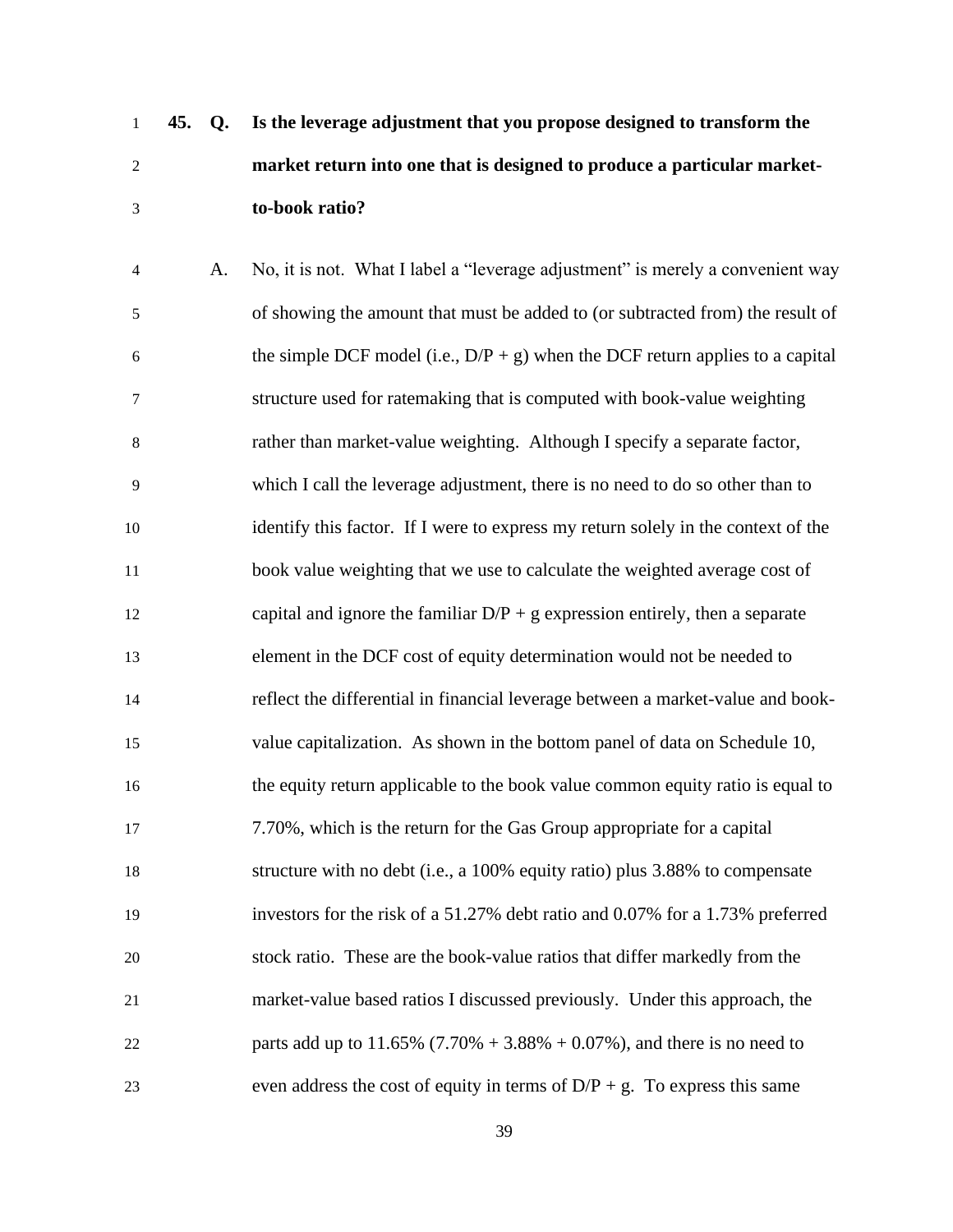| 18             |        | dividend yield, growth, and leverage.                                              |
|----------------|--------|------------------------------------------------------------------------------------|
| 17             | 46. Q. | Please provide the DCF return based upon your preceding discussion of              |
| 16             |        | book ratio.                                                                        |
| 15             |        | value. This process has nothing to do with targeting any particular market-to-     |
| 14             |        | that is different (in this case, lower) from the capital structure stated at book  |
| 13             |        | of equity developed from the DCF model, it reflects a level of financial risk      |
| 12             |        | higher financial risk. My point is that when we use a market-determined cost       |
| 11             |        | value of equity cannot equate to a reasonable return on book value that has        |
| 10             |        | capital structure. A 10.20% return assigned to anything other than the market      |
| 9              |        | form of the DCF shown on Schedule 1, page 2) based on a market-value               |
| 8              |        | 10.20% return generated by the DCF model (i.e., $D_1/P_0 + g$ , or the traditional |
| 7              |        | the 11.65% return computed using the Modigliani $&$ Miller formulas to the         |
| 6              |        | book value. The 1.45% adjustment is merely a convenient way to compare             |
| 5              |        | expressing it in the terms of any particular relationship of market price to       |
| $\overline{4}$ |        | means to mathematically solve for the 1.45% leverage adjustment by                 |
| 3              |        | to arrive at the same 11.65% $(3.45\% + 6.75\% + 1.45\%)$ return. I know of no     |
| $\overline{2}$ |        | yield, the 6.75% growth rate, and 1.45% for the leverage adjustment in order       |
| $\mathbf{1}$   |        | return in the context of the familiar DCF model, I added the 3.45% dividend        |

 A. As explained previously, I have utilized a six-month average dividend yield  $(D_1/P_0)$  adjusted in a forward-looking manner for my DCF calculation. This dividend yield is used in conjunction with the growth rate (g) previously developed. The DCF also includes the leverage modification (Lev.) required when the book value equity ratio is used in determining the weighted average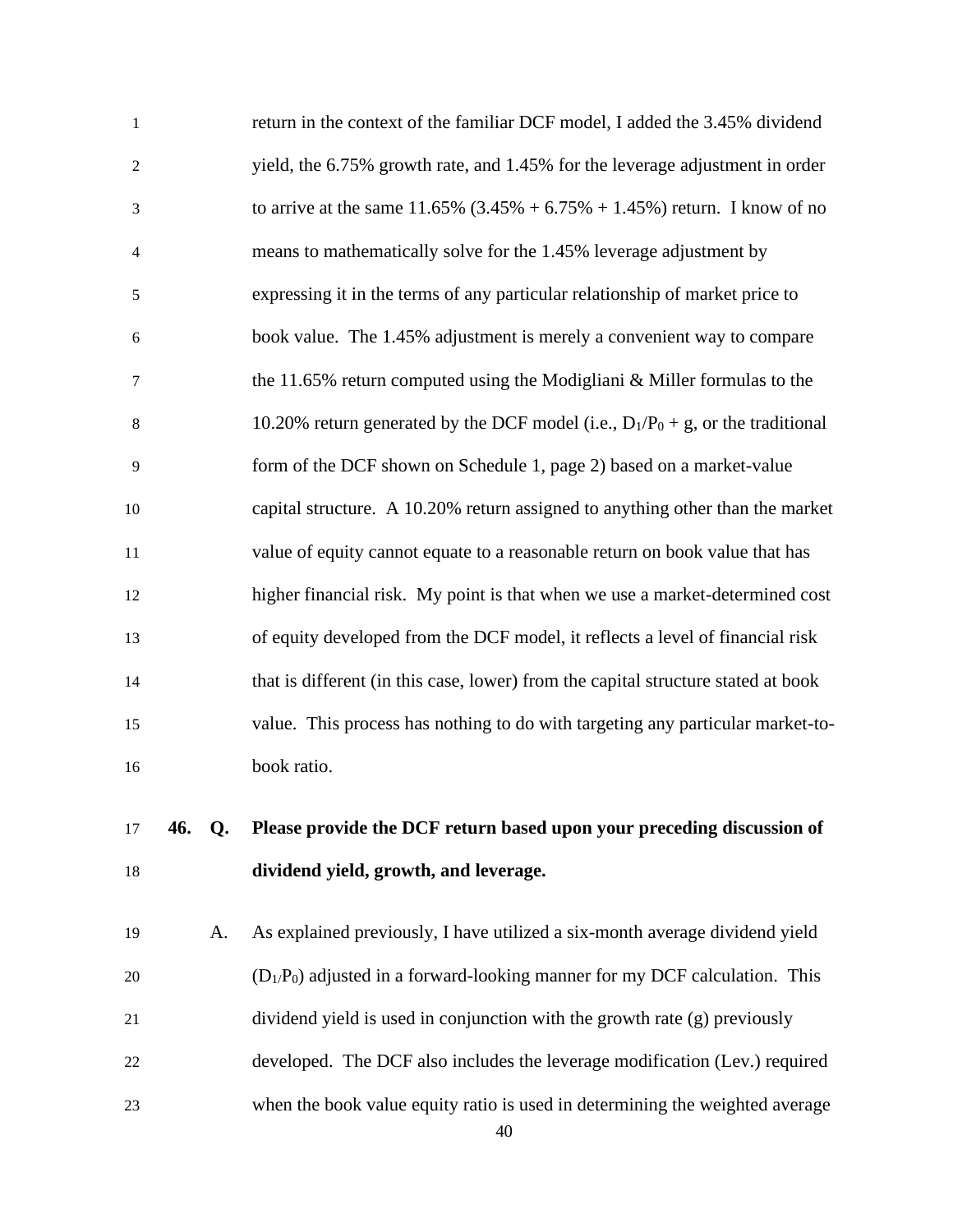<span id="page-44-0"></span>

| $\mathbf{1}$   |     |           | cost of capital in the ratemaking process rather than the market value equity   |  |  |  |  |  |  |  |
|----------------|-----|-----------|---------------------------------------------------------------------------------|--|--|--|--|--|--|--|
| $\overline{c}$ |     |           | ratio related to the price of stock. The resulting DCF cost rate is 11.65%,     |  |  |  |  |  |  |  |
| 3              |     |           | computed as follows:                                                            |  |  |  |  |  |  |  |
|                |     |           | $D_1/P_0$ + g + lev. =<br>$\boldsymbol{k}$                                      |  |  |  |  |  |  |  |
| $\overline{4}$ |     |           | Gas Group $3.45\% + 6.75\% + 1.45\% = 11.65\%$                                  |  |  |  |  |  |  |  |
| 5              |     |           | The DCF result shown above represents the simplified (i.e., Gordon) form of     |  |  |  |  |  |  |  |
| 6              |     |           | the model that contains a constant-growth assumption. I should reiterate,       |  |  |  |  |  |  |  |
| 7              |     |           | however, that the DCF-indicated cost rate provides an explanation of the rate   |  |  |  |  |  |  |  |
| 8              |     |           | of return on common stock market prices without regard to the prospect of a     |  |  |  |  |  |  |  |
| 9              |     |           | change in the P-E multiple. An assumption that there will be no change in the   |  |  |  |  |  |  |  |
| 10             |     |           | P-E multiple is not supported by the realities of the equity market because P-E |  |  |  |  |  |  |  |
| 11             |     |           | multiples do not remain constant. This is one of the constraints of this model  |  |  |  |  |  |  |  |
| 12             |     |           | that makes it important to consider the results of other models when            |  |  |  |  |  |  |  |
| 13             |     |           | determining a company's cost of equity.                                         |  |  |  |  |  |  |  |
| 14             |     |           | <b>RISK PREMIUM ANALYSIS</b><br>VIII.                                           |  |  |  |  |  |  |  |
| 15             | 47. | $Q_{\rm}$ | Please describe your use of the Risk Premium approach to determine the          |  |  |  |  |  |  |  |
| 16             |     |           | cost of equity.                                                                 |  |  |  |  |  |  |  |
| 17             |     | A.        | With the Risk Premium approach, the cost of equity capital is determined by     |  |  |  |  |  |  |  |
| 18             |     |           | corporate bond yields plus a premium to account for the fact that common        |  |  |  |  |  |  |  |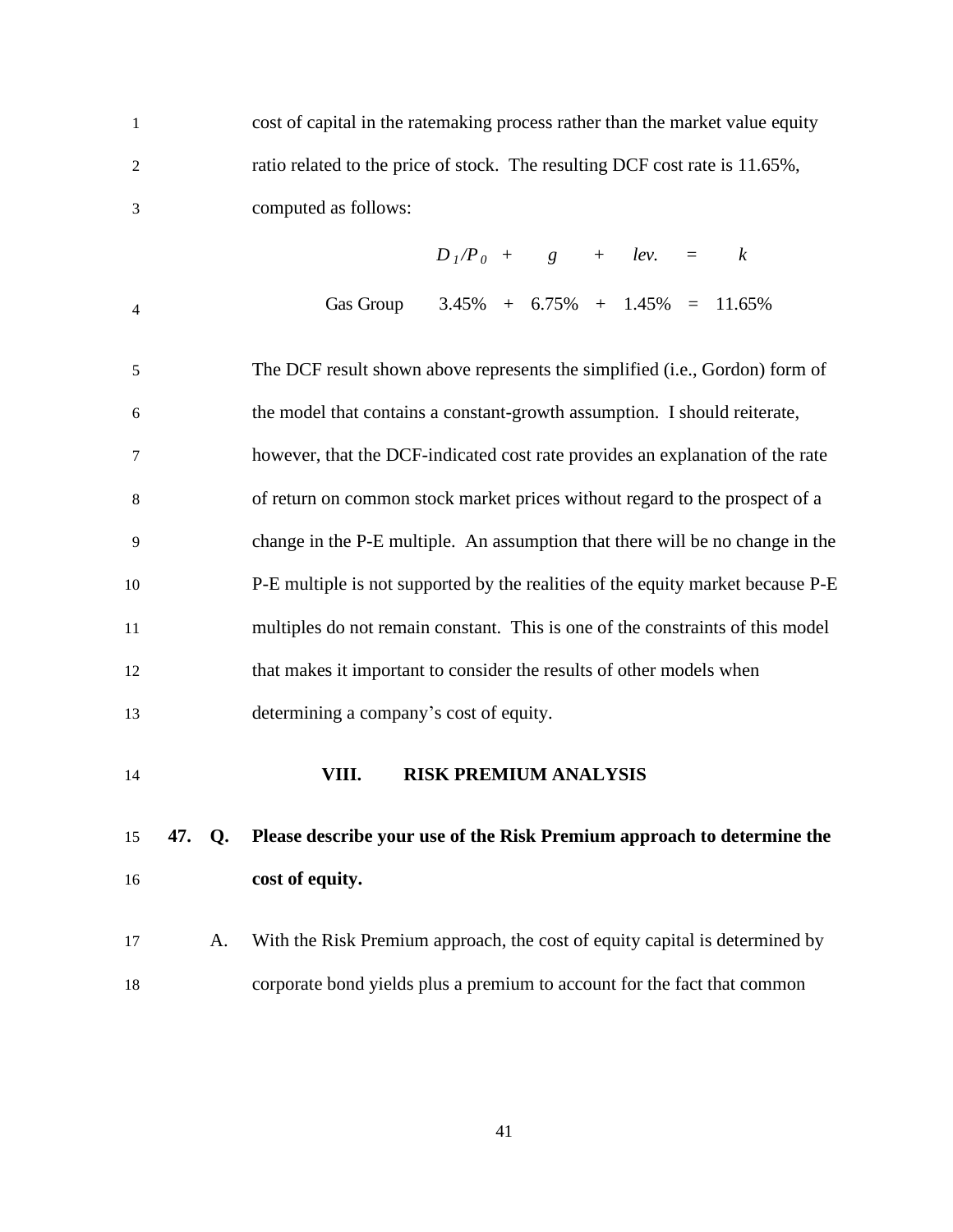| $\mathbf{1}$   |     |    | equity is exposed to greater investment risk than debt capital. The result of my |
|----------------|-----|----|----------------------------------------------------------------------------------|
| $\overline{c}$ |     |    | Risk Premium study is shown on Schedule 1, page 2. That result is 10.75%.        |
| 3              | 48. | Q. | What long-term public utility debt cost rate did you use in your Risk            |
| 4              |     |    | Premium analysis?                                                                |
| 5              |     | A. | In my opinion, and as I will explain in more detail further in my testimony, a   |
| 6              |     |    | 4.00% yield represents a reasonable estimate of the prospective yield on long-   |
| $\tau$         |     |    | term, A-rated public utility bonds.                                              |
| 8              | 49. | Q. | What historical data are shown by the Moody's data?                              |
| 9              |     | A. | I have analyzed the historical yields on the Moody's index of long-term public   |
| 10             |     |    | utility debt as shown on Schedule 11, page 1. For the twelve months ended        |
| 11             |     |    | February 2022, the average monthly yield on Moody's index of A-rated public      |
| 12             |     |    | utility bonds was 3.20%. For the six- and three-month periods ended              |
| 13             |     |    | February 2022, the yields were 3.20% and 3.38%, respectively. During the         |
| 14             |     |    | twelve months ended February 2022, the range of the yields on A-rated public     |
| 15             |     |    | utility bonds was 2.95% to 3.68%. Page 2 of Schedule 11 shows the long-run       |
| 16             |     |    | spread in yields between A-rated public utility bonds and long-term Treasury     |
| 17             |     |    | bonds. As shown on page 3 of Schedule 11, the yields on A-rated public           |
| 18             |     |    | utility bonds have exceeded those on Treasury bonds by 1.10% on a twelve-        |
| 19             |     |    | month average basis, 1.18% on a six-month average basis, and 1.31% on a          |
| 20             |     |    | three-month average basis. With these data, 1.25% represents a reasonable        |
| 21             |     |    | spread for the yield on A-rated public utility bonds over Treasury bonds.        |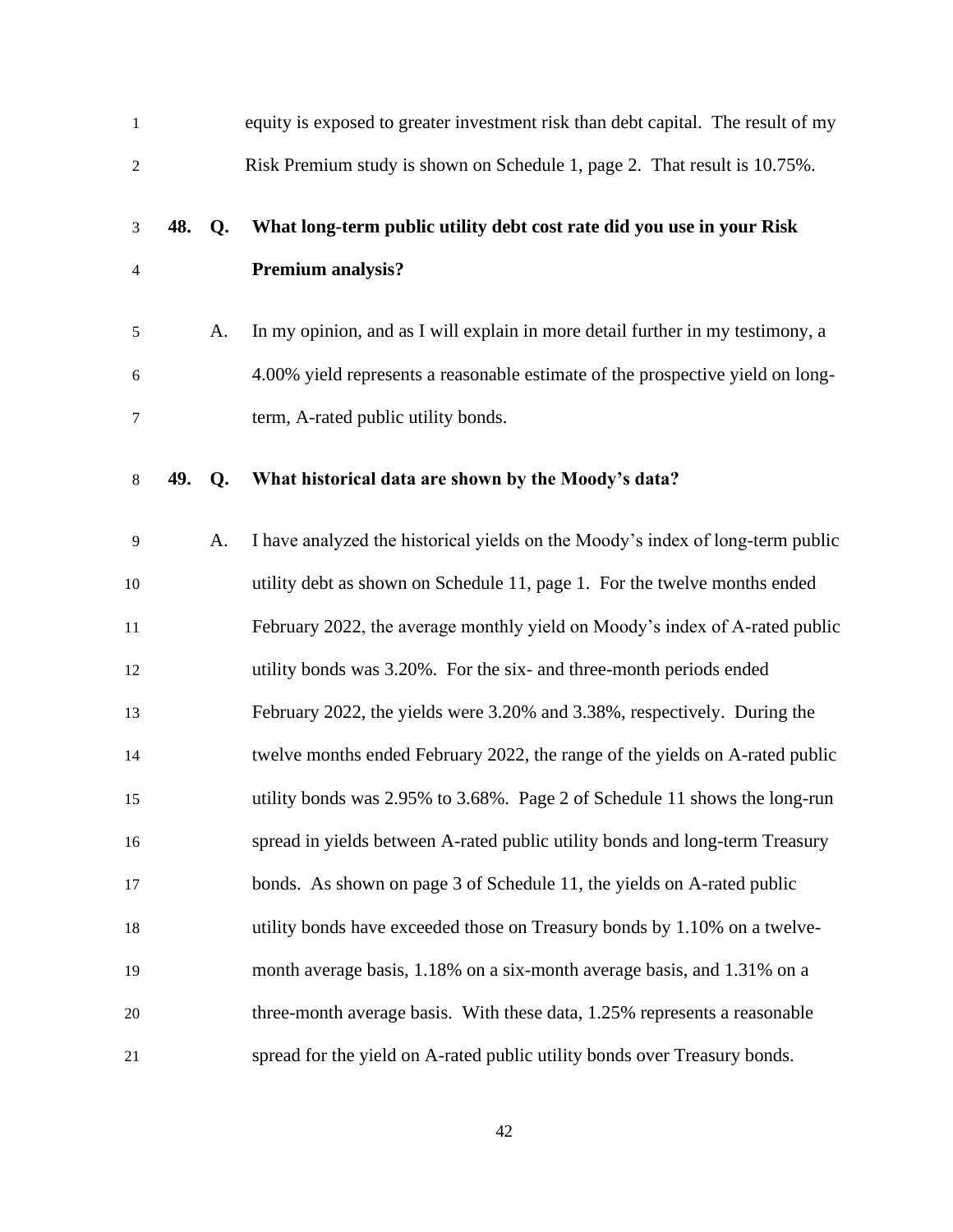**50. Q. What forecasts of interest rates have you considered in your analysis?**

| $\mathbf{2}$   | A.               | I have determined the prospective yield on A-rated public utility debt by using |
|----------------|------------------|---------------------------------------------------------------------------------|
| 3              |                  | the Blue Chip Financial Forecasts ("Blue Chip") along with the spread in the    |
| $\overline{4}$ |                  | yields that I describe below. Blue Chip is a reliable authority and contains    |
| $\sqrt{5}$     |                  | consensus forecasts of a variety of interest rates compiled from a panel of     |
| 6              |                  | banking, brokerage, and investment advisory services. In early 1999, Blue       |
| $\tau$         |                  | Chip stopped publishing forecasts of yields on A-rated public utility bonds     |
| $\,8\,$        |                  | because the Federal Reserve deleted these yields from its Statistical Release   |
| 9              |                  | H.15. To independently project a forecast of the yields on A-rated public       |
| 10             |                  | utility bonds, I have combined the forecast yields on long-term Treasury        |
| 11             |                  | bonds published on March 1, 2022 and a yield spread of 1.25%, derived from      |
| 12             |                  | historical data.                                                                |
| 13             | 51.<br><b>Q.</b> | How have you used these data to project the yield on A-rated public             |
| 14             |                  | utility bonds for the purpose of your Risk Premium analyses?                    |
| 15             | A.               | Shown below is my calculation of the prospective yield on A-rated public        |
| 16             |                  | utility bonds using the building blocks discussed above, i.e., the Blue Chip    |
| 17             |                  | forecast of Treasury bond yields and the public utility bond yield spread. For  |
| 18             |                  | comparative purposes, I also have shown the Blue Chip forecasts of Aaa-rated    |

and Baa-rated corporate bonds. These forecasts are: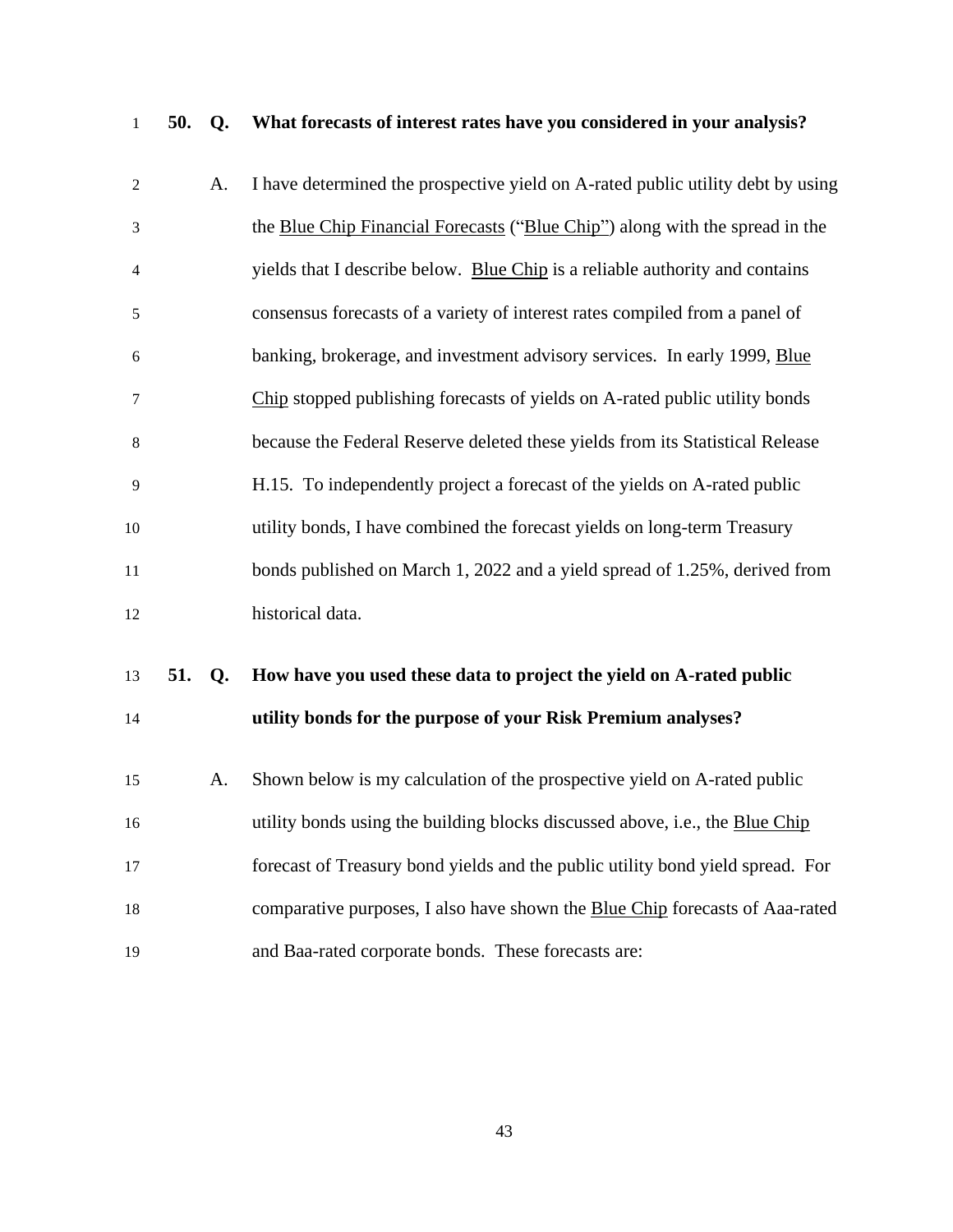|      |         |           | Corporate | 30-Year  |        | A-rated Public Utility |
|------|---------|-----------|-----------|----------|--------|------------------------|
| Year | Ouarter | Aaa-rated | Baa-rated | Treasury | Spread | Yield                  |
| 2022 | First   | 3.2%      | 3.9%      | 2.2%     | 1.25%  | 3.45%                  |
| 2022 | Second  | 3.4%      | 4.2%      | 2.5%     | 1.25%  | 3.75%                  |
| 2022 | Third   | 3.7%      | 4.4%      | 2.6%     | 1.25%  | 3.85%                  |
| 2022 | Fourth  | 3.9%      | 4.6%      | 2.7%     | 1.25%  | 3.95%                  |
| 2023 | First   | 4.0%      | 4.8%      | 2.9%     | 1.25%  | 4.15%                  |
| 2023 | Second  | 4.1%      | 4.9%      | 3.0%     | 1.25%  | 4.25%                  |

# **52. Q. Are there additional forecasts of interest rates that extend beyond those shown above?**

|                | Yes. Twice yearly, Blue Chip provides long-term forecasts of interest rates. |
|----------------|------------------------------------------------------------------------------|
| $\overline{4}$ | In its December 1, 2021 publication Blue Chip published longer-term          |
|                | forecasts of interest rates, which were reported to be:                      |

|           |           | <b>Blue Chip Financial Forecasts</b> |          |  |  |  |
|-----------|-----------|--------------------------------------|----------|--|--|--|
|           |           | Corporate                            |          |  |  |  |
| Averages  | Aaa-rated | Baa-rated                            | Treasury |  |  |  |
| 2023-2027 | 4.4%      | 5.2%                                 | 3.4%     |  |  |  |
| 2028-2032 | 4.9%      | 5.7%                                 | 3.8%     |  |  |  |

|                |      |    |                |                                                         | Corporate | 30-Year                                                                             | A-rated Public Utili |      |
|----------------|------|----|----------------|---------------------------------------------------------|-----------|-------------------------------------------------------------------------------------|----------------------|------|
|                | Year |    | Quarter        | Aaa-rated                                               | Baa-rated | Treasury                                                                            | Spread               | Yie  |
|                | 2022 |    | First          | 3.2%                                                    | 3.9%      | 2.2%                                                                                | 1.25%                | 3.45 |
|                | 2022 |    | Second         | 3.4%                                                    | 4.2%      | 2.5%                                                                                | 1.25%                | 3.75 |
|                | 2022 |    | Third          | 3.7%                                                    | 4.4%      | 2.6%                                                                                | 1.25%                | 3.85 |
|                | 2022 |    | Fourth         | 3.9%                                                    | 4.6%      | 2.7%                                                                                | 1.25%                | 3.95 |
|                | 2023 |    | First          | 4.0%                                                    | 4.8%      | 2.9%                                                                                | 1.25%                | 4.15 |
|                | 2023 |    | Second         | 4.1%                                                    | 4.9%      | 3.0%                                                                                | 1.25%                | 4.25 |
| 1              | 52.  | Q. |                |                                                         |           | Are there additional forecasts of interest rates that extend beyond those           |                      |      |
| $\overline{c}$ |      |    | shown above?   |                                                         |           |                                                                                     |                      |      |
| 3              |      | A. |                |                                                         |           | Yes. Twice yearly, Blue Chip provides long-term forecasts of interest rates.        |                      |      |
| 4              |      |    |                |                                                         |           | In its December 1, 2021 publication Blue Chip published longer-term                 |                      |      |
| 5              |      |    |                | forecasts of interest rates, which were reported to be: |           |                                                                                     |                      |      |
|                |      |    |                |                                                         |           | <b>Blue Chip Financial Forecasts</b>                                                |                      |      |
|                |      |    |                |                                                         | Corporate |                                                                                     | 30-Year              |      |
|                |      |    |                | Averages                                                | Aaa-rated | Baa-rated                                                                           | Treasury             |      |
|                |      |    |                | 2023-2027                                               | 4.4%      | 5.2%                                                                                | 3.4%                 |      |
|                |      |    |                | 2028-2032                                               | 4.9%      | 5.7%                                                                                | 3.8%                 |      |
| 6              |      |    |                |                                                         |           | The longer-term forecasts by <b>Blue Chip</b> suggest that interest rates will move |                      |      |
| $\tau$         |      |    |                |                                                         |           | up from the levels revealed by the near-term forecasts. A 4.00% yield on A-         |                      |      |
| 8              |      |    |                |                                                         |           | rated public utility bonds represents a reasonable benchmark for measuring          |                      |      |
| 9              |      |    |                |                                                         |           | the cost of equity in this case. All the data I used to formulate my conclusion     |                      |      |
| 10             |      |    |                |                                                         |           | as to a prospective yield on A-rated public utility debt are available to           |                      |      |
| 11             |      |    |                |                                                         |           | investors, who regularly rely upon such data to make investment decisions.          |                      |      |
| 12             |      |    |                |                                                         |           | Recent FOMC pronouncements have moved the forecasts of interest rates to            |                      |      |
| 13             |      |    | higher levels. |                                                         |           |                                                                                     |                      |      |
|                |      |    |                |                                                         |           |                                                                                     |                      |      |
|                |      |    |                |                                                         | 44        |                                                                                     |                      |      |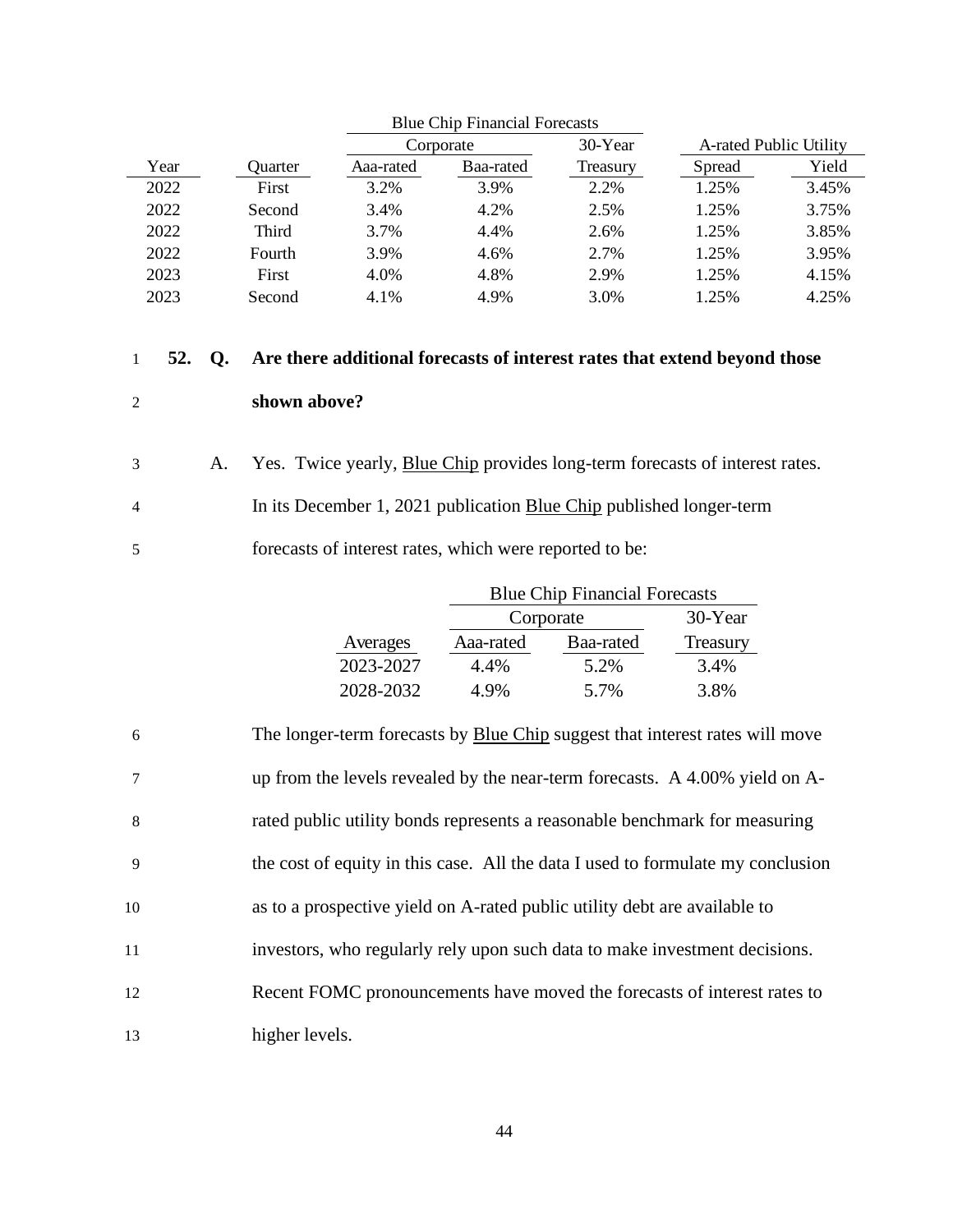**53. Q. What equity risk premium have you determined for public utilities?**

| 2              | A. | To develop an appropriate equity risk premium, I analyzed the results from        |
|----------------|----|-----------------------------------------------------------------------------------|
| 3              |    | 2021 SBBI Yearbook, Stocks, Bonds, Bills and Inflation. My investigation          |
| $\overline{4}$ |    | reveals that the equity risk premium varies according to the level of interest    |
| 5              |    | rates. That is to say, the equity risk premium increases as interest rates        |
| 6              |    | decline, and it declines as interest rates increase. This inverse relationship is |
| $\tau$         |    | revealed by the summary data presented below and shown on Schedule 12,            |
| 8              |    | page 1.                                                                           |

| <b>Common Equity Risk Premiums</b> |       |
|------------------------------------|-------|
| Low Interest Rates                 | 6.63% |
| Average Across All Interest Rates  | 5.67% |
| <b>High Interest Rates</b>         | 4.69% |

| 9  | Based on my analysis of the historical data, the equity risk premium was      |
|----|-------------------------------------------------------------------------------|
| 10 | 6.63% when the marginal cost of long-term government bonds was low (i.e.,     |
| 11 | 2.85%, which was the average yield during periods of low rates). Conversely,  |
| 12 | when the yield on long-term government bonds was high (i.e., 7.09% on         |
| 13 | average during periods of high interest rates), the spread narrowed to 4.69%. |
| 14 | Over the entire spectrum of interest rates, the equity risk premium was 5.67% |
| 15 | when the average government bond yield was 4.95%. I have utilized a 6.75%     |
| 16 | equity risk premium. The equity risk premium of 6.75% that I employed is      |
| 17 | near the risk premiums associated with low interest rates.                    |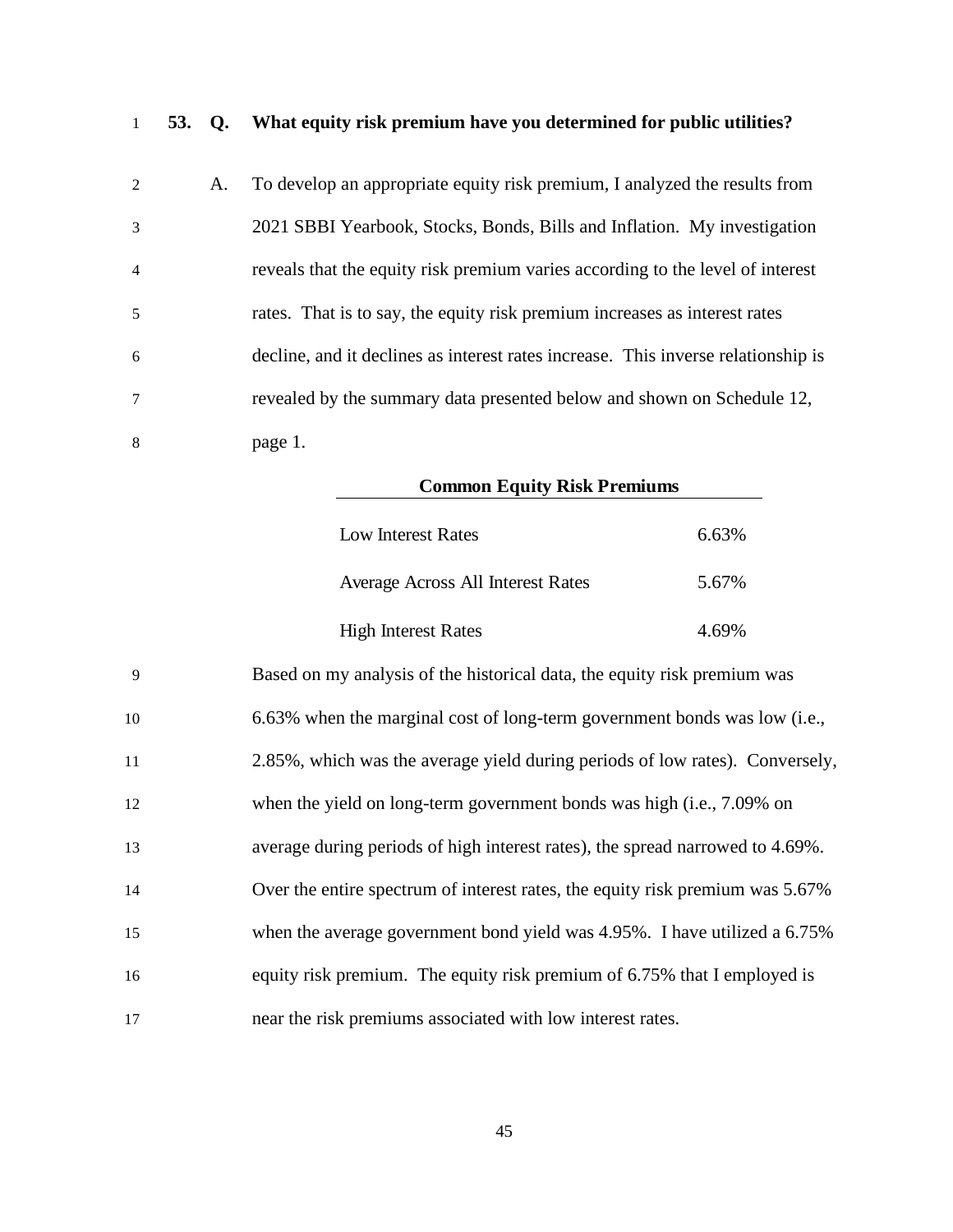<span id="page-49-0"></span>

| $\mathbf{1}$   | 54. | Q. | What common equity cost rate did you determine based on your Risk                     |
|----------------|-----|----|---------------------------------------------------------------------------------------|
| $\mathfrak{2}$ |     |    | <b>Premium analysis?</b>                                                              |
| 3              |     | A. | The cost of equity (i.e., "k") is represented by the sum of the prospective yield     |
| 4              |     |    | for long-term public utility debt (i.e., "i") and the equity risk premium (i.e.,      |
| 5              |     |    | "RP"). The Risk Premium approach provides a cost of equity of:                        |
|                |     |    | $\boldsymbol{i}$<br>$\boldsymbol{k}$<br>$\boldsymbol{RP}$<br>$+$<br>$=$               |
| 6              |     |    | Gas Group<br>10.75%<br>4.00%<br>6.75%<br>$\qquad \qquad +$<br>$=$                     |
| 7<br>8         |     |    | <b>CAPITAL ASSET PRICING MODEL</b><br>IX.                                             |
| 9              | 55. | Q. | How is the CAPM used to measure the cost of equity?                                   |
| 10             |     | A. | The CAPM uses the yield on a risk-free interest-bearing obligation plus a rate        |
| 11             |     |    | of return premium that is proportional to the systematic risk of an investment.       |
| 12             |     |    | As shown on page 2 of Schedule 1, the result of the CAPM is 14.37% for the            |
| 13             |     |    | Gas Group with the leverage adjustment. Without the leverage adjustment,              |
| 14             |     |    | the CAPM result is $12.54\%$ (14.37% - (0.18 x 10.19%)). To compute the cost          |
| 15             |     |    | of equity with the CAPM, three components are necessary: a risk-free rate of          |
| 16             |     |    | return ("Rf"), the beta measure of systematic risk (" $\beta$ "), and the market risk |
| 17             |     |    | premium ("Rm-Rf") derived from the total return on the market of equities             |
| 18             |     |    | reduced by the risk-free rate of return. The CAPM specifically accounts for           |
| 19             |     |    | differences in systematic risk (i.e., market risk as measured by the beta)            |
| 20             |     |    | between an individual firm or group of firms and the entire market of equities.       |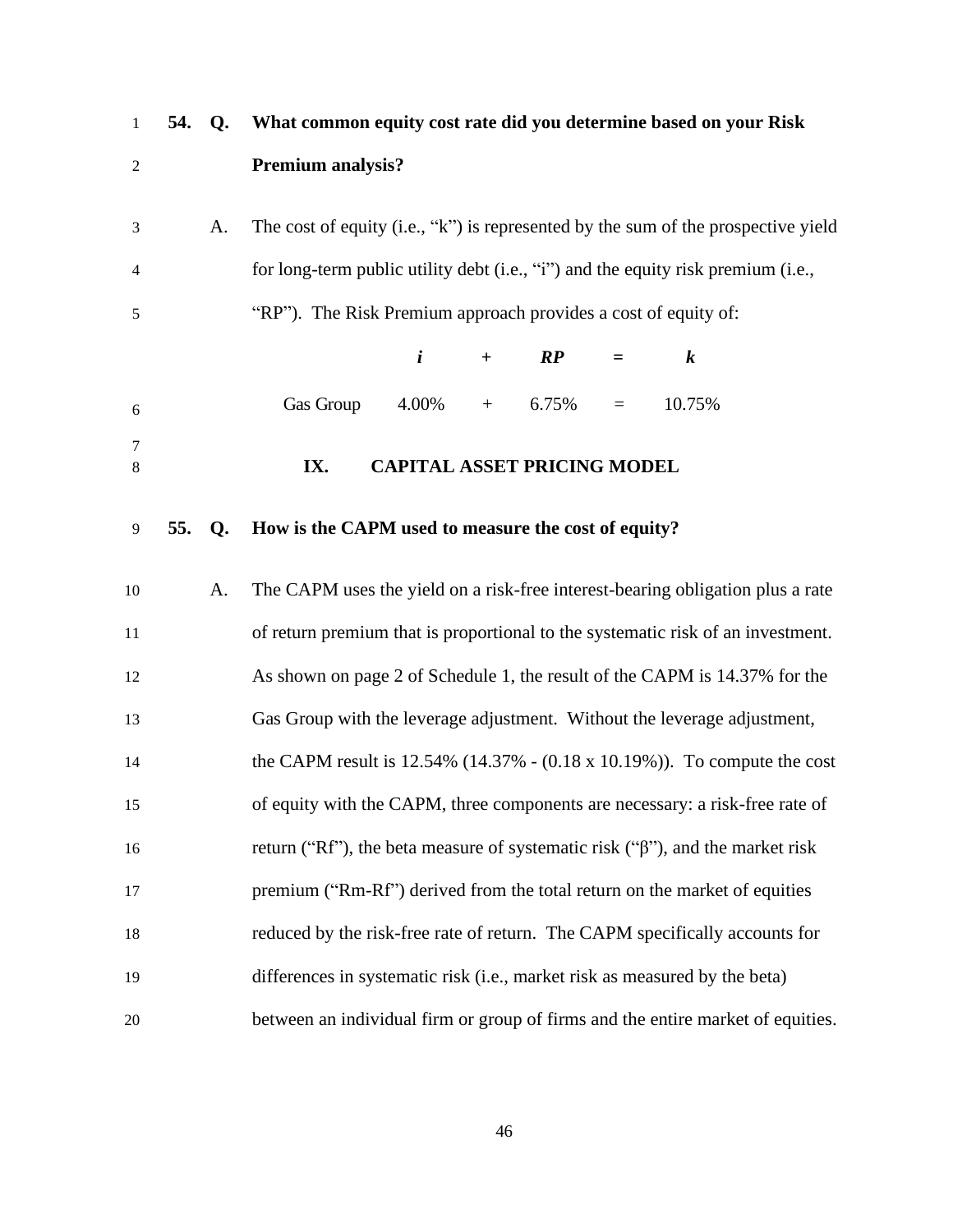### **56. Q. What betas have you considered in the CAPM?**

|  | For my CAPM analysis, I initially considered the Value Line betas. As shown |
|--|-----------------------------------------------------------------------------|
|  | on page 2 of Schedule 3, the average beta is 0.86 for the Gas Group.        |

### **57. Q. Did you use the Value Line betas in the CAPM determined cost of equity?**

| 5  | A. | I used the Value Line betas as a foundation for the leverage adjusted betas that           |
|----|----|--------------------------------------------------------------------------------------------|
| 6  |    | I used in the CAPM. The betas must be reflective of the financial risk                     |
| 7  |    | associated with the ratemaking capital structure that is measured at book                  |
| 8  |    | value. Therefore, Value Line betas cannot be used directly in the CAPM,                    |
| 9  |    | unless the cost rate developed using those betas is applied to a capital                   |
| 10 |    | structure measured with market values. To develop a CAPM cost rate                         |
| 11 |    | applicable to a book-value capital structure, the Value Line (market value)                |
| 12 |    | betas have been unleveraged and re-leveraged for the book value common                     |
| 13 |    | equity ratios using the Hamada formula, <sup>9</sup> as follows:                           |
| 14 |    | $\beta l = \beta u [1 + (1 - t) D/E + P/E]$                                                |
| 15 |    | $\beta$ l = the leveraged beta, $\beta u$ = the unleveraged beta, t = income tax rate, D = |
| 16 |    | debt ratio, $P =$ preferred stock ratio, and $E =$ common equity ratio. The betas          |
| 17 |    | published by Value Line have been calculated with the market price of stock                |
| 18 |    | and are related to the market value capitalization. By using the formula                   |
|    |    |                                                                                            |

shown above and the capital structure ratios measured at market value, the

 Robert S. Hamada, "The Effects of the Firm's Capital Structure on the Systematic Risk of Common Stocks;" The Journal of Finance, Vol. 27, No. 2; Papers and Proceedings of the Thirtieth Annual Meeting of the American Finance Association, New Orleans, Louisiana, Dec. 27-29, 1971. (May 1972), pp. 435-52.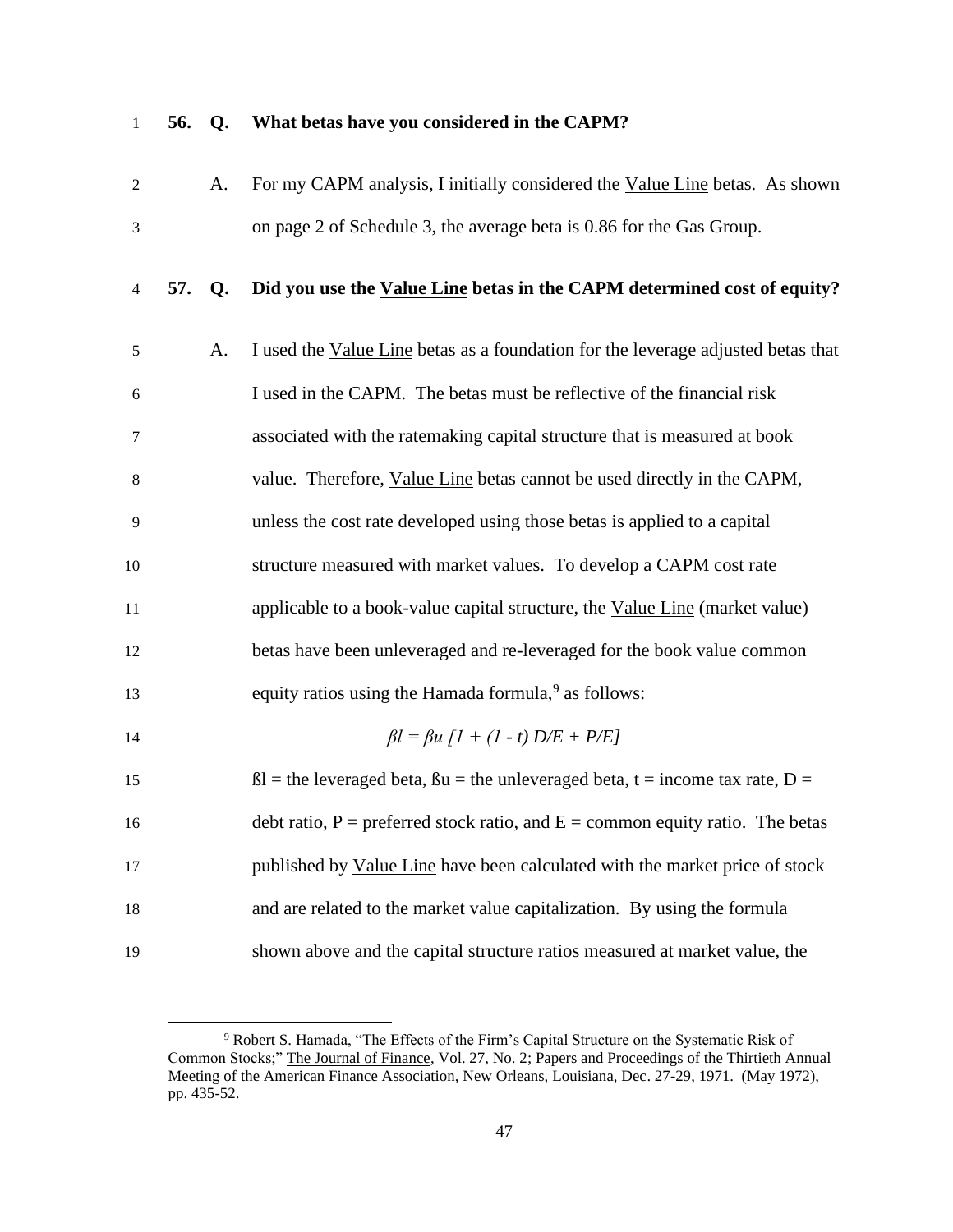beta would become 0.55 for the Gas Group if it employed no leverage and was 100% equity financed. Those calculations are shown on Schedule 10 under the section labeled "Hamada," who is credited with developing those formulas. With the unleveraged beta as a base, I calculated the leveraged beta of 1.04 for the book value capital structure of the Gas Group.

#### **58. Q. What risk-free rate have you used in the CAPM?**

 A. As shown on page 1 of Schedule 13, I provided the historical yields on Treasury notes and bonds. For the twelve months ended February 2022, the average yield on 30-year Treasury bonds was 2.09%. For the six- and three- months ended February 2022, the yields on 30-year Treasury bonds were 2.02% and 2.07%, respectively. During the twelve months ended February 2022, the range of the yields on 30-year Treasury bonds was 1.85% to 2.34%. The low yields that existed during 2020 can be traced to extraordinary events associated with the Pandemic that jolted the capital markets. These events led to the end of the record-setting 128-month economic expansion. As the recession unfolded in February 2020, the FOMC acted to address these disruptions. The FOMC continued to support the money and capital markets during the recovery from the Pandemic. A transition is now taking place that will prospectively produce higher interest rates as the Pandemic nears its end and the FOMC ends it quantitative easing. That program ended in March 2022 and a Fed Funds rate increase of 0.25% occurred at that time. While interest rates have moved up generally, there had been a "flight" to safety in Treasury obligations due to geopolitical turmoil in Europe. A forward-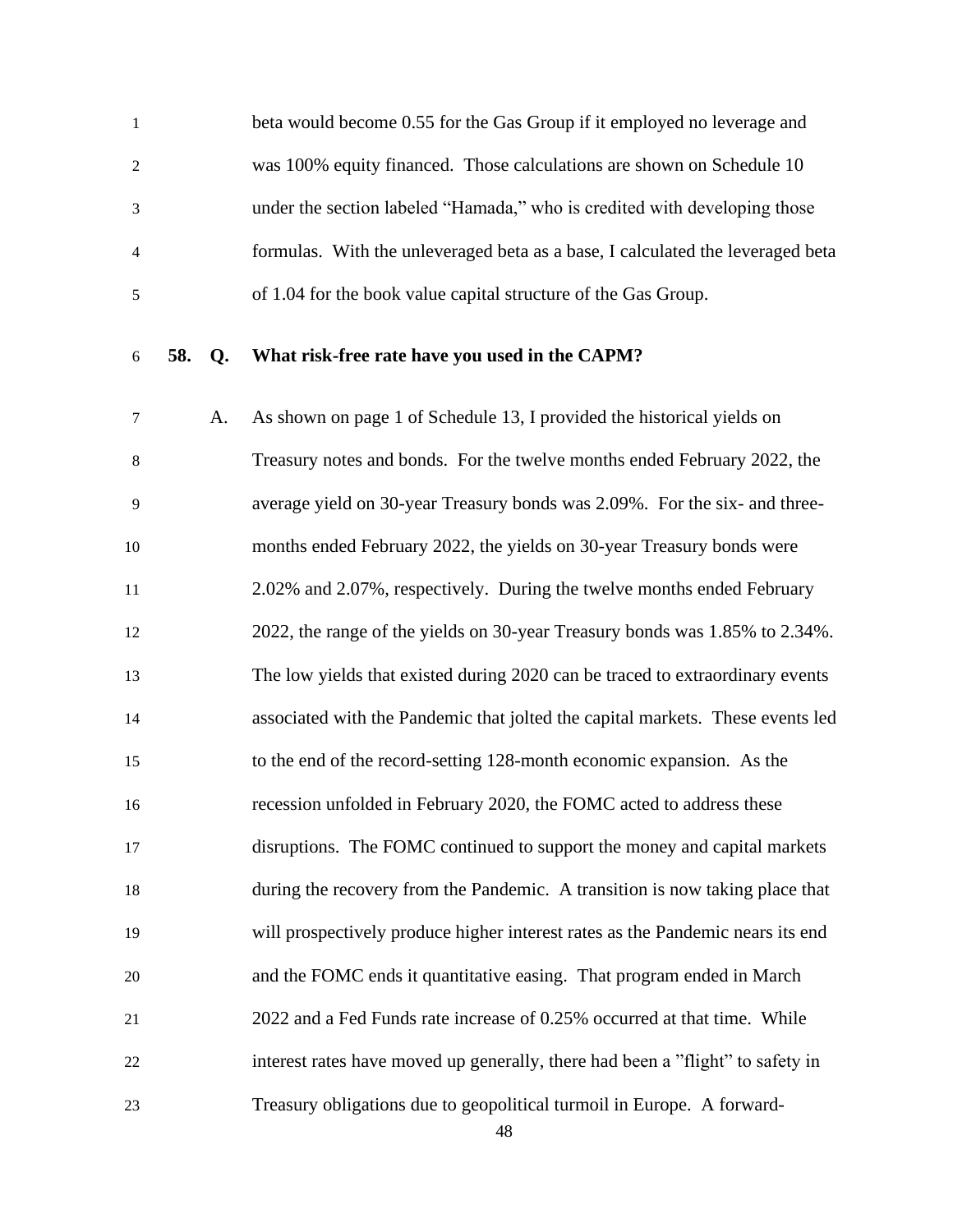| $\mathbf{1}$   |     |           | looking assessment of the capital markets is especially relevant now because      |
|----------------|-----|-----------|-----------------------------------------------------------------------------------|
| $\overline{c}$ |     |           | the Company's rates will be based on financial conditions in 2023 and             |
| $\mathfrak{Z}$ |     |           | beyond. Higher inflation expectations are a contributing factor that points to    |
| 4              |     |           | higher interest rates. Indeed, higher inflation today is revealed by a 5.9%       |
| 5              |     |           | increase in Social Security payments announced on October 13, 2021, which         |
| 6              |     |           | is the largest one-year increase in nearly four decades. The Fed Funds rate is    |
| $\tau$         |     |           | expected to continue to increase from very low levels that existed during the     |
| $\,8\,$        |     |           | Pandemic. Higher interest rates clearly point to higher capital costs             |
| 9              |     |           | prospectively.                                                                    |
| 10             |     |           | As shown on page 2 of Schedule 13, forecasts published by Blue                    |
| 11             |     |           | Chip on March 1, 2022 indicate that the yields on long-term Treasury bonds        |
| 12             |     |           | are expected to be in the range of 2.2% to 3.0% during the next six quarters.     |
| 13             |     |           | The longer-term forecasts described previously show that the yields on 30-        |
| 14             |     |           | year Treasury bonds will average 3.4% from 2023 through 2027 and 3.8%             |
| 15             |     |           | from 2028 to 2032. For the reasons explained previously, forecasts of interest    |
| 16             |     |           | rates should be emphasized at this time in selecting the risk-free rate of return |
| 17             |     |           | in CAPM. Hence, I have used a 2.75% risk-free rate of return for CAPM             |
| 18             |     |           | purposes, which considers the Blue Chip forecasts.                                |
| 19             | 59. | $Q_{\rm}$ | What market premium have you used in the CAPM?                                    |
| 20             |     | A.        | As shown in the lower panel of data presented on Schedule 13, page 2, the         |
| 21             |     |           | market premium is derived from historical data and the forecast returns. For      |
| 22             |     |           | the historically based market premium, I have used the arithmetic mean            |
| 23             |     |           | obtained from the data presented on Schedule 12, page 1. On that schedule,        |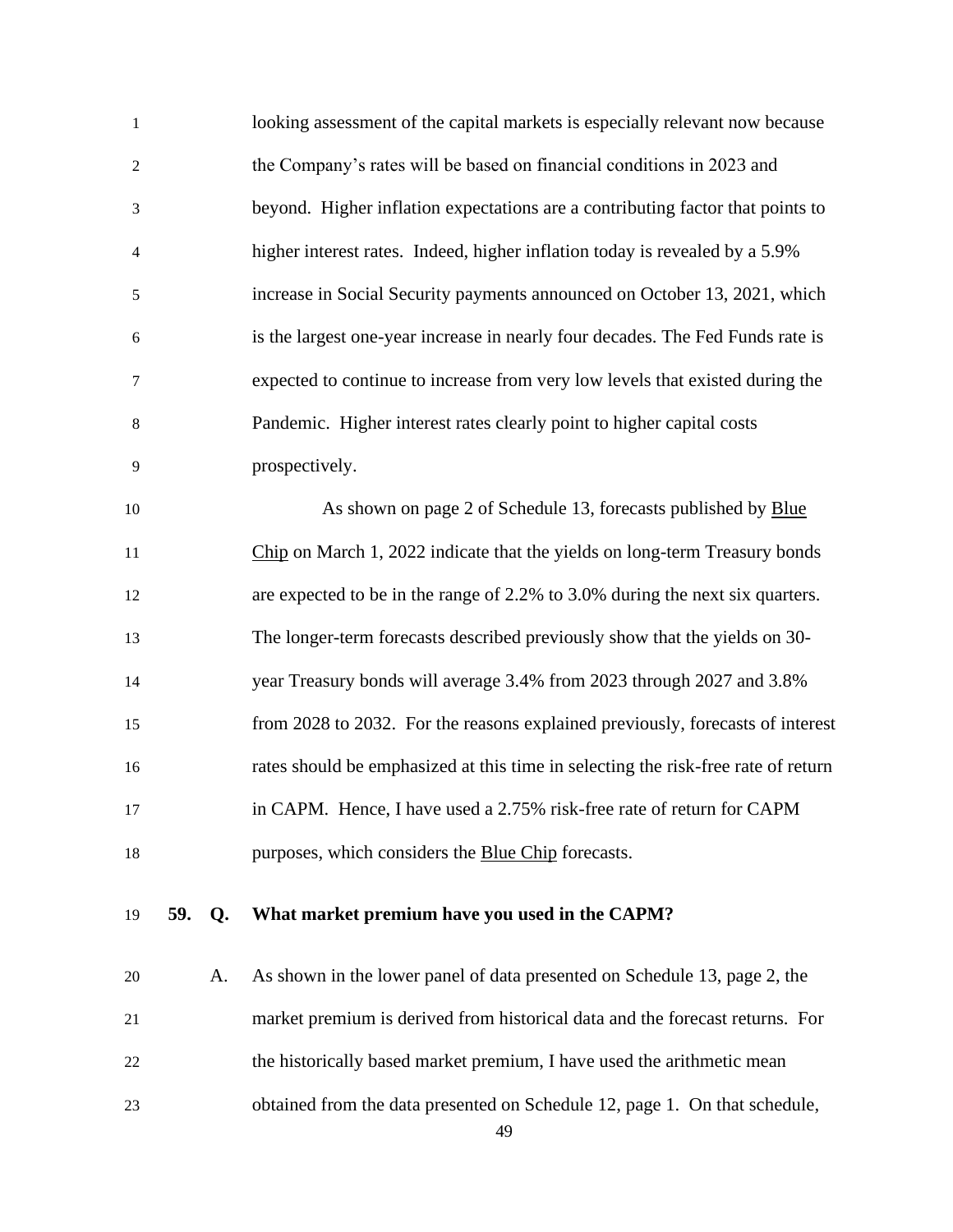| $\mathbf{1}$     |     |    | the market return was 12.06% on large stocks during periods of low interest       |
|------------------|-----|----|-----------------------------------------------------------------------------------|
| $\boldsymbol{2}$ |     |    | rates. During those periods, the yield on long-term government bonds was          |
| $\mathfrak{Z}$   |     |    | 2.85% when interest rates were low. As such, I carried over to Schedule 13,       |
| $\overline{4}$   |     |    | page 2, the average large common stock returns of 12.06% and the average          |
| $\mathfrak s$    |     |    | yield on long-term government bonds of 2.85%. The resulting market                |
| 6                |     |    | premium is 9.21% (12.06% - 2.85%) based on historical data, as shown on           |
| $\tau$           |     |    | Schedule 13, page 2. As also shown on Schedule 13, page 2, I calculated the       |
| $\,8\,$          |     |    | forecast returns, which show a 13.91% total market return. With this forecast,    |
| 9                |     |    | I calculated a market premium of 11.16% (13.91% - 2.75%) using forecast           |
| 10               |     |    | data. The resulting market premium applicable to the CAPM derived from            |
| $11\,$           |     |    | these sources equals $10.19\%$ (11.16% + 9.21% = 20.37% ÷ 2).                     |
|                  |     |    |                                                                                   |
| 12               | 60. | Q. | Are there adjustments to the CAPM that are necessary to fully reflect the         |
|                  |     |    |                                                                                   |
| 13               |     |    | rate of return on common equity?                                                  |
| 14               |     | A. | Yes. The technical literature supports an adjustment relating to the size of the  |
| 15               |     |    | company or portfolio for which the calculation is performed. As the size of a     |
| 16               |     |    | firm decreases, its risk and required return increases. Moreover, in his          |
| 17               |     |    | discussion of the cost of capital, Professor Eugene F. Brigham has indicated      |
| 18               |     |    | that smaller firms have higher capital costs than otherwise similar larger firms. |
| 19               |     |    | Also, the Fama/French study (see "The Cross-Section of Expected Stock             |
| 20               |     |    | Returns"; The Journal of Finance, June 1992) established that the size of a       |
| 21               |     |    | firm helps explain stock returns. In an October 15, 1995 article in Public        |
| 22               |     |    | Utility Fortnightly, entitled "Equity and the Small-Stock Effect," it was         |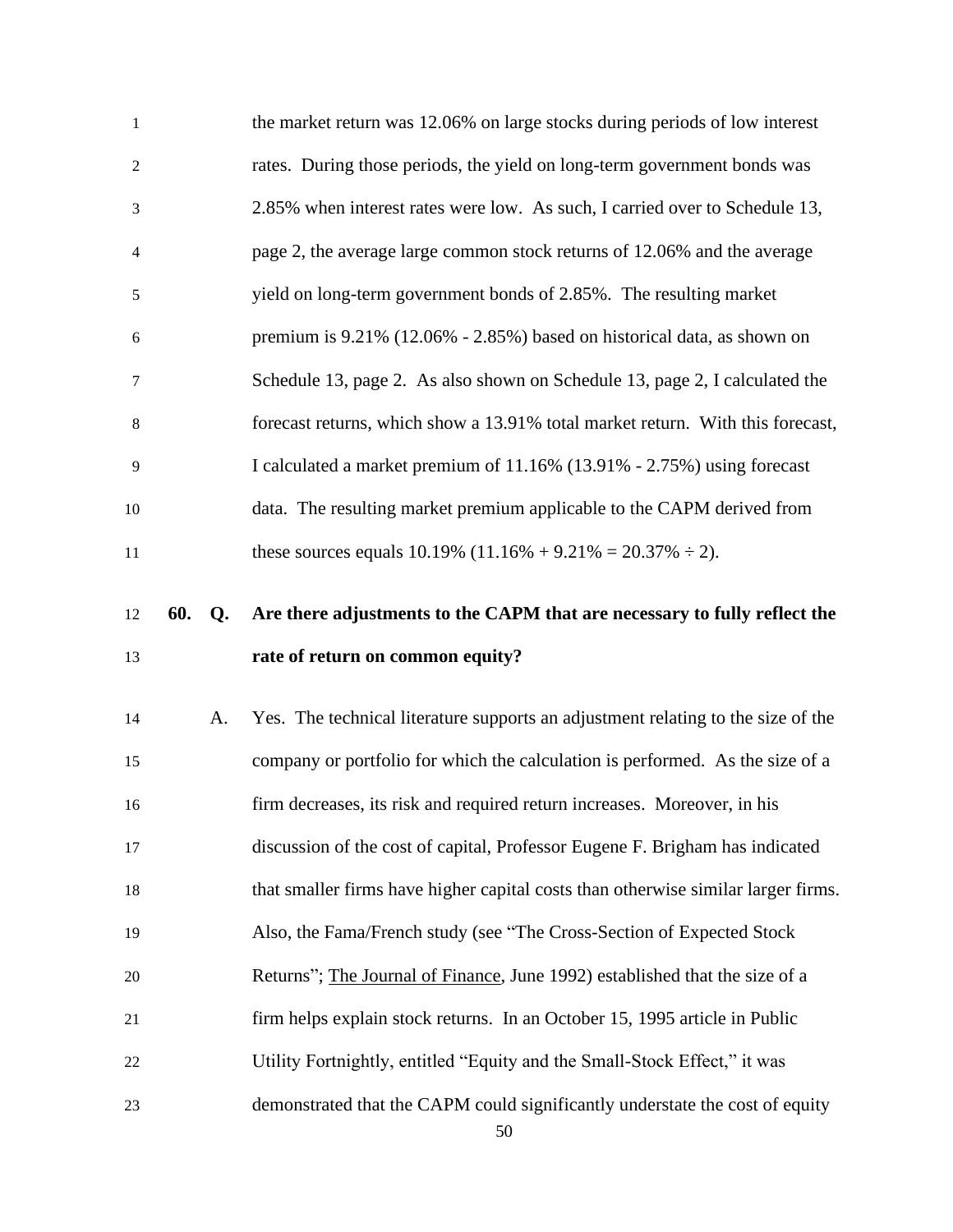| $\mathbf{1}$   |        |    | according to a company's size. Indeed, it was demonstrated in the SBBI           |
|----------------|--------|----|----------------------------------------------------------------------------------|
| $\overline{2}$ |        |    | Yearbook that the returns for stocks in lower deciles (i.e., smaller stocks) had |
| 3              |        |    | returns in excess of those shown by the simple CAPM. To recognize this fact,     |
| $\overline{4}$ |        |    | I used the mid-cap adjustment of 1.02%, as revealed on page 3 of Schedule        |
| 5              |        |    | 13, for the CAPM calculation. The adjustment here is related to the size of      |
| 6              |        |    | the Gas Group.                                                                   |
|                |        |    |                                                                                  |
| 7              | 61. Q. |    | What does your CAPM analysis show?                                               |
| 8              |        | A. | Using the 2.75% risk-free rate of return, the leverage adjusted beta of 1.04 for |
| 9              |        |    | the Gas Group, the 10.19% market premium, and the 1.02% size adjustment,         |
| 10             |        |    | the following result is indicated.                                               |
|                |        |    | $Rf + \beta x (Rm-Rf) + size =$<br>$\boldsymbol{k}$                              |

### <span id="page-54-0"></span>**X. COMPARABLE EARNINGS APPROACH**

### **62. Q. What is the Comparable Earnings approach?**

 A. The Comparable Earnings approach estimates a fair return on equity by comparing returns realized by non-regulated companies to returns that a public utility with similar risk characteristics would need to realize in order to compete for capital. Because regulation is a substitute for competitively determined prices, the returns realized by non-regulated firms with comparable risks to a public utility provide useful insight into investor expectations for public utility returns. The firms selected for the Comparable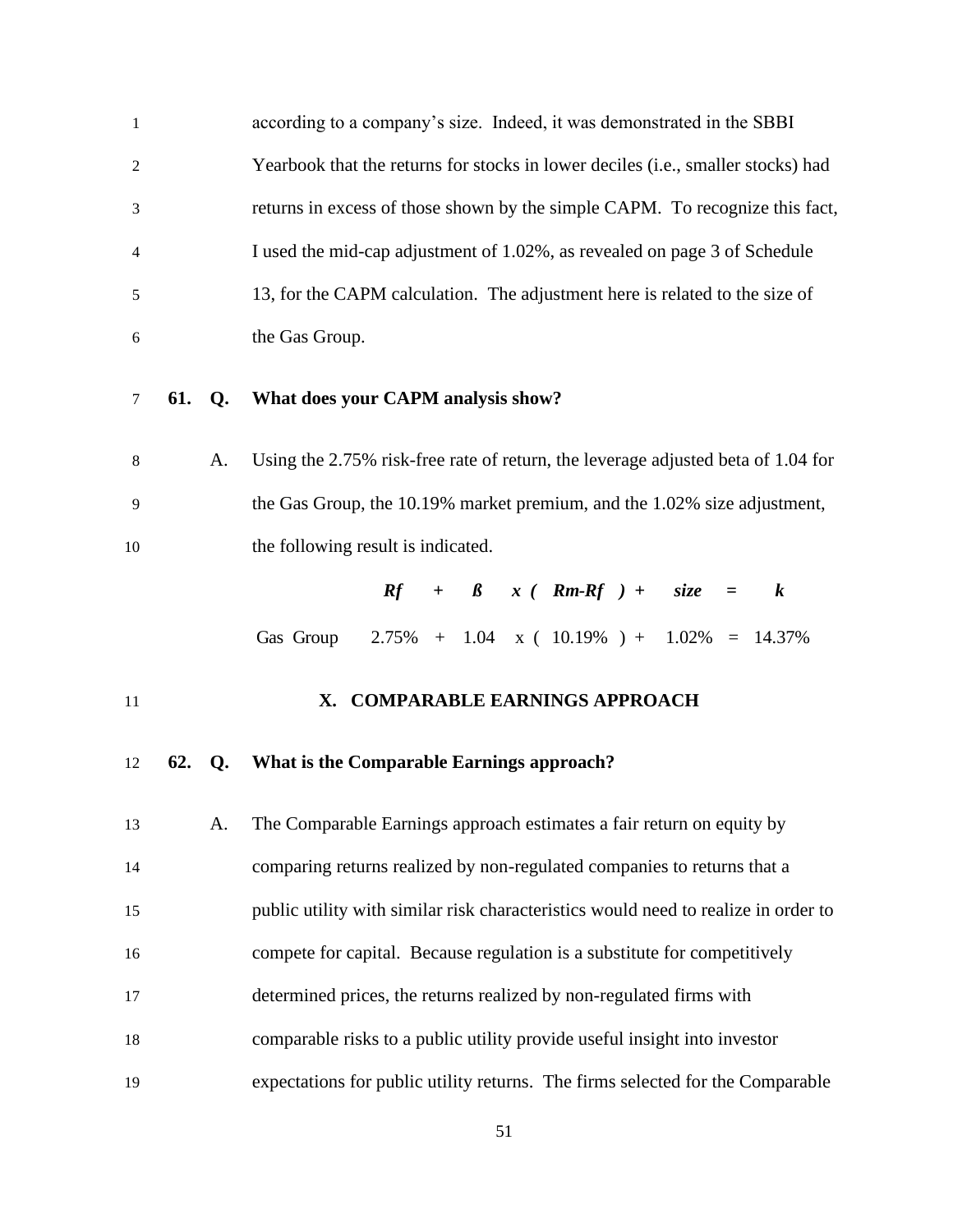| $\mathbf{1}$   | Earnings approach should be companies whose prices are not subject to cost-      |
|----------------|----------------------------------------------------------------------------------|
| $\overline{c}$ | based price ceilings (i.e., non-regulated firms) so that circularity is avoided. |
| $\mathfrak{Z}$ | There are two avenues available to implement the Comparable                      |
| 4              | Earnings approach. One method involves the selection of another industry (or     |
| 5              | industries) with comparable risks to the public utility in question, and the     |
| 6              | results for all companies within that industry serve as a benchmark. The         |
| $\tau$         | second approach requires the selection of parameters that represent similar      |
| 8              | risk traits for the public utility and the comparable risk companies. Using this |
| 9              | approach, the business lines of the comparable companies become                  |
| 10             | unimportant. The latter approach is preferable with the further qualification    |
| 11             | that the comparable risk companies exclude regulated firms in order to avoid     |
| 12             | the circular reasoning implicit in the use of the achieved earnings/book ratios  |
| 13             | of other regulated firms. The United States Supreme Court has held that:         |
| 14             | A public utility is entitled to such rates as will permit it to earn             |
| 15             | a return on the value of the property which it employs for the                   |
| 16             | convenience of the public equal to that generally being made at                  |
| 17             | the same time and in the same general part of the country on                     |
| 18             | investments in other business undertakings which are attended                    |
| 19             | by corresponding risks and uncertainties. The return should be                   |
| 20             | reasonably sufficient to assure confidence in the financial                      |
|                | soundness of the utility and should be adequate, under efficient                 |
| 21             |                                                                                  |
| 22             | and economical management, to maintain and support its credit                    |
| 23             | and enable it to raise the money necessary for the proper                        |
| 24             | discharge of its public duties. Bluefield Water Works v. Public                  |
| 25             | Service Commission, 262 U.S. 668 (1923).                                         |
| 26             |                                                                                  |
| 27             | It is important to identify the returns earned by firms that compete for capital |
| 28             | with a public utility. This can be accomplished by analyzing the returns of      |
| 29             | non-regulated firms that are subject to the competitive forces of the            |
| 30             | marketplace.                                                                     |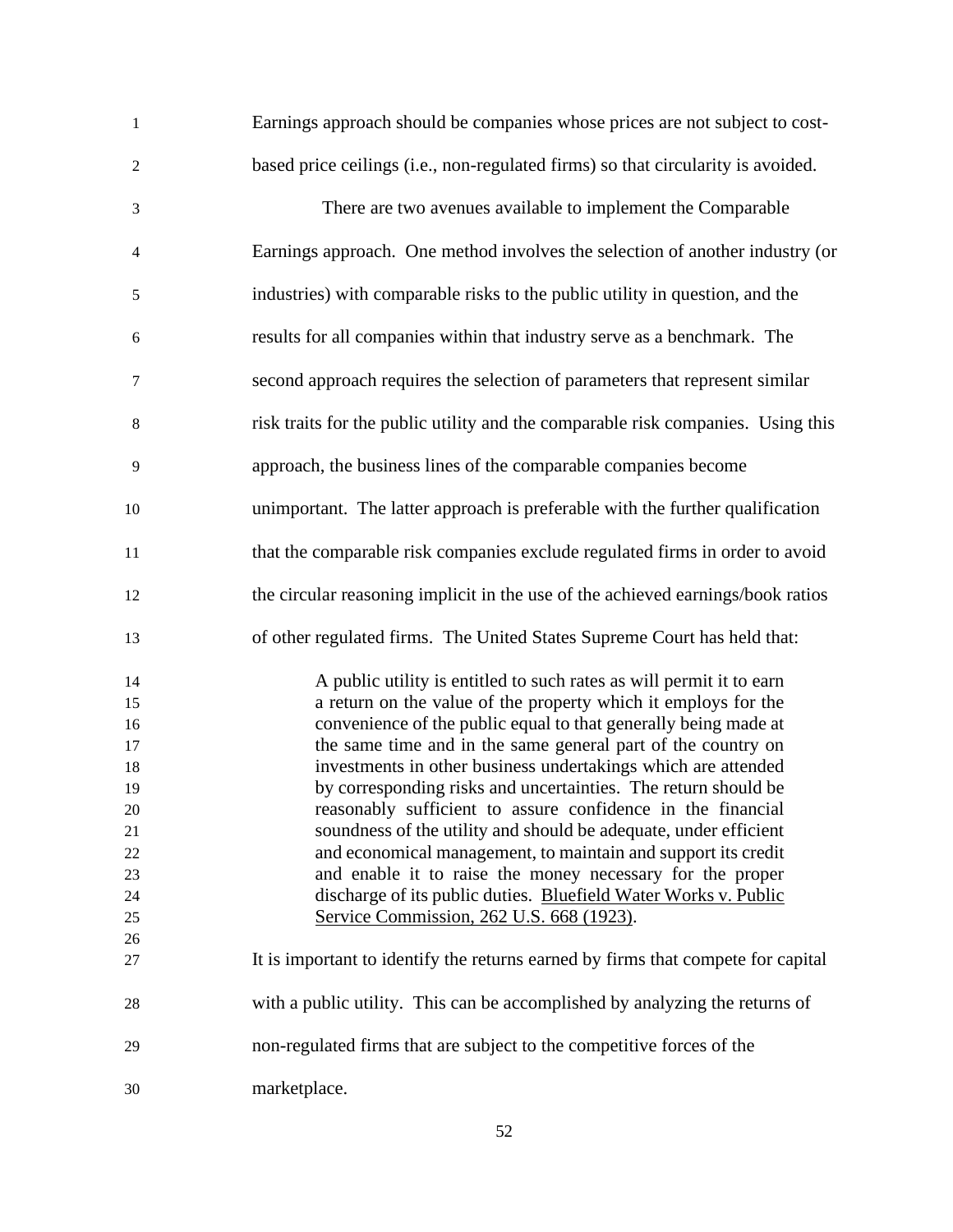| $\mathbf{1}$   | 63. | Q. | Did you compare the results of your DCF and CAPM analyses to the                  |
|----------------|-----|----|-----------------------------------------------------------------------------------|
| $\overline{c}$ |     |    | results indicated by a Comparable Earnings approach?                              |
| 3              |     | A. | Yes. I selected companies from The Value Line Investment Survey for               |
| 4              |     |    | Windows that have six categories of comparability designed to reflect the risk    |
| 5              |     |    | of the Gas Group. These screening criteria were based upon the range as           |
| 6              |     |    | defined by the rankings of the companies in the Gas Group. The items              |
| 7              |     |    | considered were Timeliness Rank, Safety Rank, Financial Strength, Price           |
| 8              |     |    | Stability, Value Line betas, and Technical Rank. The definition for these         |
| 9              |     |    | parameters is provided on Schedule 14, page 3. The identities of the              |
| 10             |     |    | companies comprising the Comparable Earnings group and their associated           |
| 11             |     |    | rankings within the ranges are identified on Schedule 14, page 1.                 |
| 12             |     |    | I relied upon Value Line data because it provides a comprehensive                 |
| 13             |     |    | basis for evaluating the risks of the comparable firms. As to the returns         |
| 14             |     |    | calculated by Value Line for these companies, there is some downward bias in      |
| 15             |     |    | the figures shown on Schedule 14, page 2, because Value Line computes the         |
| 16             |     |    | returns on year-end rather than average book value. If average book values        |
| 17             |     |    | had been employed, the rates of return would have been slightly higher.           |
| 18             |     |    | Nevertheless, these are the returns considered by investors when taking           |
| 19             |     |    | positions in these stocks. Because many of the comparability factors, as well     |
| 20             |     |    | as the published returns, are used by investors in selecting stocks, and the fact |
| 21             |     |    | that investors rely on the Value Line service to gauge returns, it is an          |
| 22             |     |    | appropriate database for measuring comparable return opportunities.               |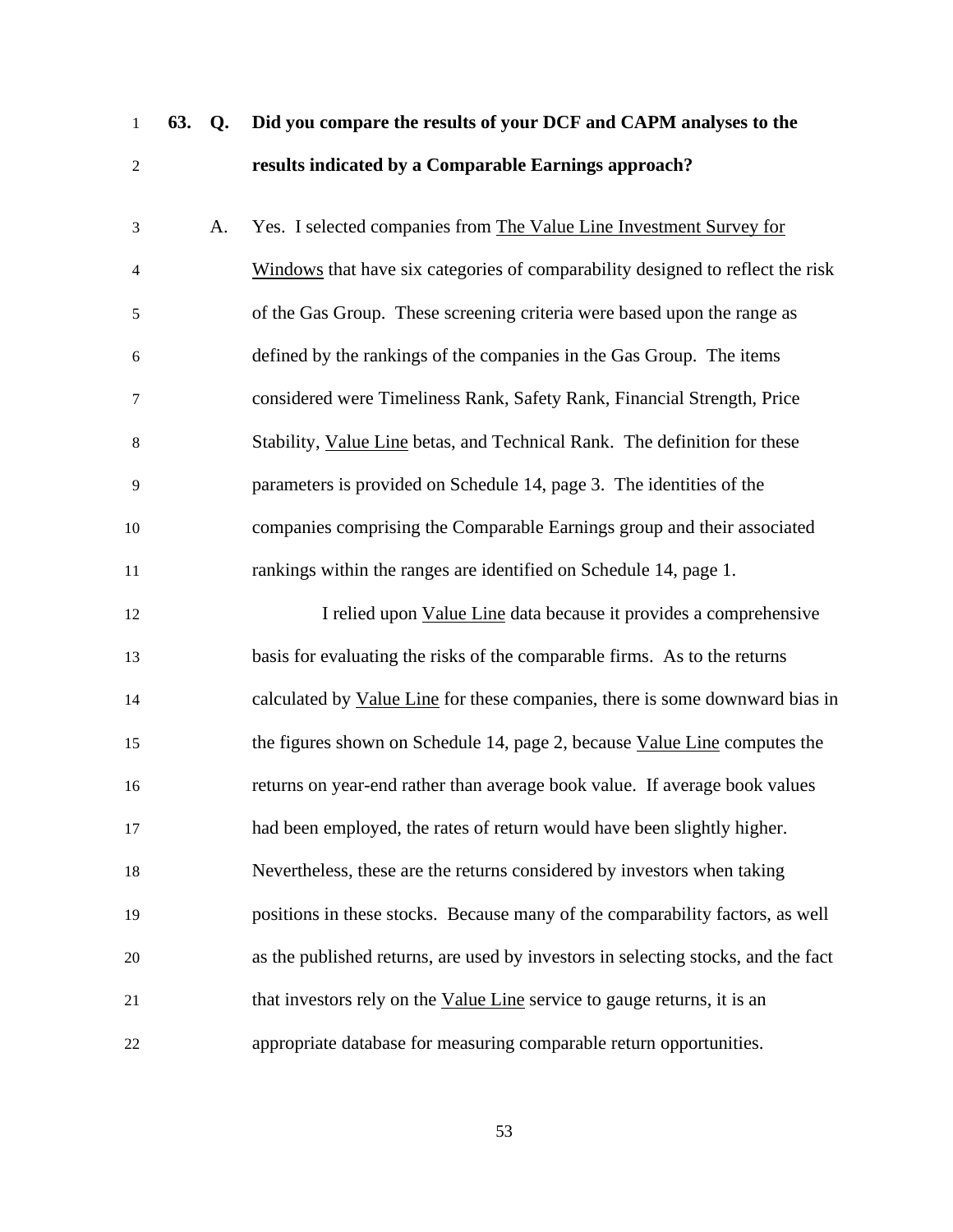## **64. Q. What data did you consider in your Comparable Earnings analysis?**

| $\mathfrak{2}$ | А. | I used both historical realized returns and forecasted returns for non-utility     |
|----------------|----|------------------------------------------------------------------------------------|
| 3              |    | companies. As noted previously, I have not used returns for utility companies      |
| $\overline{4}$ |    | in order to avoid the circularity that arises from using regulatory-influenced     |
| 5              |    | returns to determine a regulated return. It is appropriate to consider a           |
| 6              |    | relatively long measurement period in the Comparable Earnings approach in          |
| 7              |    | order to cover conditions over an entire business cycle. A ten-year period         |
| 8              |    | (five historical years and five projected years) is sufficient to cover an average |
| 9              |    | business cycle. Unlike the DCF and CAPM, the results of the Comparable             |
| 10             |    | Earnings method can be applied directly to the book value capitalization. In       |
| $11\,$         |    | other words, the Comparable Earnings approach does not contain the potential       |
| 12             |    | misspecification contained in market models when the market capitalization         |
| 13             |    | and book value capitalization diverge significantly. A point of demarcation        |
| 14             |    | was chosen to eliminate the results of highly profitable enterprises, which the    |
| 15             |    | Bluefield case stated were not the type of returns that a utility was entitled to  |
| 16             |    | earn. For this purpose, I used 20% as the point where those returns could be       |
| 17             |    | viewed as highly profitable and should be excluded from the Comparable             |
| 18             |    | Earnings approach. The average historical rate of return on book common            |
| 19             |    | equity was 11.5% using only the returns that were less than 20%, as shown on       |
| 20             |    | Schedule 14, page 2. The average forecasted rate of return as published by         |
| 21             |    | Value Line is 12.6% also using values less than 20%, as provided on Schedule       |
| 22             |    | 14, page 2. Using the average of these data, my Comparable Earnings result         |
| 23             |    | is 12.05%, as shown on Schedule 1, page 2.                                         |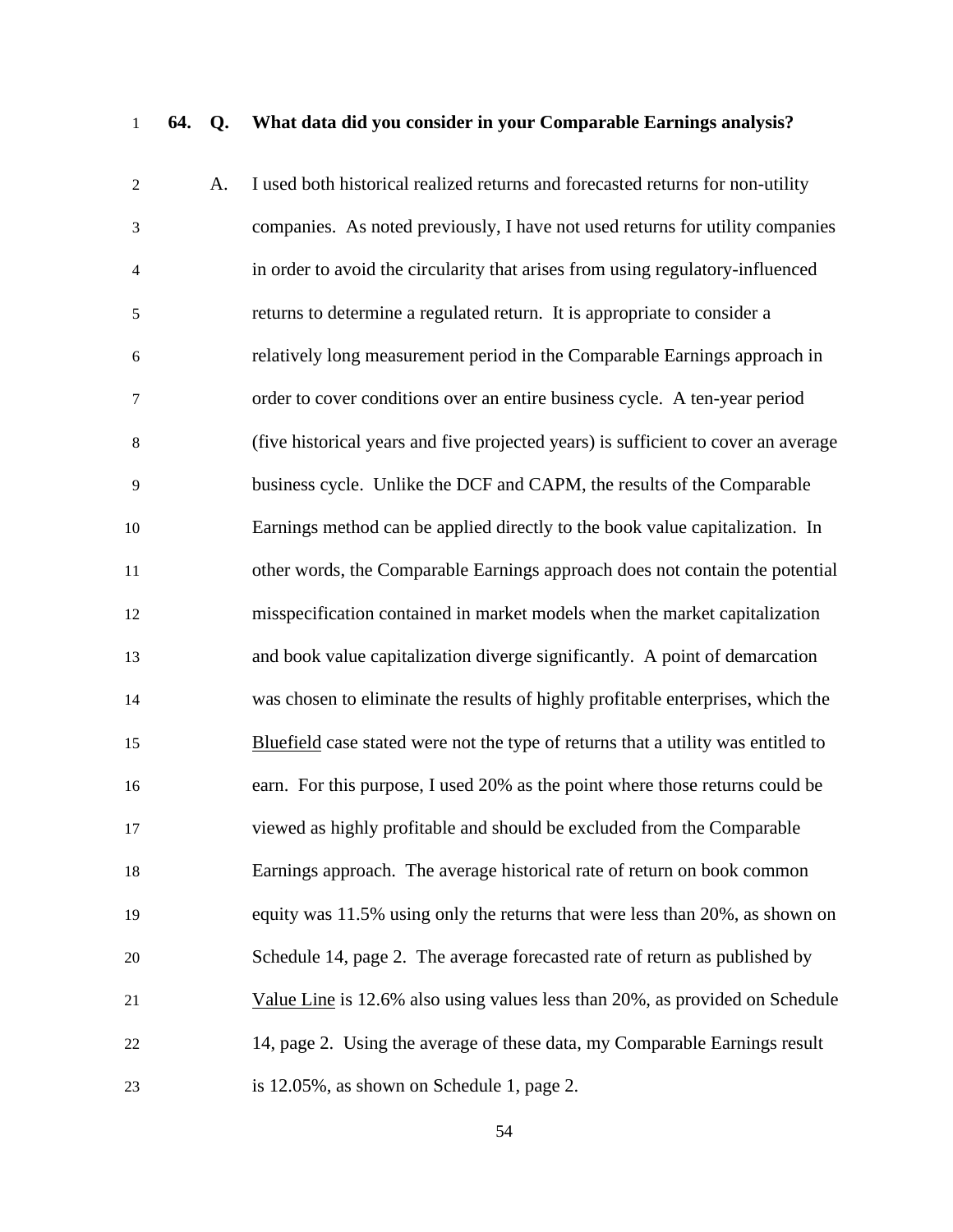<span id="page-58-0"></span>

## **XI. CONCLUSION ON COST OF EQUITY**

# **65. Q. What is your conclusion regarding the Company's cost of common equity?**

| $\overline{4}$ |     | А.             | Based upon the application of a variety of methods and models described            |
|----------------|-----|----------------|------------------------------------------------------------------------------------|
| 5              |     |                | previously, it is my opinion that a reasonable rate of return on common equity     |
| 6              |     |                | is 10.95% for PECO Energy, which includes ten basis points or 0.10% for            |
| $\tau$         |     |                | recognition of the Company's strong management performance. My cost of             |
| 8              |     |                | equity recommendation is within the range of results and should be considered      |
| 9              |     |                | in the context of the Company's risk characteristics relative to the barometer     |
| 10             |     |                | group companies. It is essential that the Commission employ a variety of           |
| 11             |     |                | techniques to measure the Company's cost of equity because of the                  |
| 12             |     |                | limitations/infirmities that are inherent in each method. In summary, the          |
| 13             |     |                | Company should be provided an opportunity to realize a 10.95% rate of return       |
| 14             |     |                | on common equity so that it can compete in the capital markets, attain             |
| 15             |     |                | reasonable credit quality, sustain its cash flow in the context of its high levels |
| 16             |     |                | of capital expenditures, and receive recognition of the significant                |
| 17             |     |                | accomplishments that management has achieved.                                      |
|                |     |                |                                                                                    |
| 18             | 66. | Q <sub>1</sub> | Does this complete your direct testimony?                                          |

 A. Yes. However, I reserve the right to supplement my testimony, if necessary, and to respond to witnesses presented by other parties.

DB1/ 128074769.8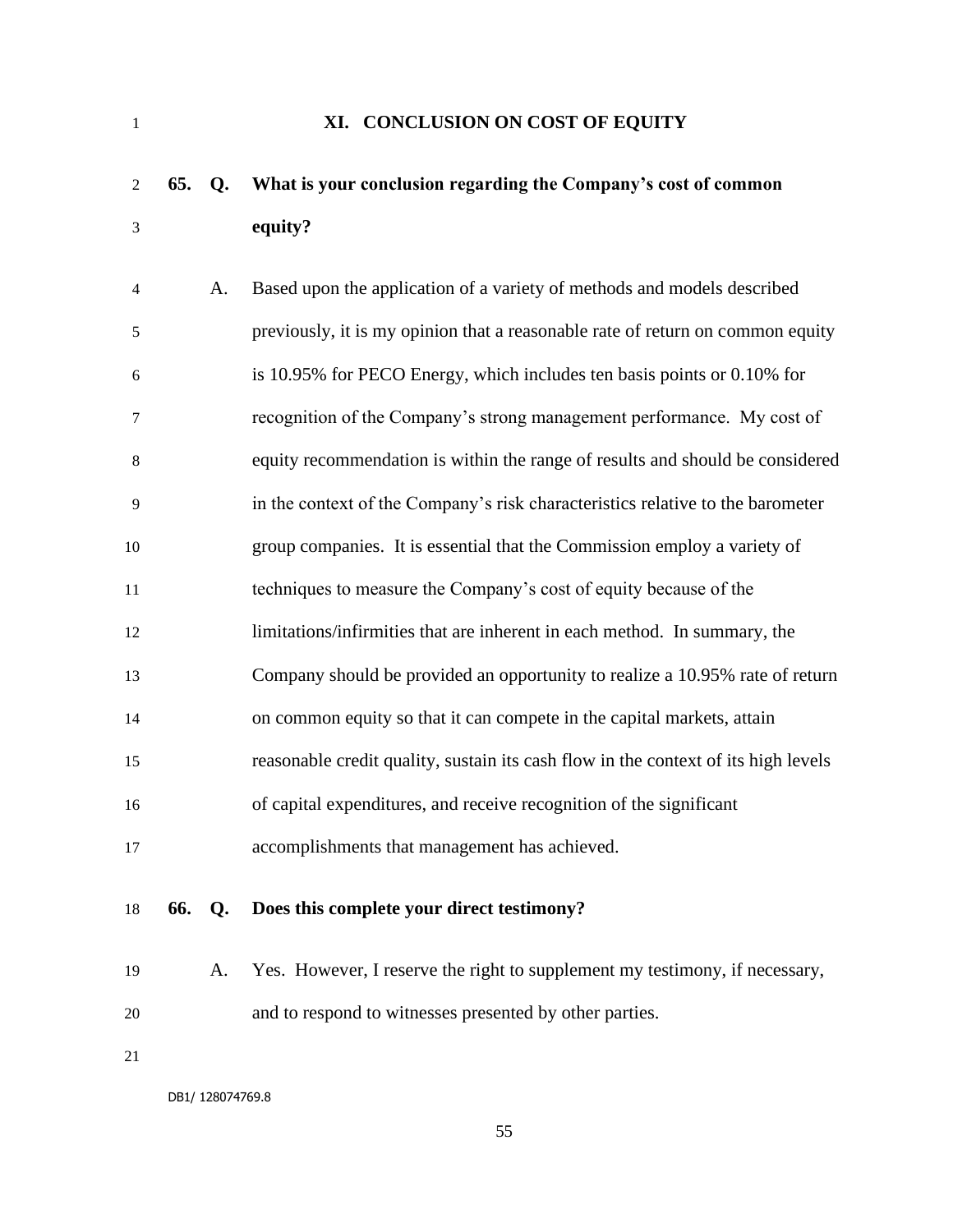### **APPENDIX A TO DIRECT TESTIMONY OF PAUL R. MOUL**

### **EDUCATIONAL BACKGROUND, BUSINESS EXPERIENCE AND QUALIFICATIONS**

 I was awarded a Bachelor of Science degree in Business Administration by Drexel University in 1971. While at Drexel, I participated in the Cooperative Education Program, which included employment, for one year, with American Water Works Service Company, Inc., as an internal auditor. There, I was involved in the audits of several operating water companies of the American Water Works System and participated in the preparation of annual reports to regulatory agencies and assisted in other general accounting matters.

 Upon graduation from Drexel University, I was employed by American Water Works Service Company, Inc. in the Eastern Regional Treasury Department, where my duties included preparation of rate case exhibits for submission to regulatory agencies, as well as responsibility for various treasury functions of the thirteen New England operating subsidiaries.

 In 1973, I joined the Municipal Financial Services Department of Betz Environmental Engineers, a consulting engineering firm, where I specialized in financial studies for municipal water and wastewater systems.

 In 1974, I joined Associated Utility Services, Inc., now known as AUS Consultants. I held various positions with the Utility Services Group of AUS Consultants, concluding my employment there as a Senior Vice President.

 In 1994, I formed P. Moul & Associates, an independent financial and regulatory consulting firm. In my capacity as Managing Consultant and for the past forty-one years, I have continuously studied the rate of return requirements for cost of service-regulated firms. In this regard, I have supervised the preparation of rate of return studies, which were employed in connection with my testimony and in the past for other individuals. I have presented direct

A-1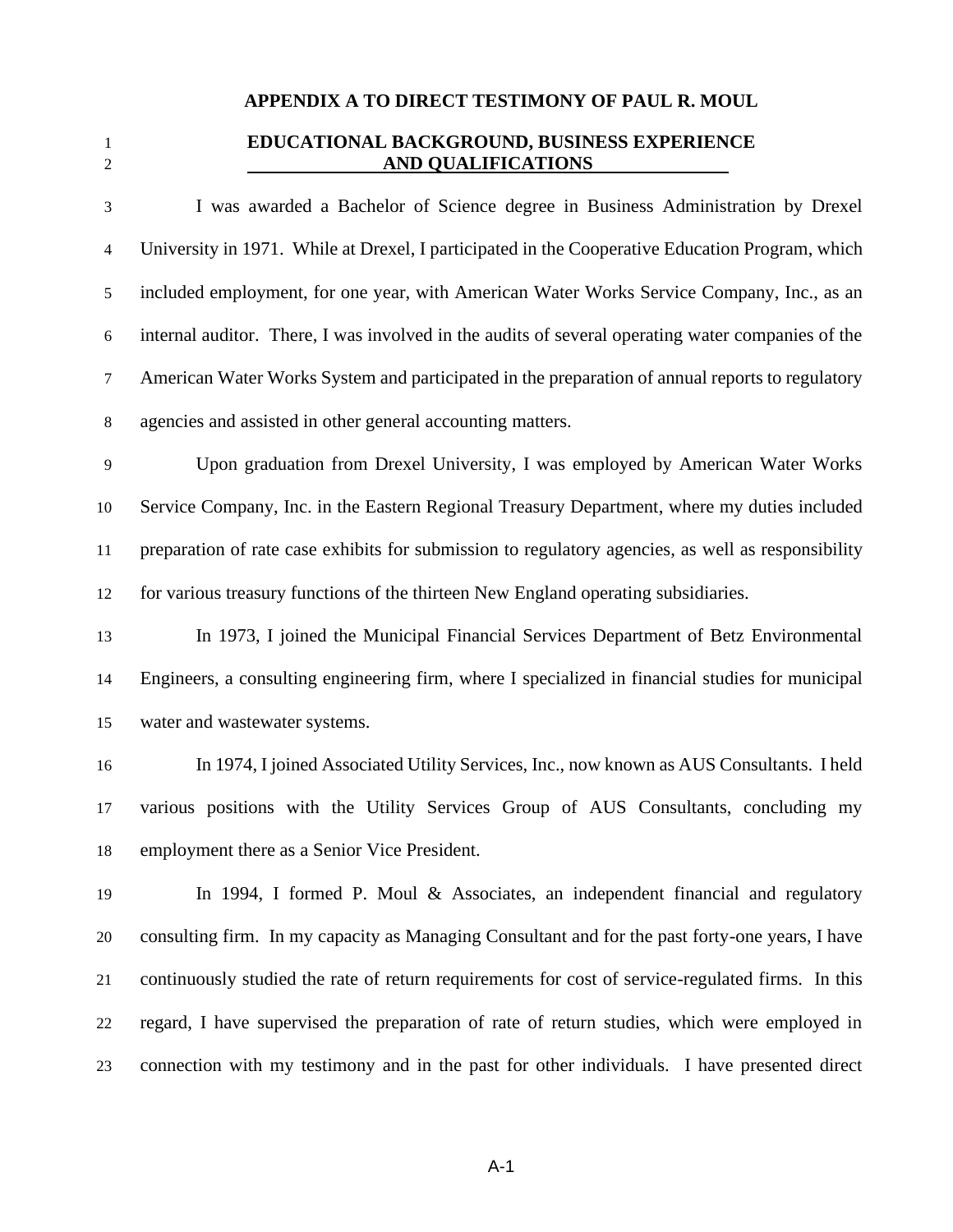#### **APPENDIX A TO DIRECT TESTIMONY OF PAUL R. MOUL**

 testimony on the subject of fair rate of return, evaluated rate of return testimony of other witnesses, and presented rebuttal testimony.

 My studies and prepared direct testimony have been presented before thirty-seven federal, state and municipal regulatory commissions, consisting of the Federal Energy Regulatory Commission; state public utility commissions in Alabama, Alaska, California, Colorado, Connecticut, Delaware, Florida, Georgia, Hawaii, Illinois, Indiana, Iowa, Kentucky, Louisiana, Maine, Maryland, Massachusetts, Michigan, Minnesota, Missouri, New Hampshire, New Jersey, New York, North Carolina, Ohio, Oklahoma, Pennsylvania, Rhode Island, South Carolina, Tennessee, Texas, Virginia, West Virginia, and Wisconsin; the Philadelphia Gas Commission; and the Texas Commission on Environmental Quality. My testimony has been offered in over 300 rate cases involving electric power, natural gas distribution and transmission, resource recovery, solid waste collection and disposal, telephone, wastewater, and water service utility companies. While my testimony has involved principally fair rate of return and financial matters, I have also testified on capital allocations, capital recovery, cash working capital, income taxes, factoring of accounts receivable, and take-or-pay expense recovery. My testimony has been offered on behalf of municipal and investor-owned public utilities and for the staff of a regulatory commission. I have also testified at an Executive Session of the State of New Jersey Commission of Investigation concerning the New Jersey Board of Public Utilities regulation of solid waste collection and disposal.

 I was a co-author of a verified statement submitted to the Interstate Commerce Commission concerning the 1983 Railroad Cost of Capital (Ex Parte No. 452). I was also co- author of comments submitted to the Federal Energy Regulatory Commission regarding the Generic Determination of Rate of Return on Common Equity for Public Utilities in 1985, 1986 and 1987 (Docket Nos. RM85-19-000, RM86-12-000, RM87-35-000 and RM88-25-000).

A-2